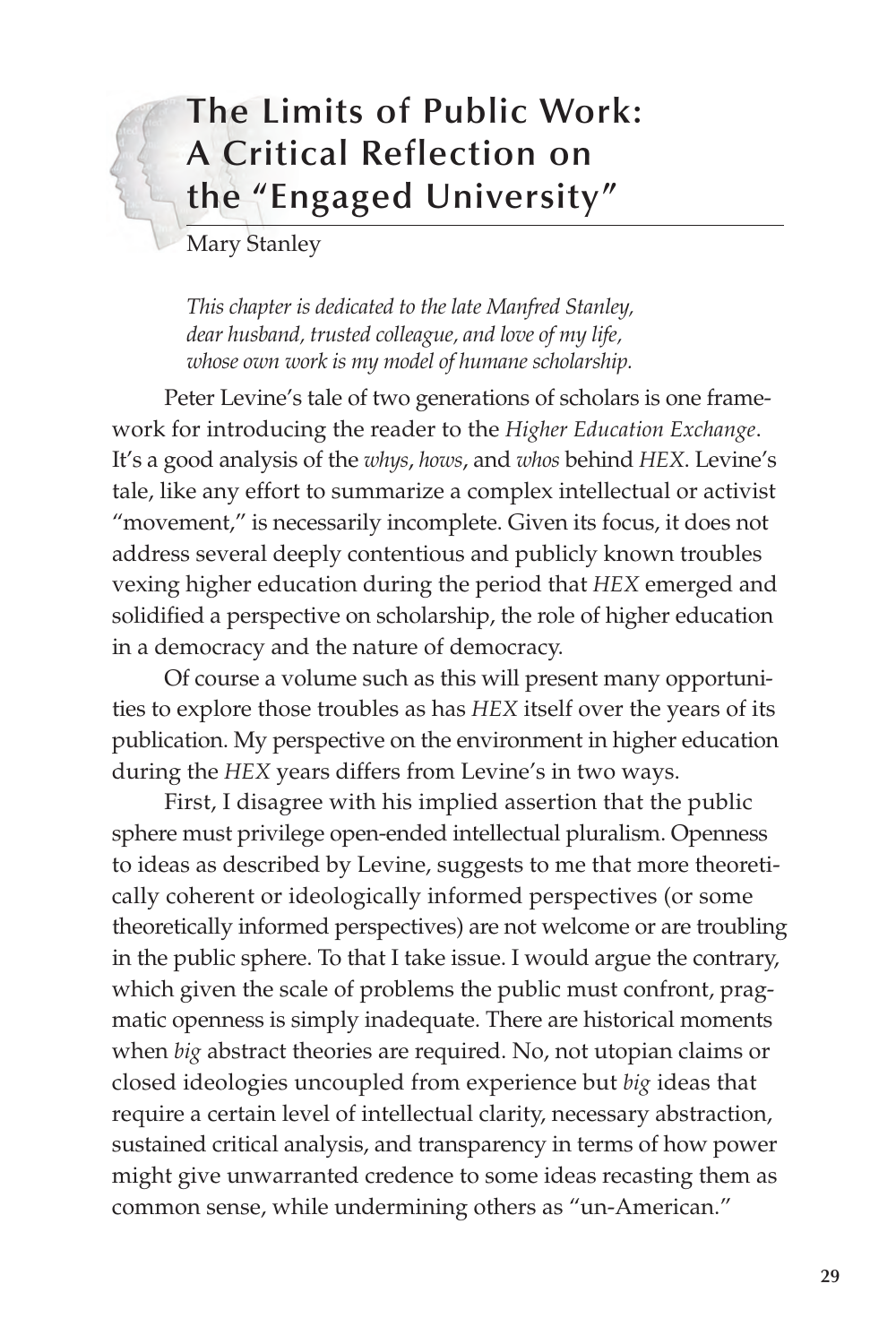Second, I have a different take on the nature and meaning of the relationship of public work and paid commodified knowledge work. Levine describes *HEX* scholars as engaged in "civic work." His analysis of two generations of such inclined academics focuses primarily on the "civic" dimension of civic work with a nod to the transformations in paid academic labor over the same period. Those transformations appear as backdrop to his story. I argue that they should be center stage. I will argue that civic work, (aka "public work") is the default form of dignified human work inside and outside the academy, as paid labor loses its remaining generative capacity under conditions of neoliberal globalization. Here is where abstract theory of a certain un-American sort is essential.

As presented by Levine, *HEX* authors and civically engaged faculty are rooted in a bedrock commitment to democratic pluralism and deliberative democracy and therefore critical of forms of intellectual analysis that are too totalizing and hence violative of openness. Or, it may seem too abstract and remote from the concrete lives of American citizens.

I argue the contrary. *HEX* authors like all intellectuals, like all people, use implied theories, bits of frameworks, heady ideas, thick concepts as "objects to think with." And, given the changes in theory and practice brought to the table by scholars critical of the liberal tradition (e.g., postcolonial theorists, radical feminists, queer theorists, advocates of poststructuralism and postmodernism), there are a lot more concepts out there. Why bolt from those scholars who frankly offer to work with the public to put the theoretical pieces together in public spaces in public? Not as part of an insider agenda to transform the world but rather as in, "Wow! If you look at things from outside the liberal frame, you might make slightly better sense of your experience and understand what all that lefty stuff going on in Latin America is all about. And maybe why so many throughout the world reflecting on their experience, decide the United States is an imperialist nation."

Given the historical moment we are in and the scale of American action in the world, such fresh perspectives can certainly be useful.

The civic renewal movement is exactly such an effort to help citizens theorize from their experience. *But* it refuses to take on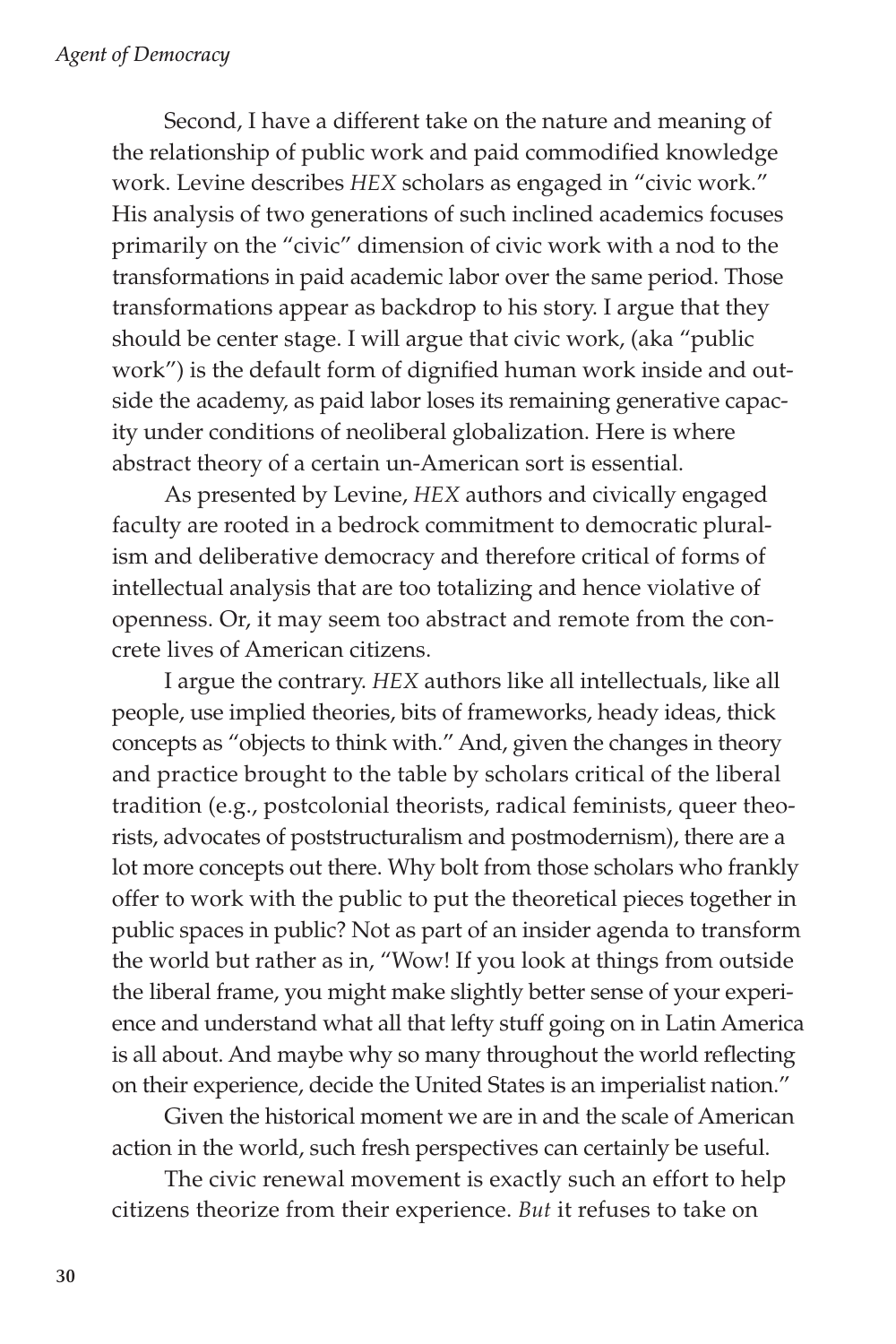liberalism in its present globalizing form and builds, from my point of view, a blunt wall against some ideas, ignoring them because they are not derived from a presumed American democratic tradition. It does not step outside the lines of the *really big* cognitive frame that Louis Hartz called the "Liberal Tradition in America."

But that liberal tradition is being challenged within the American ivy commonwealth and throughout the world. Hence the froth and angst of the culture wars.

The culture wars are mentioned in Levine's account of *HEX*. And yes, I like his description of how civically engaged authors came to celebrate diversity as a positive good essential to a democracy and the production of knowledge. However, reading his description of diversity, it is not clear what might have catalyzed *HEX* authors to develop such a careful defense of it.

Intense arguments over the canon, about what's in and what's out, were surface manifestations of the slow geological shift in the meaning of knowledge, who controls it and for what purposes over the *HEX*'s years. Such controversies are aspects of any systematic analysis of higher education at present, in the past and surely in the future. They are often not pretty and they are thick with abstractions much as their concrete manifestations—more faces that look like America in more centers of power—may imply activist and pragmatic localized action. In short, someone was talking the talk. New theories about the nature of human experience were essential in prying open public spaces. Introducing new and disruptive ideas just might be a form of praxis. Isn't that one aspect of teaching? Isn't that at least in part, what universities "do"?

My contributions to *HEX* were neither notable for their evenhandedness and civility nor were they thick narratives of public practice and collaboration. They were in fact designed to be disruptive. Anomalies that they may have been, I think they were important and in rereading them, I think they still are. So I'll revisit my concern with the relationships between and among public work, academic work, and paid labor. Levine's piece rolls past the unpleasant and deeply problematic aspects of those relationships. That absence of a critical and theoretically abstract approach to the conundrums of work is, as noted above, my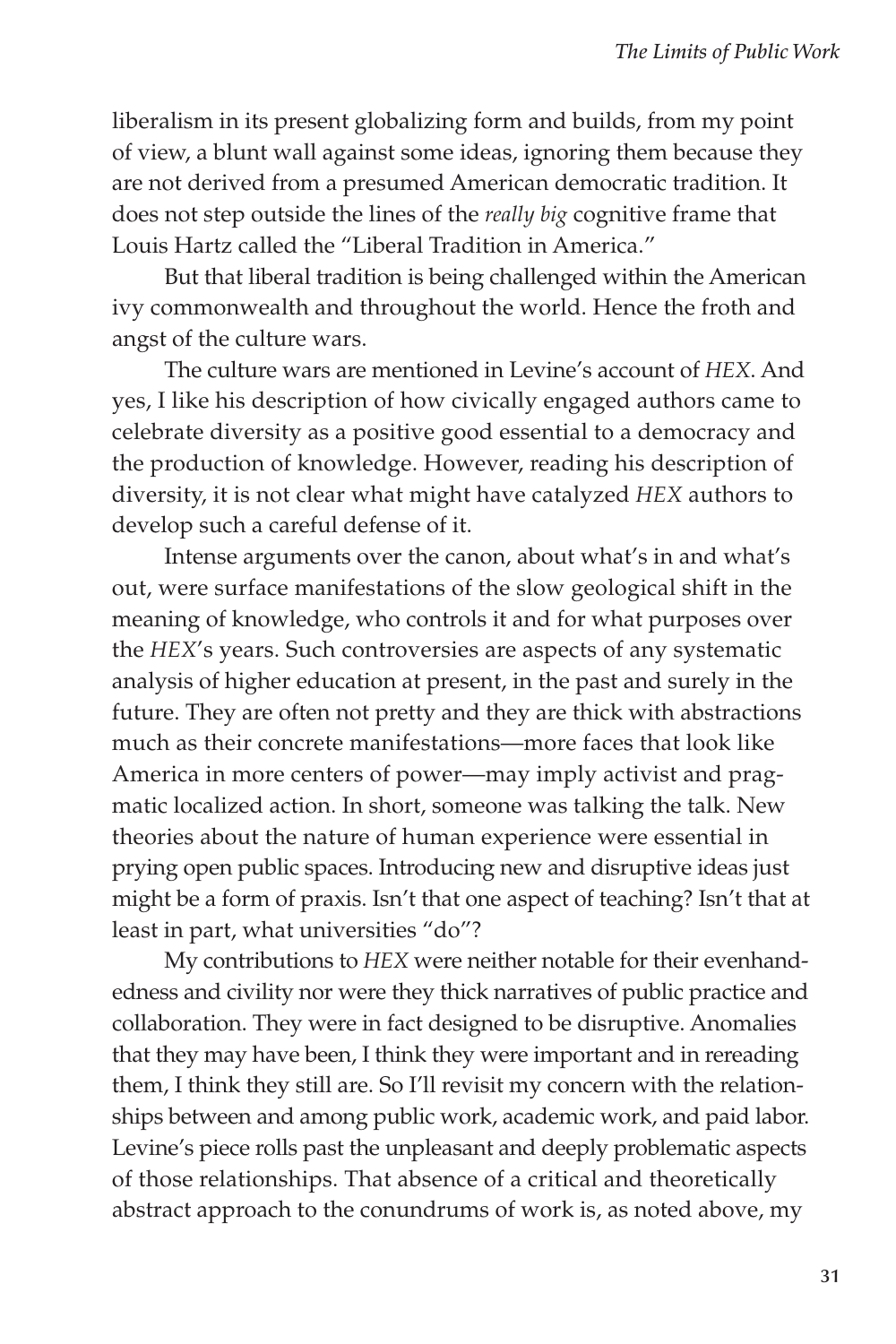second difference with his analysis of *HEX*. So I will focus on that missing story in his account of *HEX*. That story includes the larger political economy in its contemporary neoliberal globalizing form.

# **What Is Work Worth Doing? What Does Higher Education Have To Do with This Question?**

In Levine's account of two generations in the academy, he lightly wanders into generational motives for entering what used to be quaintly called the "life of the mind." What makes the work of the academy (another quaint term), work worth doing? Why do people put up with macaroni and cheese and student loans even unto Social Security, for a form of work vaguely suspect by a society that may or may not be deeply anti-intellectual? Or in any case, a polity whose gut practicality makes academics seem by definition, woolly headed?

And what does higher education have to do with work in general? Everything of course. Higher education squares many circles. Not just for those who like to read books. It keeps a global and national political economy looking briskly meritorious, fairly dispensing keys to the kingdom of the good life at least at the individual level. For example, O'Toole and Lawler in their 2006 book, *The New American Workplace*, include the modest hope that every worker will become wily and strategic in navigating the new global world of work. Their advice? Educate up. Continually and unendingly. Institutions of higher education (not-for-profit and for-profit alike) will provide those wise workers with just-in-time skills and expertise over a lifetime. No rest for the weary!

There does appear to be a societywide consensus (and "hard" evidence supposedly demonstrating an "education premium") that higher education matters deeply in terms of paid employment. If higher education had nothing to do with paid work and the status that attends some, albeit increasingly fewer jobs, it wouldn't be a site for the energy and angst that appears to consume parents attempting to launch their children and institutions competing for their, ideally high-scoring, tuition-bearing daughters and sons.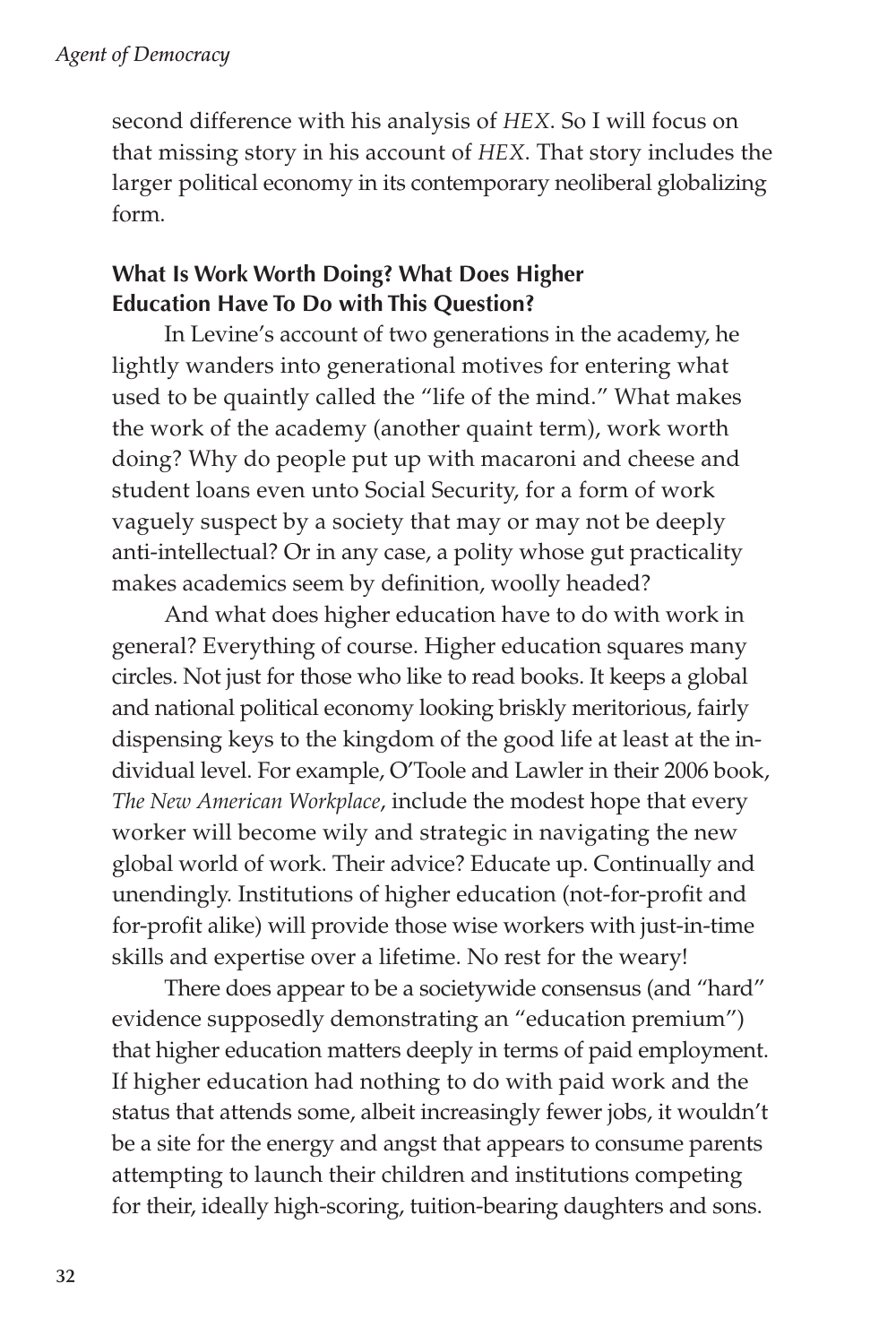The individual tales of woe described by journalist Alexandra Robbins in her 2006 book, *The Overachievers: The Secret Lives of Driven Kids*, is enough to get parents, admissions officers, and kids alike reaching for mighty strong antacids.

Further, higher education is still where many, though certainly not all, of the base blocks of knowledge are quarried. Blocks of knowing that support entire structures of professional practice in every aspect of contemporary existence. Structures that are premised on knowledge "out there" that can be discovered, utilized, taught, packaged, and sold. In short, (using a dollop of Marxist theory here) knowledge that can be alienated from its creators and commodified.

But when David Mathews

*"Obviously, one aspect of academic professionalization was, and continues to be, to undermine popular confidence in the 'lay' mind through the creation of professional status and a monopoly of expertise."*

> **("Proles, Entrepreneurs, or Public Scholars?,"** *HEX***, 1998.)**

asked the contributors to this volume to think about how scholarship and professional expertise might be deployed in such a way as to not overwhelm, alienate, or diminish the dignity of citizen "clients," I think we were all reminded that in general the contributors to *HEX* over the years, have spent many, many vexing hours examining their consciences regarding the disabling nature of expertise in a democratic polity regardless of its political economy.

That inquiry included scrutiny of their own expertise as scholars and members of disciplines and professions. How awful that what you might love to do, your own work worth doing, you find complicit in another human being's diminished sense of self? Even more so when you believe that education, at least under present conditions of neoliberal globalization, is the remaining mechanism for upward mobility for those you know did *not* have a childhood spent preparing to show up at the door of an elite institution's admissions office.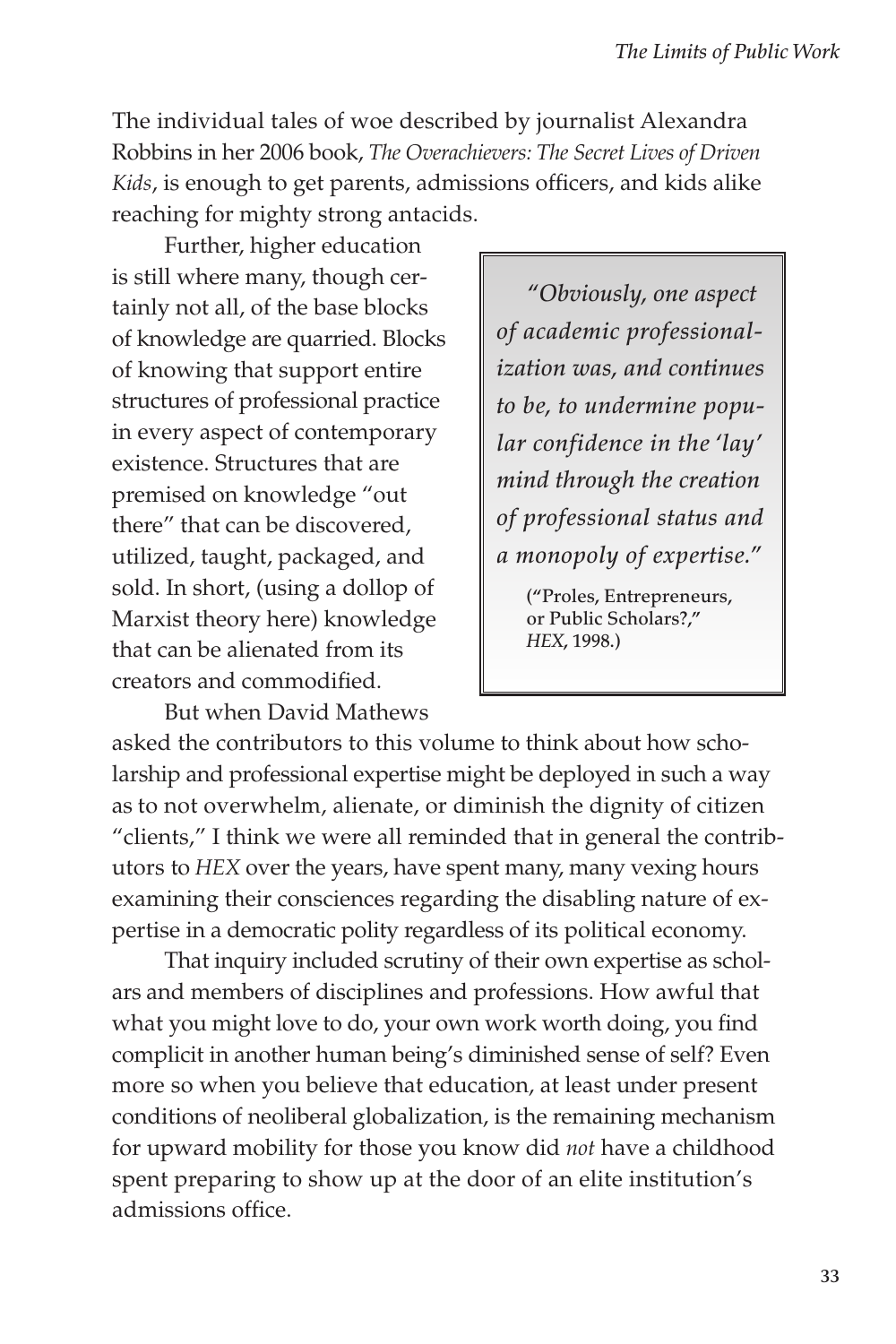#### *Agent of Democracy*

This deeply felt and openly expressed examination of conscience regarding the functions and functioning of expertise in a democratic society may be the single most valuable contribution of *HEX* to thinking about higher education.

And so *HEX* authors in their scholarship and practice signal a willful retreat from what expertise and professionalism promised to provide them as scholars. That is, a zone within which they "own" their labor, can hone their competencies and can experience themselves as creative human beings. *HEX* scholars present themselves as willing to share in the name of democracy the very thing—the agency bestowed by expert knowledge that comes with advanced education—that their students are told will ensure them, their students, a work life of creativity and autonomy. And it might be added, take a hatchet to expertise!

What compensates academics, scholars, and professionals for the loss of status and agency that attends the sharing of the expertise, authority, and intellectual privilege that supposedly accompanies a PhD? The story I read in *HEX* is one of steady fleshing out of a new form of work conducted outside the ivied walls and a celebration of the joys that attend that work. Levine terms it *civic work*. It is also termed *public work*. 1

But when we think of public work in a democracy, we don't usually think "Public Plumber." So why do we assume that there is a Public Scholar, a Public Journalist, a Public Intellectual? This is where the larger dialogue on the external pressures bearing upon higher education comes into play.

Much has been written to date about the work lives of faculty. Foundation-sponsored academic conferences, organizational meetings, and sessions within annual disciplinary meetings have focused on the impact of neoliberal market values on the institutional, disciplinary, and global organizations and contexts within which faculty labor and which constrain and shape the work they do. Books, articles, and think pieces have emerged from those conferences, meetings, and disciplinary sessions. 2

<sup>1</sup> Boyte, "Public Work: An interview with Harry Boyte," and Boyte, *Everyday Politics: Reconnecting Citizens and Public Life*.

<sup>2</sup> Brint, *The Future of the City of Intellect: The Changing American University*.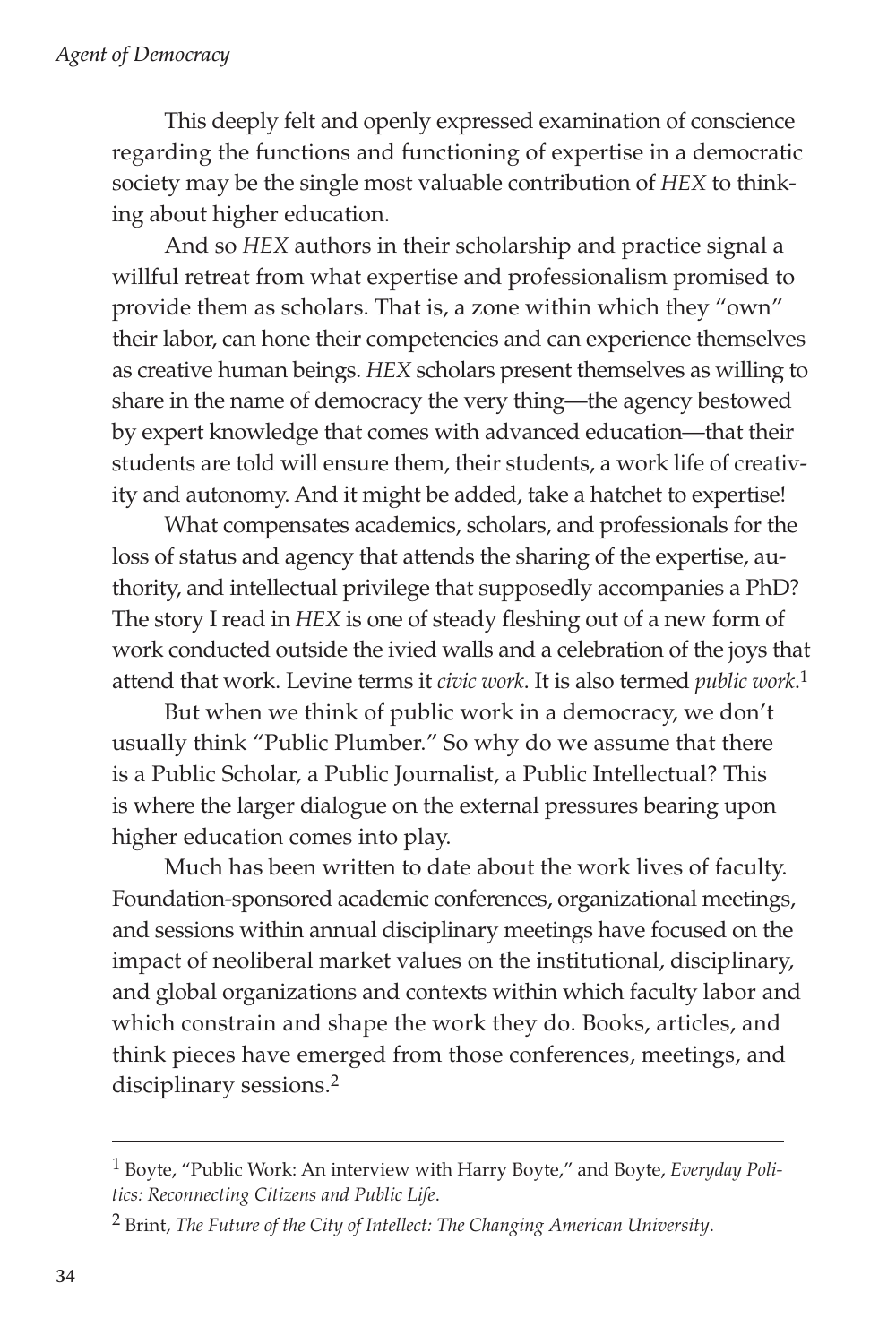What seems unavoidable is the conclusion that the middleclass effort to use expertise as a way to sustain privilege and solidify its status, distinguishing its paid work from that of mere "laborers," is under siege. Even among the professoriate. Academics are certifiers but the certified are not immune from the process of capitalist de-skilling. In 1998, I presented in *HEX* a view of faculty and institutions of higher education as challenged and transformed by the not very subtle pressure of market values, incentives, and more ominously, disincentives. 3

Faculty, I argued, were increasingly positioned to view themselves as entrepreneurs within their various worlds of practice and institutions and hustle accordingly or else. The nightmare alternative; mere worker bee teaching machine, just another weary member of a vast and growing training sector, proletarians in the knowledge factories of postindustrial, globalizing late capitalism. For a powerful fleshing out of my argument, faculty all over the world might wish to reflect upon David Noble's 2002 book *Digital Diploma Mills*. Men and women who prepare and decorate a kingdom of knowledge no longer govern it; are no longer members of an association of producers unless that is, as Noble suggests, they consciously resist those transformations in higher education that seem on first analysis to be inevitable; beyond human or political control. They should do so both for themselves and potentially all workers. But they must first understand the stakes involved in their resistance and maintain a clear-headed appreciation for the tenaciousness of what they're resisting. And it isn't just a "bad apple" dean, harried university president, or shortsighted state legislature.

I'll readily admit that scholars and faculty are not deskilled in the same way that the demand for increased efficiency and productivity press upon the factory worker who having just learned the computer, discovers the robot's taken his job while he was learning CAD at the community college. You can't take away a PhD but you can judge its base of knowledge "old."

<sup>3</sup> Stanley, "Proles, Entrepreneurs, or Public Scholars?"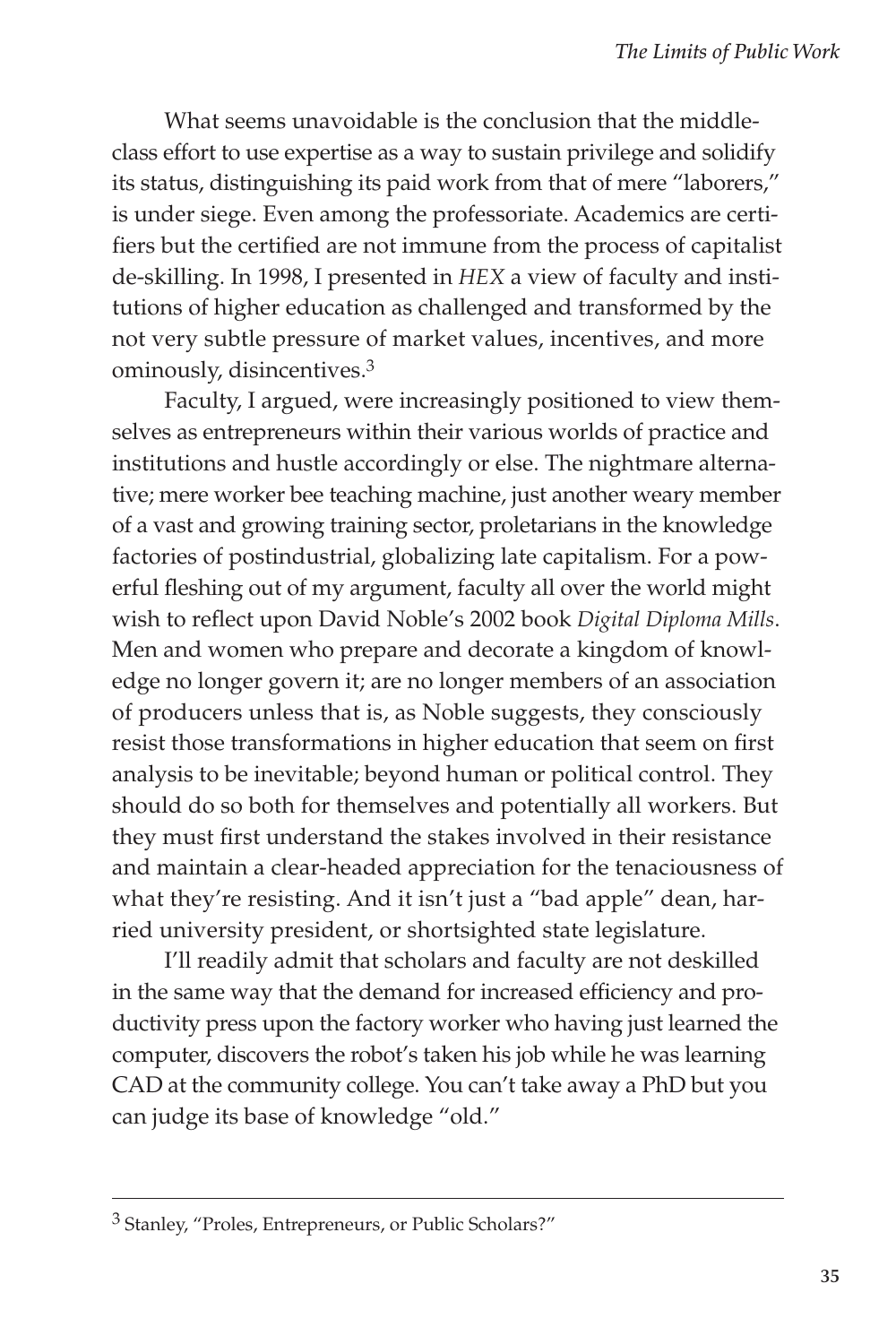There are many ways to diminish status and discount productive labor, tailored to every job site! As the knowledge-making and disseminating "line" picks up speed, the slackers get identified and, tenured as they may be, they move on down that line, are invited to teach Freshman Intro, nudged from the center of institutional governance and become the "dead weight" that neoliberal assumptions about the atavistic nature of tenure predict. Or, more concretely, do *not* get that merit raise.

For those "gypsy" academics without tenure or for adjuncts, forget dignity, appreciation, health benefits, or time to enjoy either teaching or a social world of work.

For them, moving into the public sphere may well be both a strategic choice but also a way to find work worthy of one's intellectual passions. At least until they discover that the NGO sector and government work have their own pressures and market-based demands bearing upon them.

The dreamy image of the study, the crackling fire, and the classics text opened in the lap while the professor, lost in subtle reverie regarding the perennial foibles of the human condition, sips port is more joke than desired. 4

Zipping from foundation headquarters to professional meetings to wherever the frontiers of knowledge need a boost or a university a temporary visiting star, "Fast World"5 entrepreneurial faculty appear more Donald Trump than rumpled tweed no matter the quaintness of the actual costume they wear. Fast World does not encourage wasteful reflection. Unless that is, an organizational expert can "prove" that reflection or a "democratic" workplace or managerial practices that seem superficially democratic (until the pink slip arrives) enhance some aspect of production. Unless reflection creates "value-added," reappears in positive "outcomes," helps achieve a "benchmark," or can be tracked by other profitdriven "assessments," such as the old standby, "the bottom line,"

<sup>4</sup> Johnson, et al., *Steal This University: The Rise of the New Imperialism*.

<sup>5</sup> Friedman, *The Lexus and the Olive Tree*.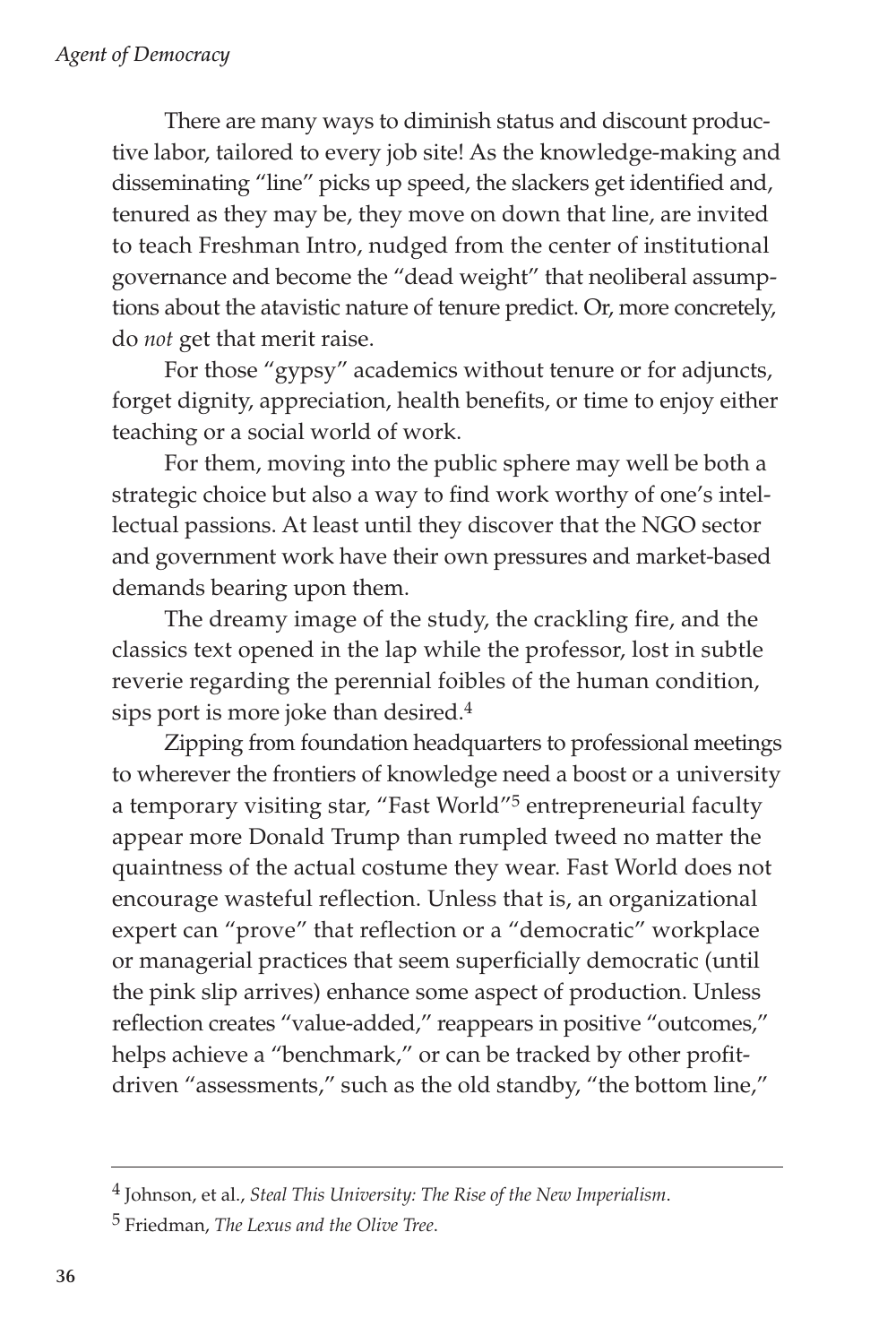dump reflection. Perhaps only academic "star power" guarantees time for reflection.

Many discussions of the way faculty and institutions can maintain their "agency" are premised upon the assumption that entrepreneurship variously understood, is the main, if not the only means. Even the titles of recent books on higher education, for example *Remaking the American University: Market-Smart and Mission-Centered*, suggest that market forces must be accommodated, indeed deployed, to salvage the core mission of higher education. $^6$ 

Seldom is the question asked whether entrepreneurship even in its more de-fanged forms and democratic civic life are compatible, although the assumption that they are floats through many discussions of how communities and nations, not just institutions of higher education, can restore their collective agency. But of course, that same institutional and individual agency, hard won as it is through entrepreneurial efforts, is perpetually undermined by globalization in its manifest forms, personally confronted as an unending speed up of work, leisure, family/community life, and even childhood, generated in part by the knowledge producing and disseminating industry itself. Chillingly at least to some, higher education as traditionally understood, may be an increasingly smaller "share" of that industrial sector. Its fixed campuses becoming a metaphoric knowledge industry rust belt as educational virtuality and direct linkage to employment and productivity become the markers of a good education worldwide. 7

Many who write on institutional change in higher education are quick to add to what otherwise seems their bleak assessment of the future of the professoriate in terms of the nature of the work professors do and the conditions under which they do it, that faculty and institutions of higher education have longstanding cultures and "institutional logics" that work to preserve the heartland. The

<sup>6</sup> Zemsky, et al., *Remaking the American University: Market-Smart and Mission-Centered*.

 $7$  Cox, "None of Your Business: The Rise of the University of Phoenix and For-Profit Education—And Why It Will Fail Us All," 15-32.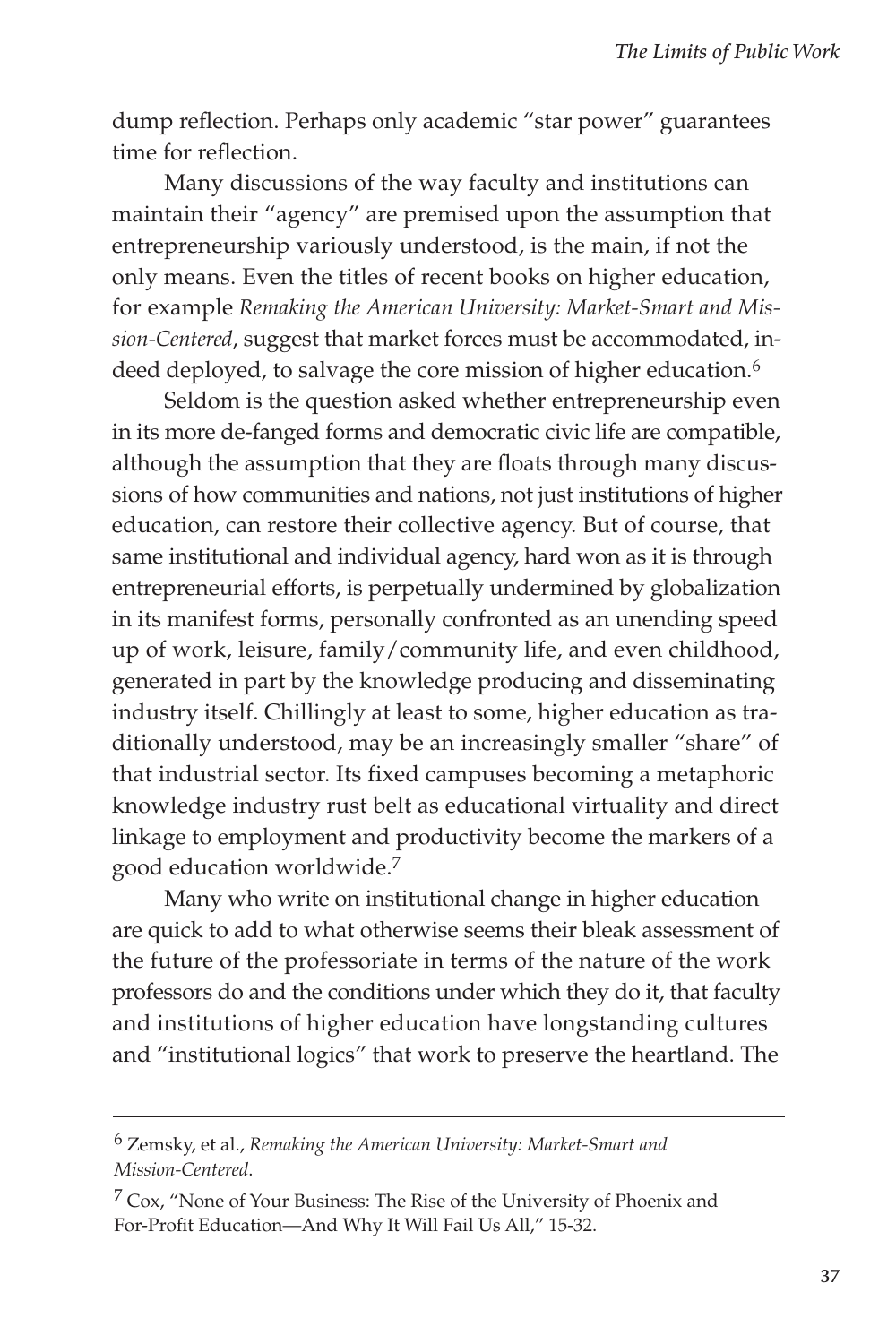heartland is the core of academic life and constituted by those domains (frequently described as the disciplinary homes of faculty or the liberal arts tradition) of practice still controlled by faculty and ordered by a lingering commitment to truth through research, increasingly refined methodologies and peer-reviewed scholarship. "We are a university!" is not an uncommon response to one more invitation to faculty, colleges, and universities to collaborate with corporate interests, or other "peripheral" institutions, to commodify academic labor or produce value-added knowledge products.

# **Work Worth Doing:** *HEX* **as a Site for Reimagining the Work of the Mind as Public Work**

The contributors to *HEX* are drawn I think to a vision of democracy that redeems labor of all sorts. It is a vision grounded in pragmatic, incremental social change within the many civic workshops of civil society. It suggests that if your paid labor is a source of angst, you can step into the public sphere or civil society, engage in public work, and feel yourself stretched to your full humanity.

*But* having given up, or set aside, an overt use of left or macroanalysis like Noble's, to illuminate the experiences of actual citizens working for money under conditions of neoliberalism, *HEX* authors have fallen back upon a pragmatic, at times anarchistic version of American liberal democratic exceptionalism and avoid as does Levine, socialist analysis, or newer theoretical approaches in the humanities and social sciences. Its anarchistic affinity is revealed in a public practice that does not easily embrace state power as a way to balance the increasing power of global economic institutions (understandable at a time when state power is ballooning in many spheres in the name of "national security") but rather discovers in civic associations and civil society fertile ground for civic renewal and creative collaborative problem solving. Whether "fessing up" to its debt to Marxism or not, the vision behind the civic renewal movement does reintroduce the ideal of an "association of producers." Producers who labor not in the neoliberal globalizing marketplace but work together in civil society. Work worth doing moves from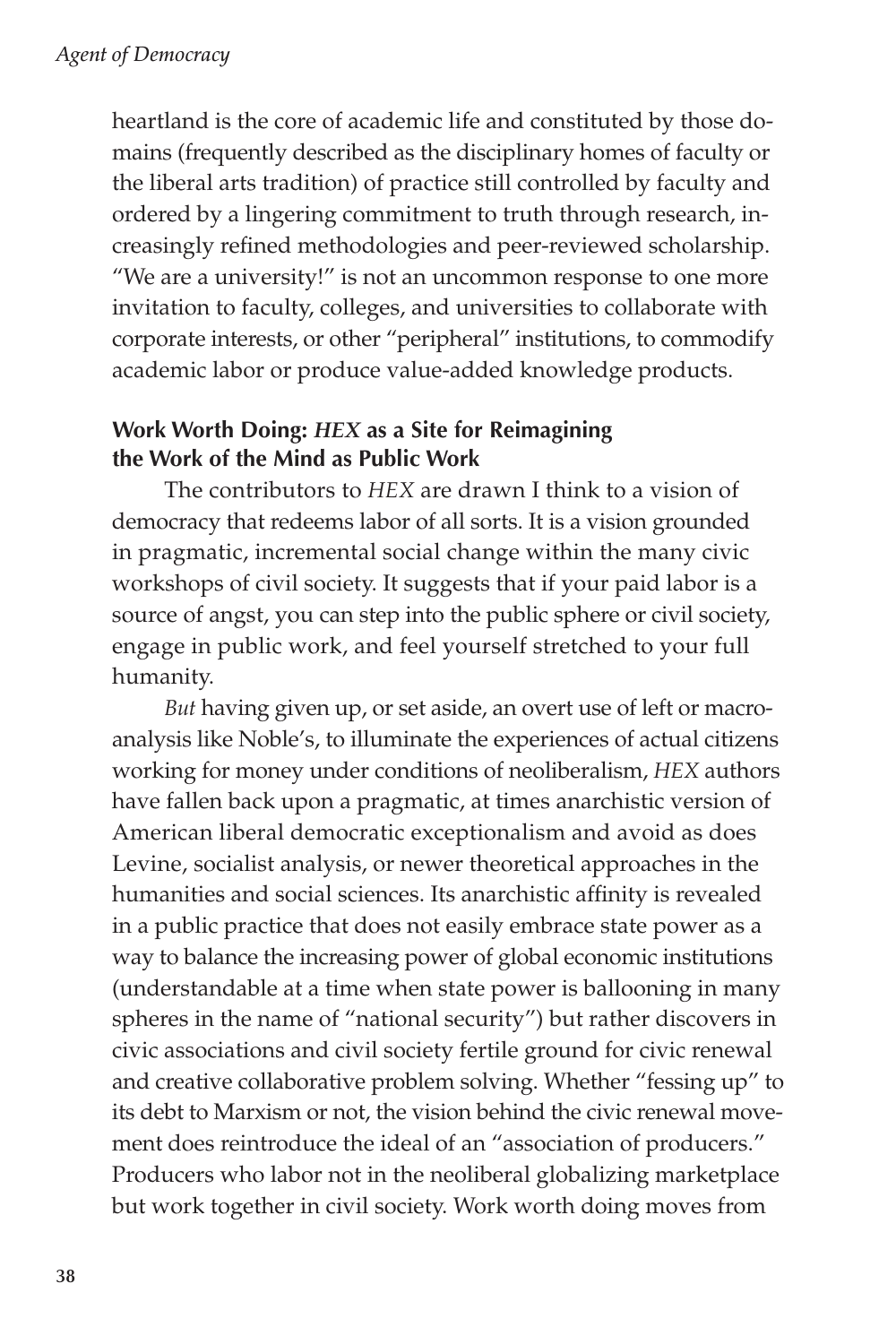paid work to public work. From the production of widgets to the coproduction of public goods. 8

Further, in the name of narrative thickness (all citizens have a story to tell), it avoids the use of concepts that seem initially unre-

lated to citizens' concrete lives. One person's contemporary hymn to a vital civil society, could be another's updated version of old anarchist dreams. But anarchists told their story in the context of a multiplicity of political theoretical frameworks within and outside liberalism, including socialism. The civic conversation must have been decidedly more edgy in Jane Addam's Hull House!

Deliberative democracy, civic engagement and renewal, and finally your university situated in the commons as against constituting its own separate ivory commonwealth, and you've

*"In the effort to professionalize the mind and certify knowledge, faculty in higher education may have inadvertently undermined the very idea of education as a transcendent public value, a good in itself broadly valued and needed in a democracy."*

> **("Proles, Entrepreneurs, or Public Scholars?,"** *HEX***, 1998.)**

got a type of work that conceivably supports human dignity and democracy. But I ask whose work? And why the shift from the more traditional meanings of academic work to those that seem to jump on board the democracy train? And is this approach to academic practice and public work sufficient to derail or even slow down that other train? A neoliberal train, which seems to be gathering on board the whole of humanity, forcing its passengers to rush ever faster to a temporal and spatial world that just might destroy our capacity for community, muting our ability to ask whether such a world is generative of a life worth living and if so, for whom?

<sup>8</sup> Sirianni and Friedland, *The Civic Renewal Movement,* 135.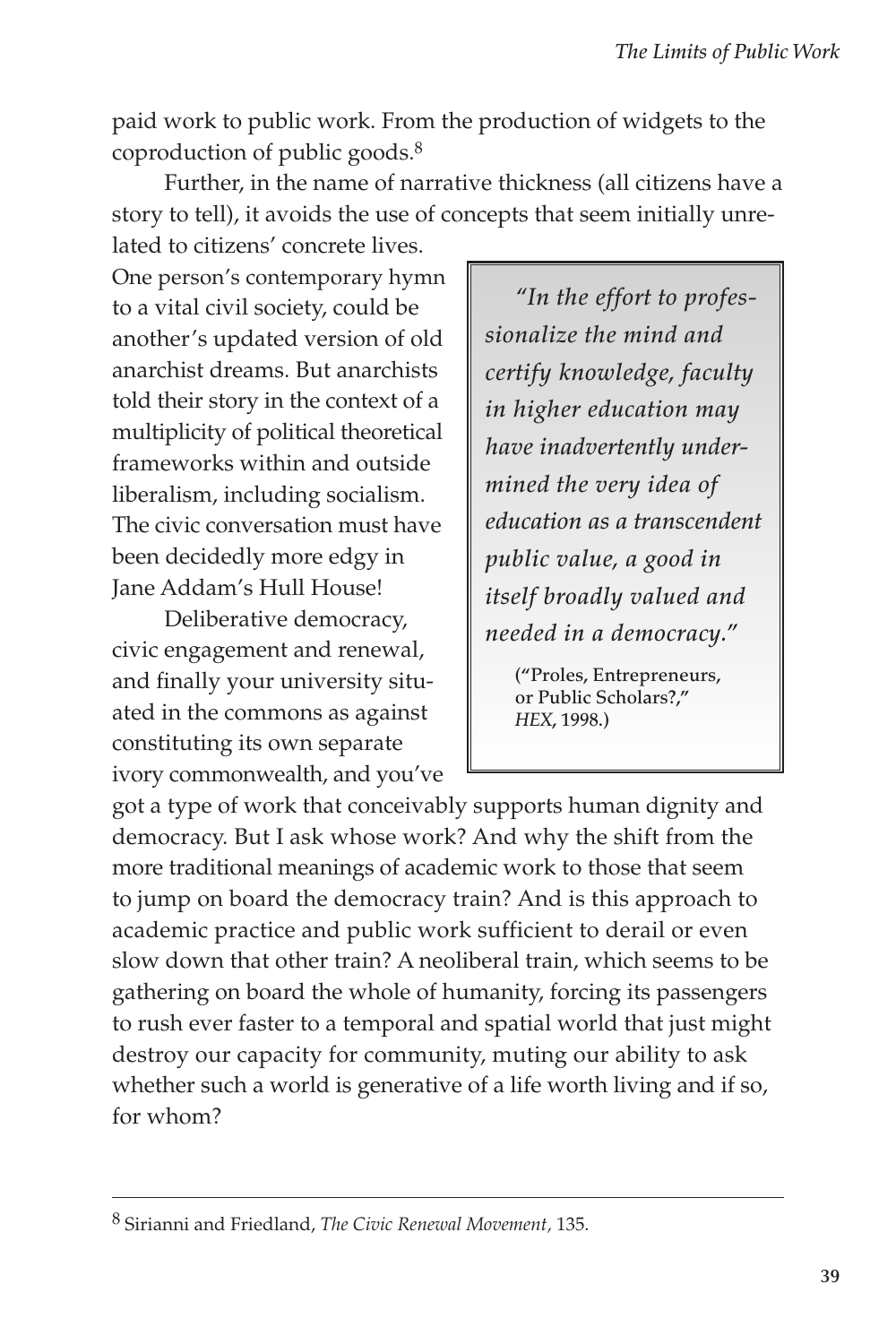You can hope like the devil that you can reembed the market in civil society and make government a "catalytic" collaborator<sup>9</sup> with citizens but when an angst-ridden business person has to close the plant she may feel the only story she can tell her sister citizens is that, like the weather or the devil, the market made her do it. I say, better to bring on a rich, thick "redistribute" justice frame that does not describe justice as only a struggle over scarce resources but includes a full bore analysis of "culture work," "paid work," and "civic work" supported by rich contemporary strains of theory in the social sciences and humanities, old-fashioned Marxist materialism and the experiences of non-Americans with other ideological and cultural orientations in their heads. No, you do not need to assume false consciousness on the part of anyone. Let's start with a discussion of why people might resist the temporal demands of such a conversation rather than assume they're not interested or can't understand it.

Come on! We had Eugene Debs on the presidential ballot! We can stretch our minds beyond a cramped, cowed liberalism. The civic renewal movement may not be enough to help us do so.

Harry Boyte, a nationally and internationally known scholar-practitioner, and frequent contributor to *HEX*, argues that public work should be premised upon an older tradition of craft. $^{\rm 10}$ His claim does suggest that the plumber's practice might be a better place to theorize public work than the scholar's. But what is missing in much of Boyte's admirable writings and creative practice presented as a model in the pages of *HEX*, is the overt acknowledgment that capitalism's "job" remains to eliminate the craft tradition by expropriating individually held tools, deskilling out of existence worker competencies and eliminating exactly what the craft tradition once brought many actual workers. Even the plumbers' craft is being rationalized, their work commodified into units of service. Can the craft of public work really compensate for the loss of craft in paid labor? And for whom is this possible? Most citizens confronted

<sup>9</sup> Ibid.

<sup>10</sup> Boyte, *Everyday Politics*.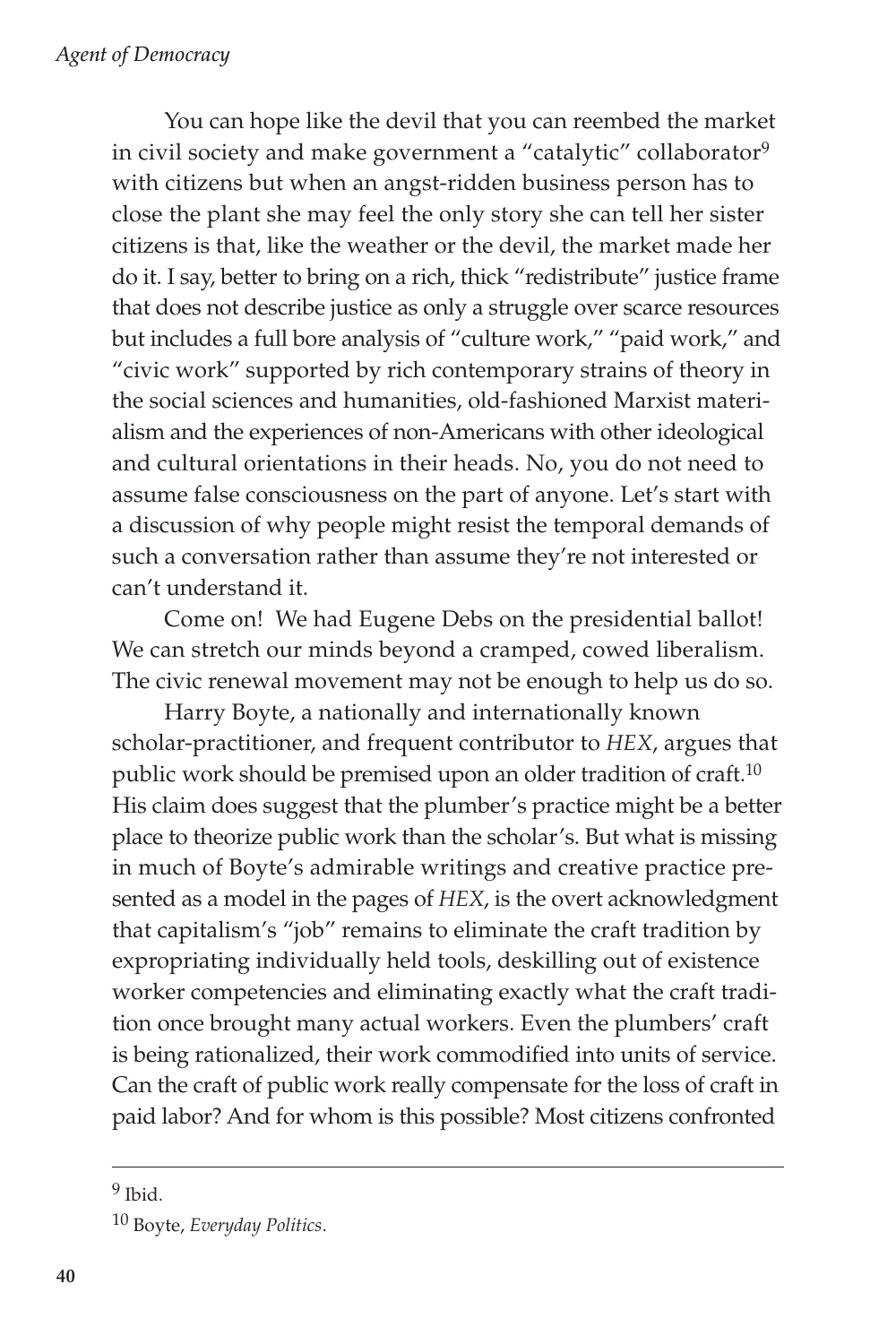with the necessity of paid work, understand a great deal about how globalization impacts that work. And it is not to encourage craft!

Who then will shape the commons as theorized and practiced by *HEX* scholars? Who will create a public worthy of democratic rhetoric? Frankly who has the time? The contributors to *HEX* and the civic renewal movement it seems. And it would be nice if work in this commons would "count" for tenure and promotion. Even Boyte in his celebration of craft as a model for public work focuses on professionals whom he claims have lost their attachment to the public. He does not focus on plumbers. Of course, he does not mean that they should be excluded from public world making. But he also neglects to note that professionals have hard-

*"All the shifts, moves, and reallocations of resources large and small, that institutions of higher education do to adapt to and accommodate the power of market institutions are signals and invitations to students to do the same."*

> **("The Packaged Self, Modern and Postmodern Persons in Late Capitalist Times: The Challenge to Higher Education,"** *HEX***, 2000.)**

won professional expertise as a buffer against the creative destruction of capitalism.

In short, professionals have the possibility of reimagining their labor as public work *because* they have expertise that, at least temporarily, is valued by the public, rewarded by the market, and scampers ahead of the productivity churn that seeks to transform that same expertise into lower paid "homogeneous abstract labor." Professionals have a degree of agency that a service or industrial worker, whose only recourse may be the collective agency of a union, may not. Professional agency rooted in expertise, is nonetheless in the cross hairs of globalization. And many of the young still flocking to institutions of higher education expect that cutting-edge expertise is what they will find within those ivied walls or they will go elsewhere.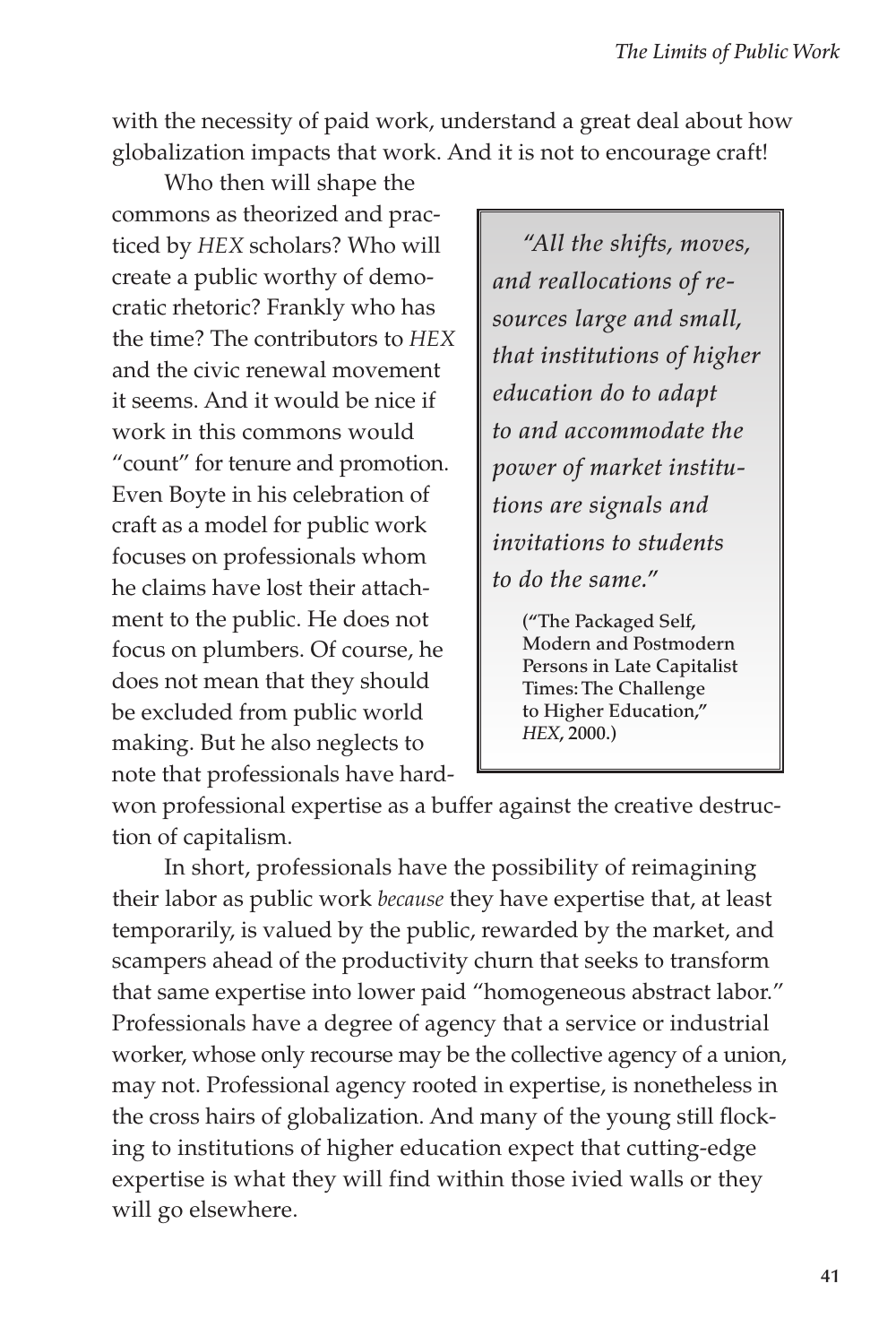A vital, broad (even world-spanning?) liberal civil society with its invitation to professionals to become coproducers of public goods, might signal an acceptance (without question or reflection), that the forces of neoliberalism cannot be stopped. What could function better to support a particular vision of the *good life* defined by liberal capitalism, than a deep acceptance that you are perpetually on the move as a worker and citizen? So get over it! As with paid labor, keep your skill-set fresh, your civic muscles toned. Prepare yourself for civic life by carrying on your back from community to community, job to job, a civic mind-set that can be deployed in any community rather like a paid career that under neoliberal assumptions, demands perpetual spatial and temporal catch-up. And, like the country club for the upper-management family of the 50s, or the PX for those soldiers on the fringes of empire (any time), civil society should be up and running everywhere you go and look a lot like the civil society you just left. Listen:

> If a movement promises to expand partner relationships spatially, so to speak, it also promises to multiply pathways for the development of civic careers over time. A movement that can enlarge our mental maps of kindred forms of democratic work enables citizens to locate opportunities for continued contributions as they move through the life course, change jobs, relocate to different communities, or shift their issue focus and priorities. 11

Like the paid worker tuned up and ready to pack that U-haul, this broadening civil society will make sure citizens will be less likely to lose their civic identity and "motivation" as a result of "substantial gaps in civic activity."

Time carved out for a rich life embedded in civic associations in one place is less and less available to more and more people, including those in professions whose certification standards keep ramping up. Though people do still try to remain attached to whatever community they parachute into, and *HEX* is filled with examples, the way in which paid labor presses in on family, persons,

<sup>11</sup> Sirianni and Friedland, *The Civic Renewal Movement*, 128.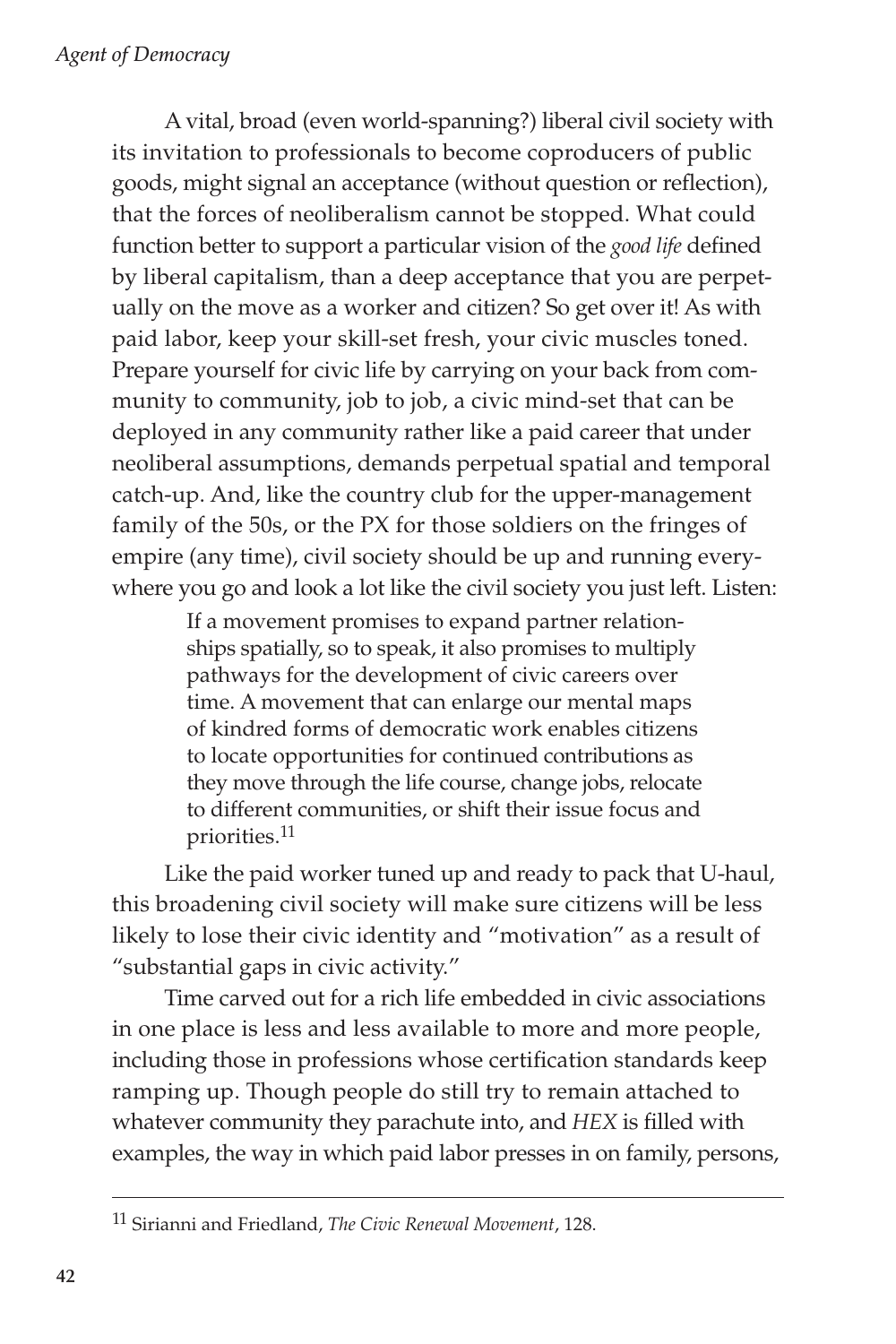and community life must be, and seldom is, addressed and theorized outside the bottom's up partnershipping among civic associations that is the signature of the civic renewal movement.

Workers and "ordinary" citizens are already aware of the conditions, demands, and contradictions in how paid work is presented and enacted in a late capitalist society. Who doesn't know in their gut that losing a job and then a house and then a community as one wanders looking for a decent job with health benefits and a good 401K plan, cannot be good for the kids?12 Or, that the pay-off in consumer goods and materialistic values if one finds that job, cannot be good for the souls of the kids either. We know that most paid work is not assigned based upon considered democratic reflection on what is work worth doing or most needed by a society. Is the civic renewal movement really ready to address those experiences? And how long will it take to act on them, given that childhoods all over the world last only so long, or not at all?

Boyte is correct, I think, in trying to mobilize both citizens and faculty to think politically, but his version of relational politics skirts issues central to macropolitical economy and lacks the theoretical scope needed to address them. *But* if we want leaders, including university and college presidents, and citizens to take on the *big* public issues of our times, we must ask them their views on contemporary neoliberalism as experienced not just locally but nationally and internationally as understood through many lenses not all made in America.

Any college or university president can join the local Chamber of Commerce, sit on several citizen committees dedicated to local economic development and discuss how to survive and compete with other cities, regions, states, or communities. But without contributing to and sustaining a deep national conversation on neoliberal globalization, the larger political economy becomes the weather; out there, not of us. Or the "thing" gentlemen and ladies don't discuss.

Students and citizens themselves have focused on big issues and made such framed analysis of them including the worldwide political economy. But student and activist citizens cannot maintain

<sup>12</sup> Uchitelle, *The Disposable American: Layoffs and Their Consequences*.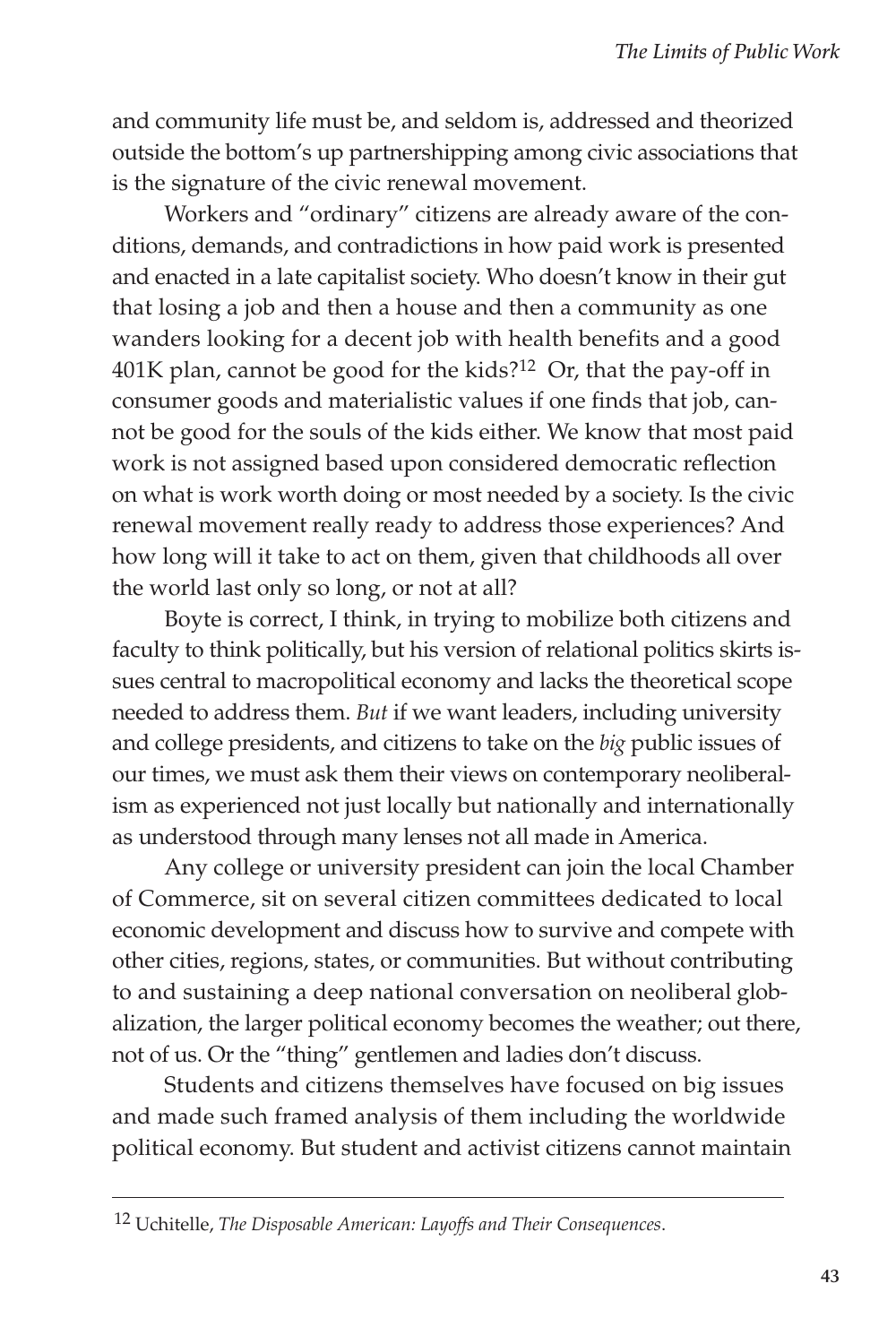a conversation with the mainstream that explores the credibility of their own ideological claims regarding the political economy unless mainstream institutions support that conversation and their wellmeaning elders and leaders are willing to join it for the long haul.

Clearly national security and war have become the *big* issues of our time. Nonetheless the practices and assumptions that support neoliberal globalization as a natural process continue apace and are for the most part, not explored through a critical lens or from theoretical positions outside liberalism. There are many conversations in both the United States and throughout the world about neoliberalism, its linkages to imperialism or in-the-world economic practices that challenge it. Surely university and college presidents can charge their institutions and faculties to go ever deeper into the conundrums, contradictions, and tensions globalization brings to all institutional sectors, including their own. They can invite, even urge, faculty to share their practice, research, and intellectual analysis with the public. They can ask again and again how globalization does or doesn't advance democracy, create the conditions for work worth doing, and provide structural support for human flourishing in the United States and elsewhere, even as they know that their institutional survival may be at risk should they ask too much or do too little to meet market demands.

This may not be such a risk.

There are examples in the world of academic leadership that suggest that a subtle macroconversation is taking place. I do not mean at the insider disciplinary level at which it is hardly subtle. There neoliberalism and globalization are concepts and practices to be embraced or challenged theoretically, methodologically, and with disciplinary focus. I mean at the level of an institution's conversation with the public at all levels—local, national, and international. I am certainly not alone in arguing that such a subtle conversation is being conducted creatively within higher education particularly in the humanities and around diversity. <sup>13</sup> But I want it loud and proud.

<sup>13</sup> Veninga and McAfee, *Standing with the Public: The Humanities and Democratic Practice*.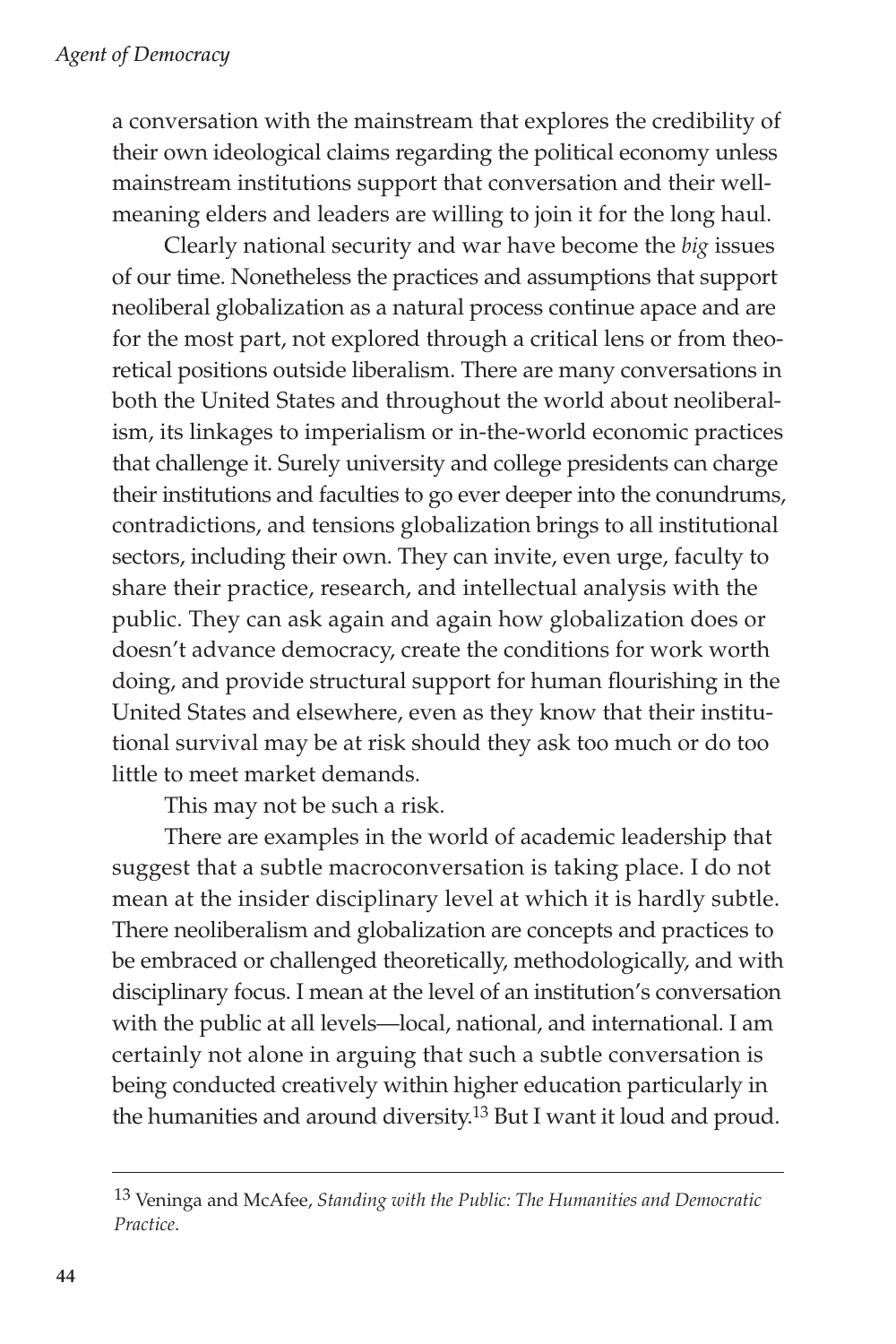I'll use Syracuse University, where I taught for almost 20 years, as an example of how the culture wars might generate a below the radar critical analysis of neoliberalism in a way that does open up space for *big* ideas. Perhaps my example suffers from the same unwillingness to address macropolitical and economic structures directly. Indeed Syracuse University chancellor Nancy Cantor told me that a critique of neoliberalism is *not* how she frames her practice.

But Chancellor Nancy Cantor has begun a deep critical analysis and conversation with many constituencies over the role of higher education in a democracy. That conversation does acknowledge that higher education is being transformed and shaped by large-scale, macro forces and practices. However, Cantor celebrates that higher education has *also* been transformed by the hard, hard work of intellectual and theoretical analysis, particularly around diversity.

Cantor has signaled at the national level that the world of the academy is not what it once was because of diversity. Not just the diversity of student skin color, sexual orientation, and eye shape, deeply important as those are. But also because of the diversity of intellectual frameworks and theories that have emerged over the last three decades. The two cannot be uncoupled. The thickly theoretical arguments that were used to support the diversity of persons in higher education, have implications for how the human world is and should be ordered, how resources are or should be distributed and power is or should be justified.

They were normative, at times radical, theories but their advocates aspired to intellectual rigor and honesty. Yes, such academics may have become demoralized because their work was often represented to them as gobbledygook, irrelevant to the very society they hoped to challenge and improve (the poor MLA!). A charge raised not just by conservative critics on a screed but even by friends in the academy.

Yes, you can find traces of such contemporary theoretical moves in the perennial great works of the past but you can also find them in the oracular traditions of East Africa and how much the better we are for that! How would we have known how cultural traditions become invisible, marginalized, or degraded without seemingly airy postcolonial theory?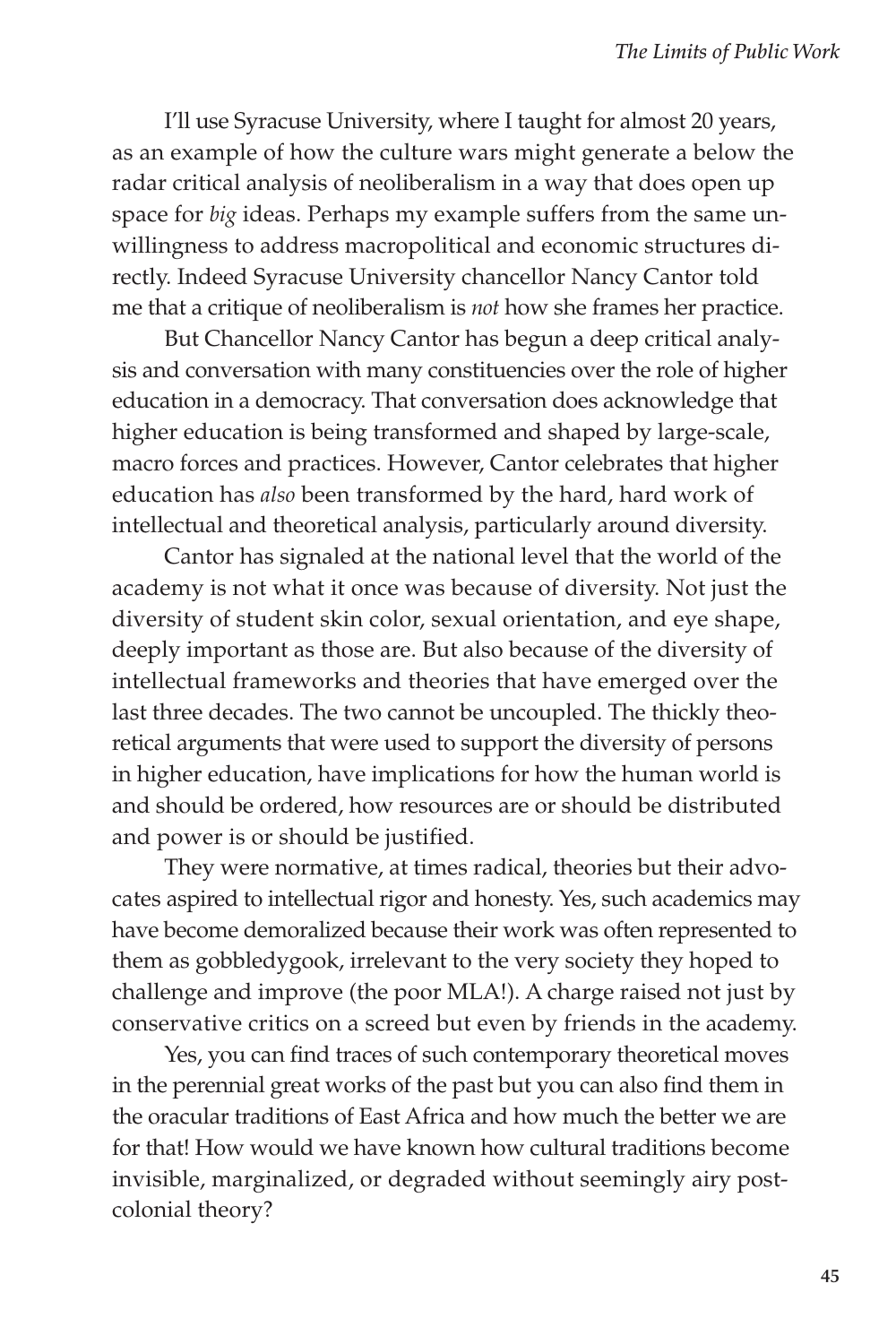Cantor, I think, meant this far richer view of diversity when she articulated a vision of diversity that helped salvage one mechanism for guaranteeing it, affirmative action. Cantor, as many know, was closely involved in the University of Michigan's defense of affirmative action in the *Grutter* and *Gratz* cases decided by the Supreme Court in 2003.

Universities are spaces for the production of critical nonalienated or alienating ideas. Cantor's practice by celebrating the shops that craft complex, provocative ideas, offers the public a conversation that respects ideas as themselves public goods.

## **Conclusion**

*HEX* writing is informal, fresh, willing to reveal the situated self of the writer. It's the writing of academics who uncouple themselves from the train of expertise and professionalism, at least for a time. There is no doubt that these same authors can sling the hash with their peers, write for other venues, play or have played the tenure game. But they seem to find in public work something more satisfying, more deeply attuned to what it might mean to do the work of the world than spending their days primarily polishing their expertise. Perhaps, they find work in the commons to be an opportunity to use their poetry, their capacity for humor, their delight in learning something they are not skilled at, their awe at collective world making. As cocreators of the commons, they become crafters and artists, coproducers of public goods that are not easily reduced to commodities.

But if they ignore the necessity of a public and sustained inquiry into why and how our present political economy functions as it does and why and how market values distort not just their own institutions but every institution, our work and your work, they will have settled for bottoms-up, incremental changes.

To keep such a macroanalysis in one's pocket because it might seem too abstract or scholarly, is to enter the commons fearful of the capacity of sister citizens to understand and reflect upon their own experiences. If we enter the commons as citizens, we have to believe that minds can move, especially our own. Education itself is about whether anyone can be taught anything in any manner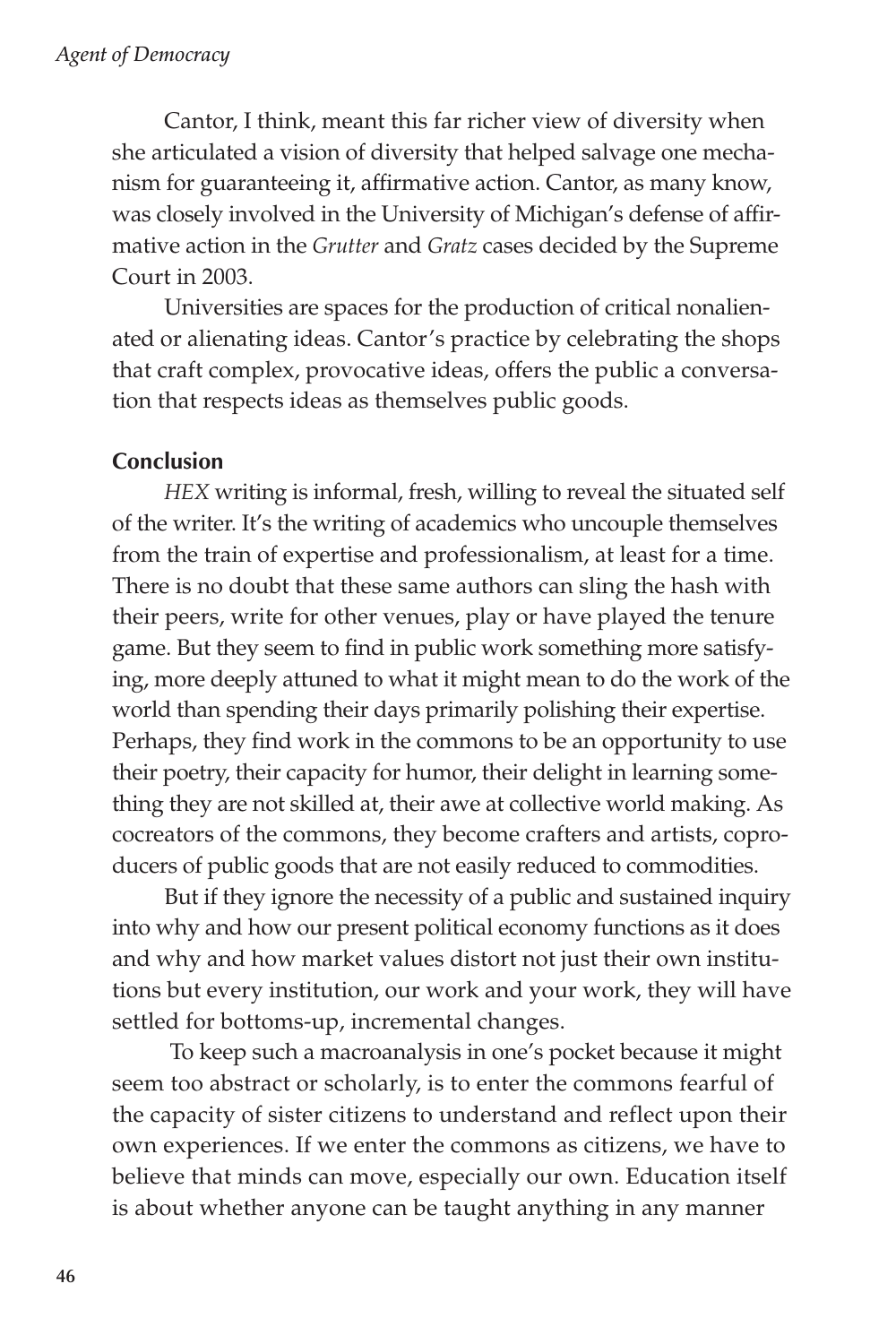that freshens the mind and expands the soul as against being a modestly cynical exercise in credentialing. Deep frameworks do change and consciousness of their existence in our own souls, helps change them.

But beyond the assertion that citizens and faculty are complex beings capable of thinking the world anew, there are brute facts as well. Sweet as the *HEX* vision may be, we know that outside those free spaces, factories close, industries move, communities crash, governments fall, power corrupts, war happens, resources are allocated, laws are changed, and people's lives are improved or shattered by those changes.

*HEX* scholars and practitioners seem to harbor the hope that if they help create a democratic commons, a vital and pluralistic civil society, everyone will come and recognizing each other's humanity beneath the diversity, together begin the long march to recapture many institutional sectors, transforming seemingly rigid structures into polities alive with democracy. If they lose the sense of governance and control in their own institutions of higher education as market pressures and norms reshape those institutions, they can look fondly at civil society hoping that the democratic values nurtured in its cultivation can bleed back into both market and state, transforming them and ultimately higher education as well.

If once in those free spaces, they have to bite their tongue so the plumber can speak, so be it. But maybe the plumber can tell the story that opens up the broader conversation about political economy and the nature of work in our times. Maybe then the scholar will share with the plumber what she knows about the history of labor, about Eugene Debs and Emma Goldman, about the way in which our contemporary world-spanning, neoliberal political economy so vast and seemingly uncontrollable, is a human creation, was once otherwise and could be different. Perhaps the plumber already knows this.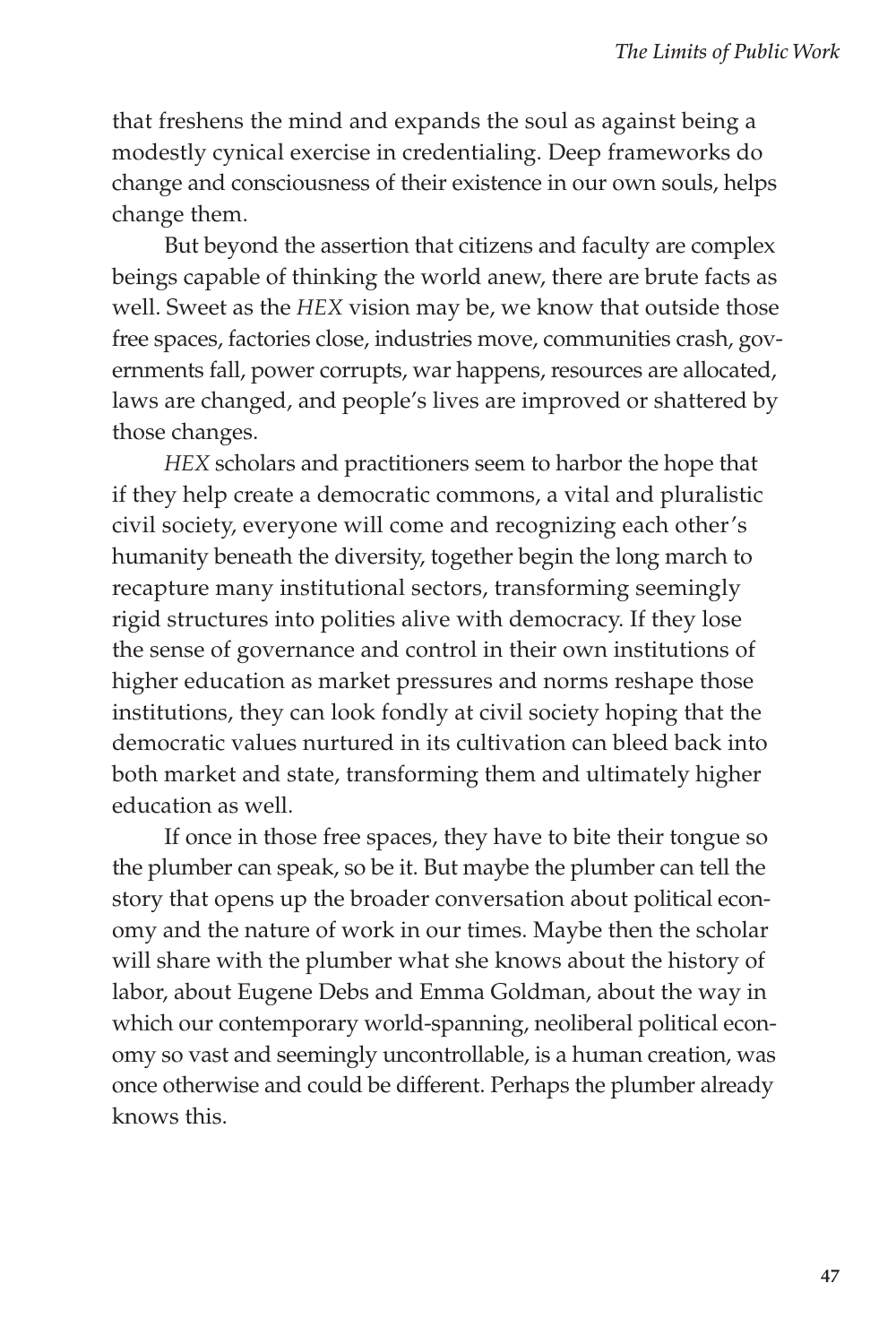#### *References*

- Boyte, Harry C. *Everyday Politics: Reconnecting Citizens and Public Life*. Philadelphia: University of Pennsylvania Press, 2004.
- Boyte, Harry C. "Public Work: An interview with Harry Boyte." *Higher Education Exchange* (2000): 43-51.
- Brint, Steven G. *The Future of the City of Intellect: The Changing American University*. Stanford University Press, 2002.
- Collis, D. "New Business Models for Higher Education." In *The Future of the City of Intellect: The Changing American University*, 181-204. Stanford, CA: Stanford University Press, 2002.
- Cox, Ana Marie. "None of Your Business: The Rise of the University of Phoenix and For-Profit Education—And Why It Will Fail Us All." In *Steal This University: The Rise of the New Imperialism*, eds. Benjamin Johnson, Patrick Kavanaugh, and Kevin Mattson. New York: Routledge, 2003.
- Dickman, H., ed. *The Imperiled Academy*. New Brunswick, NJ: Transaction Publishers, 1993.
- Friedman, Thomas. *The Lexus and the Olive Tree*. New York: Anchor Books, 1999.
- Friedman, Thomas. *The World Is Flat: A Brief History of the Twenty-first Century*, New York, NY: Farrar, Straus and Giroux, 2006.
- Fukuyama, F. *America at the Crossroads: Democracy, Power, and the Neoconservative Legacy*. New Haven, CT: Yale University Press, 2006.
- Grandin, G. *Empire's Workshop: Latin America, the United States and the Rise of the New Imperialism*. New York, NY: Metropolitan Books, 2006.
- Gumport, P. "The Future of the City of the Intellect," In *The Future of the City of Intellect: The Changing American University,* ed. S. Brint. Stanford, CA: Stanford University Press, 2002.
- Johson, Benjamin, Patrick Kavanaugh, and Kevin Mattson. *Steal This University: The Rise of the New Imperialism*. New York: Routledge, 2003.
- Lakoff, G. *Whose Freedom? The Battle over America's Most Important Idea*. New York, NY: Farrar, Straus and Giroux, 2006.
- Marx, K. *Capital Volume I: A Critique of Political Economy*. London, England: Penguin Books, 1990.
- O'Toole J. and Lawler E. *The New American Workplace*. New York, NY: Palgrave MacMillan, 2006.
- Peters, Scott, et al., eds. *Engaging Campus and Community: The Practice of Public Scholarship in the State and Land-Grant University System*. Dayton, OH: Kettering Foundation Press, 2005.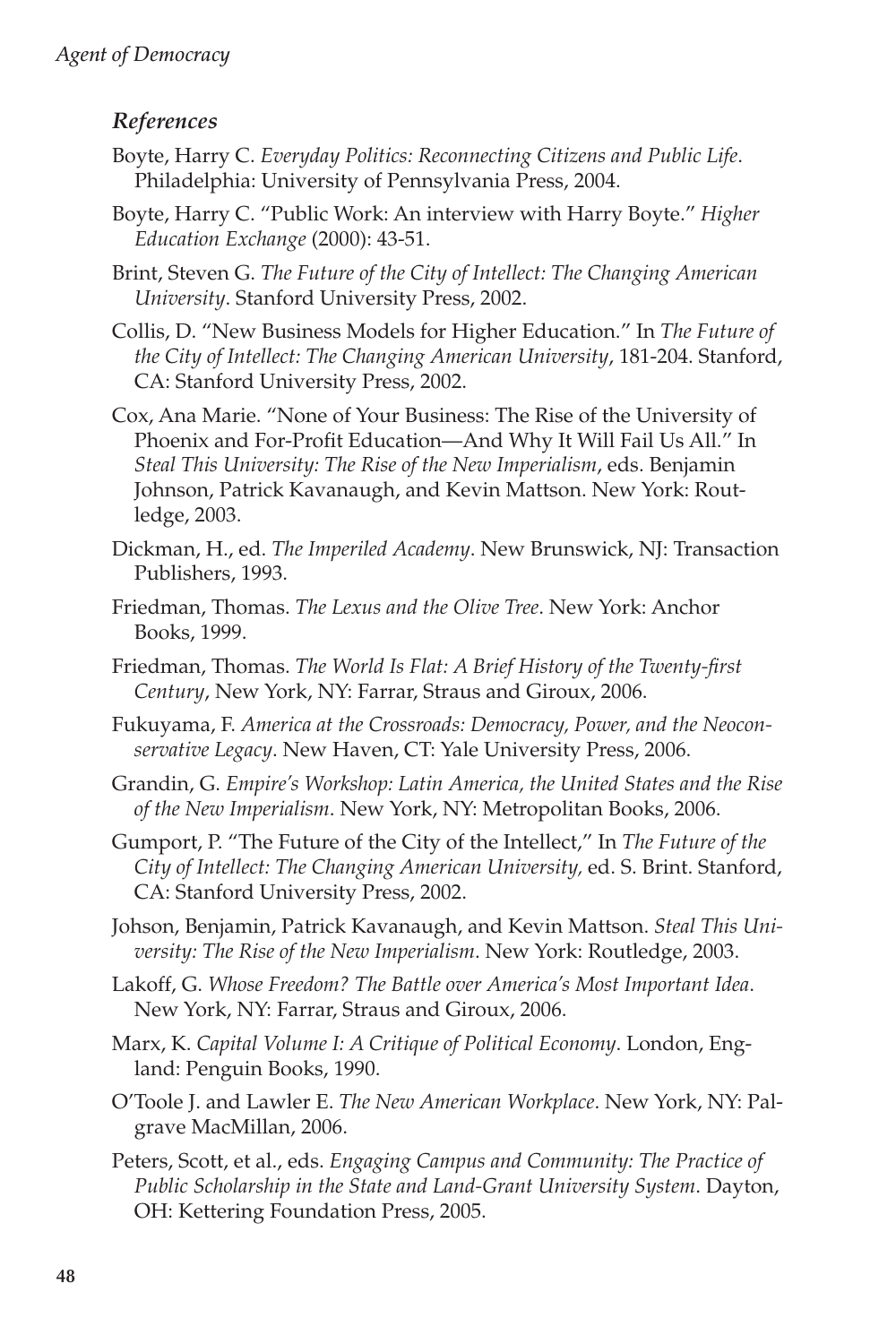- Robbins, A. *The Overachievers: The Secret Lives of Driven Kids*. New York, NY: Hyperion, 2006.
- Sirianni, Carmen and Lewis Friedland*. The Civic Renewal Movement: Community-Building and Democracy in the United States*. Dayton, OH: Kettering Foundation Press, 2005.
- Stanley, M. "The Packaged Self, Modern and Postmodern Persons in Late Capitalist Times: The Challenge to Higher Education." *Higher Education Exchange* (2000): 28-42.
- Stanley, Mary. "Proles, Entrepreneurs, or Public Scholars?" *Higher Education Exchange* (1998): 33-45.
- Suissa, J. *Anarchism and Education: A Philosophical Perspective*. London, England: Routledge, 2006.
- Tighe, T. *Who's in Charge of America's Research Universities?: A Blueprint for Reform*. Albany, NY: State University of New York Press, 2003.
- Uchitelle, Susan. *The Disposable American: Layoffs and Their Consequences*. New York: Knopf, 2006.
- Veninga, James and Noëlle McAfee. *Standing with the Public: the Humanities and Democratic Practice*. Dayton, OH: Kettering Foundation Press, 1997.
- Zemsky Robert, Gregory R. Wegner, and William F. Massy. *Remaking the American University: Market-Smart and Mission-Centered*. Piscataway, NJ: Rutgers University Press, 2005.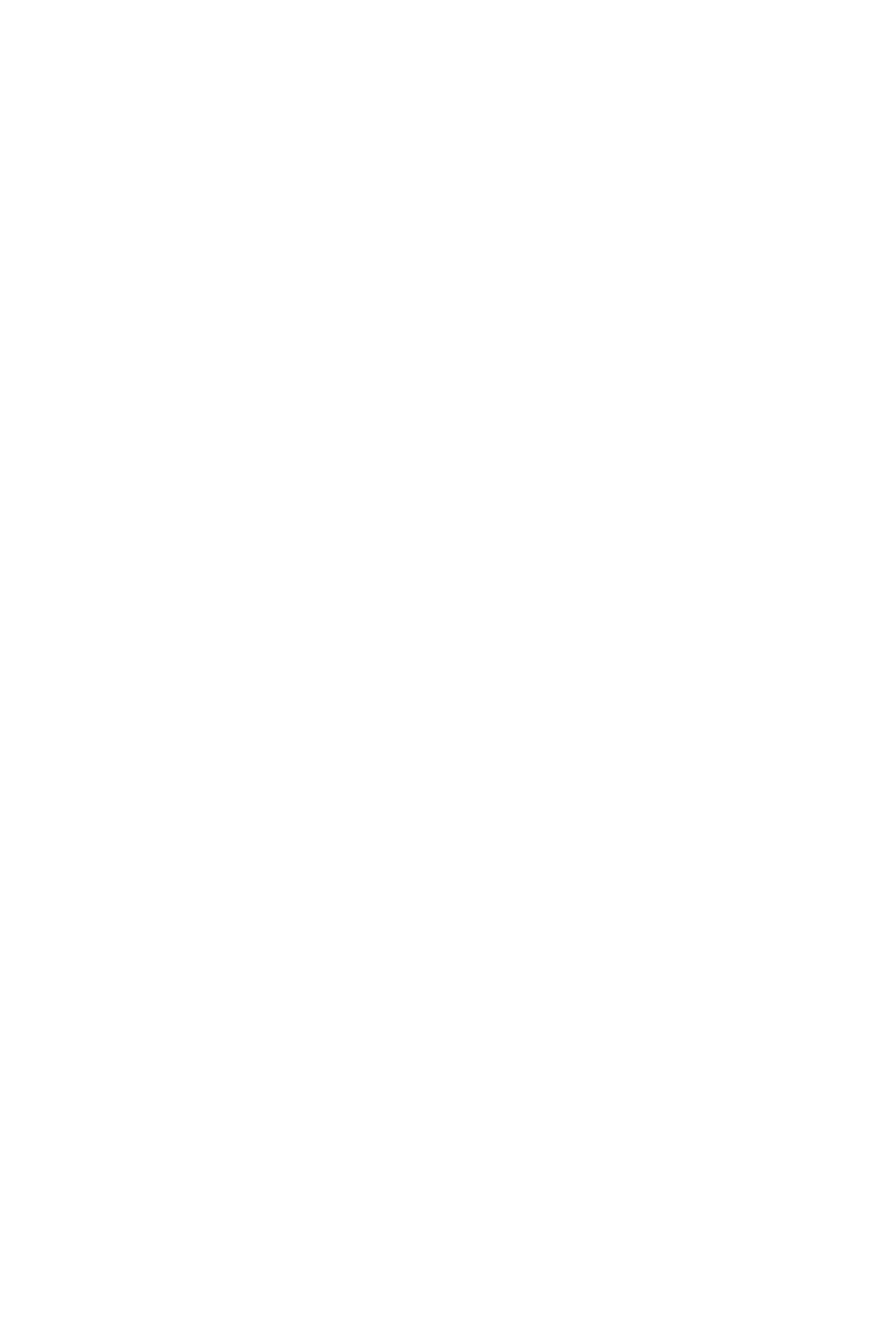# CHAPTER TWO

# **The Civic Roots of Higher Education**

Should Higher Education Have a Civic Mission? Historical Reflections

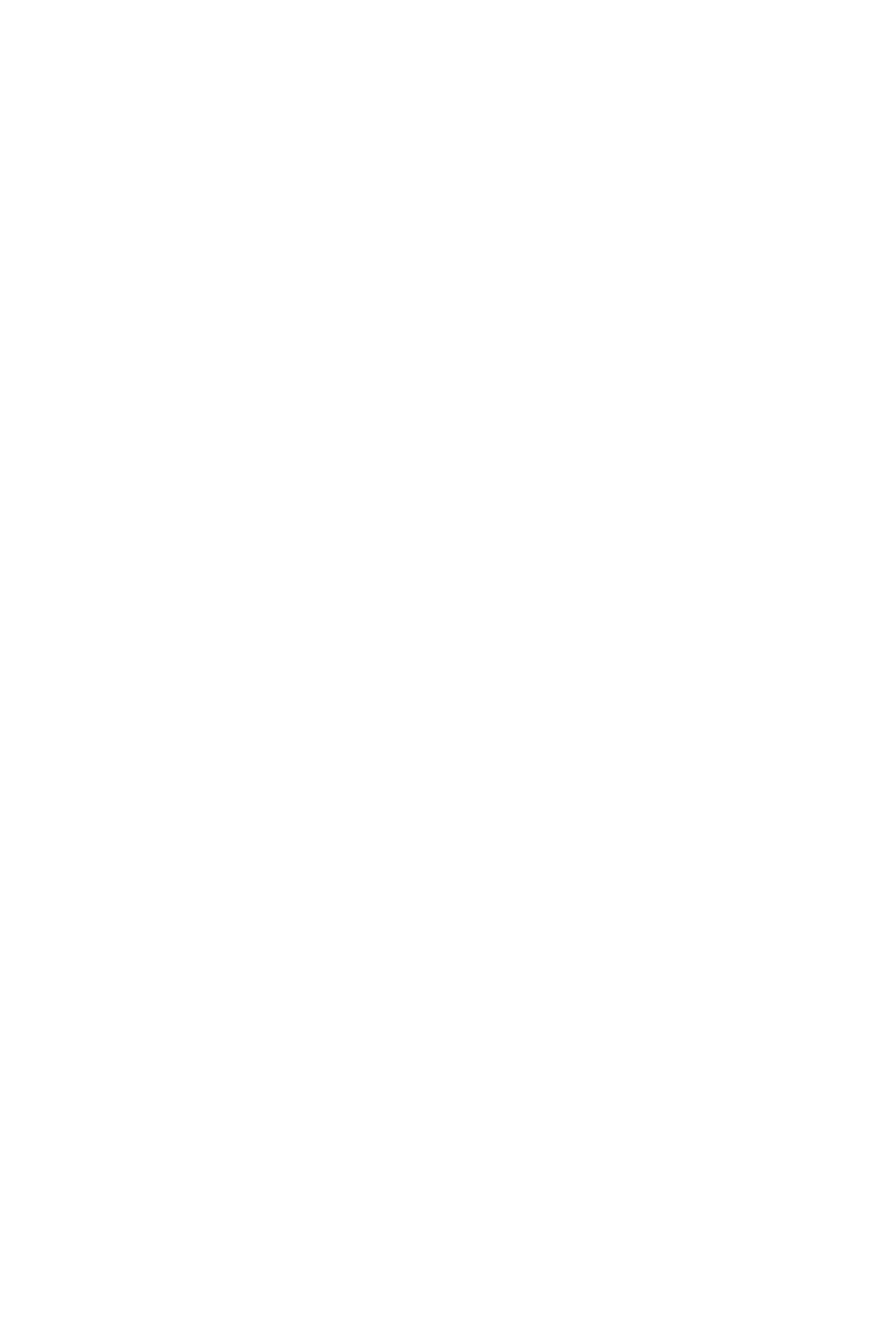# **Should Higher Education Have a Civic Mission? Historical Reflections**

R. Claire Snyder

What does it mean to say that higher education should have a civic mission? The term *civic* is defined as "of or relating to a citizen, a city, citizenship, or community affairs." The term *citizen* is not just another name for an individual; *citizen* is a membership category that connects the individual to a self-governing community, a city, a republic. The term originated within the democratic tradition of civic republicanism, which dates back to ancient Greece and Rome, to refer not to all who live in a community but specifically to those responsible for public affairs. While contemporary liberal democracy—dedicated to protecting the rights, liberties, and interests of individuals—uses the term *citizen*, it has vacated the category of its historic meaning, responsibility for civic participation. Consequently, the liberal citizen has individual rights but few duties.

To answer the question of whether higher education should have a civic mission requires us to answer the question behind the question: what does citizenship mean? In other words, the theory of democracy people implicitly or explicitly assume directly affects their vision of citizenship and so also shapes their view of higher education's mission. Today liberal democracy with its emphasis on individualism appears to be the dominant vision of democracy in America. But that was not always the case. In the early years of American history, the civic republican vision of democracy played an important role, which is why the United States was founded as a republic. Not reducible to representative government, a republic is a sovereign political community of equal citizens who work together to govern themselves for the common good. Civic republican political theorists ground their belief in popular sovereignty on the Roman principle that "what affects all must be decided by all." Thus, they believe that citizens must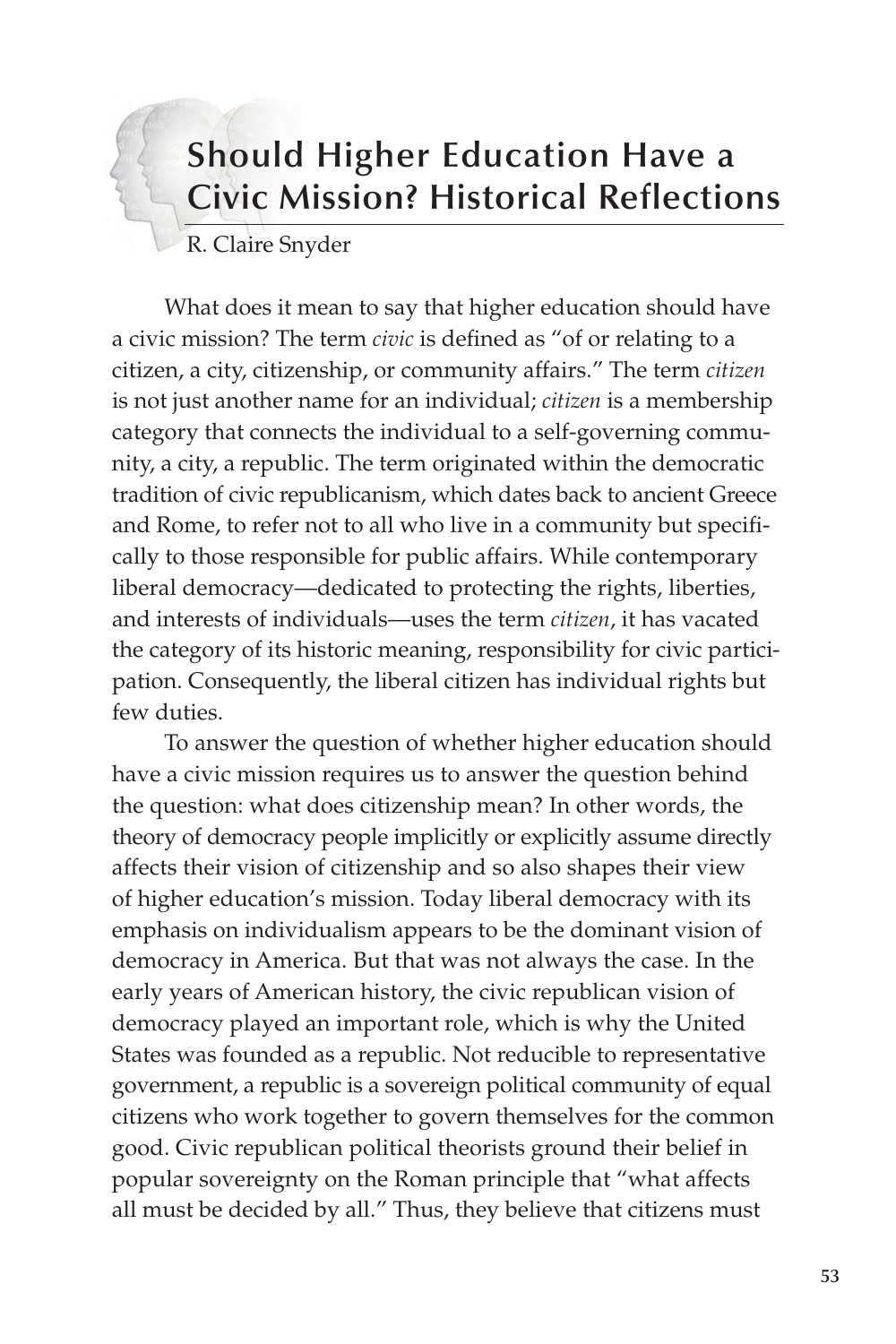actively participate in self-government, if they want to keep their republic.

So to ask whether higher education should have a civic mission in the true sense is to ask whether it should take an active

*"It seems to me that all research-scholars could benefit from grappling seriously with the civic import of their own research agendas."*

> **("The Civic Roots of Academic Social Science Scholarship in America,"** *HEX***, 2000.)**

role in preparing students for citizenship, active participation in self-government. Today, many institutions of higher learning no longer have a civic mission in this sense.

While they may serve public purposes by preparing students for participation in society at large, preparation for active civic or political participation is not necessarily a part of higher education. For example, my own university does not have an explicitly stated civic

mission, although it strives to "prepare students to address the complex issues facing them in society and to discover meaning in their own lives," as well as to "encourage diversity" and "serve the needs of the student body." If asked whether the university serves civic purposes, the administration would no doubt say that it does: It prepares students to contribute to the world as informed and productive "citizens" (read: individuals), no matter what field of employment they pursue. But this vision does not entail any particular responsibility for participation in the practices of selfgovernment.

While educating students is certainly an important service to society, an increasing number of folks within the academy believe that higher education could do more to instill in students the importance of civic participation in particular, which is needed in order for democracy to work as it should. That is, if democracy requires more than just an arena in which individuals can pursue their own interests and if citizenship involves more than just expressive individualism, then what does higher education need to do? If democratic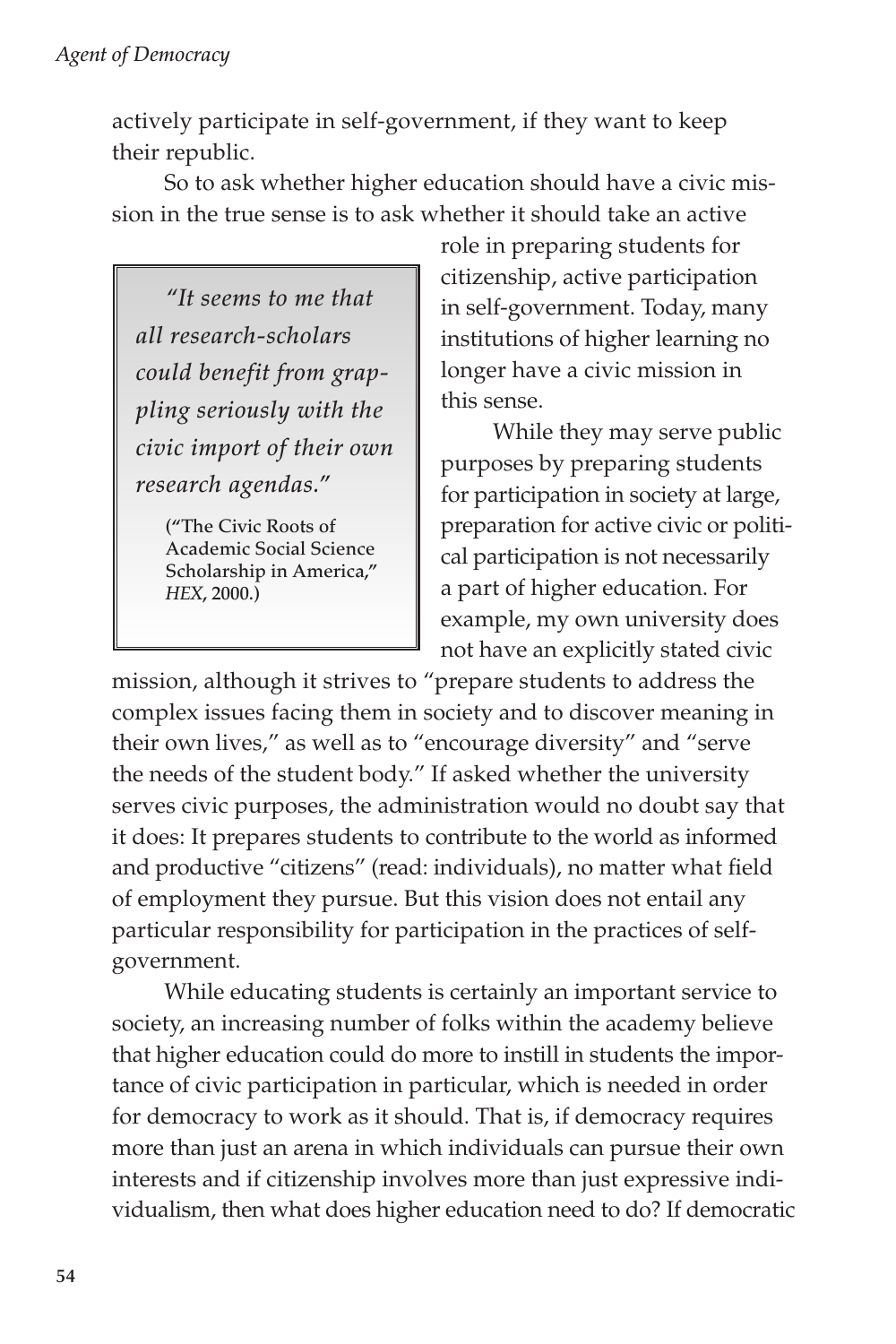citizenship involves acting collectively to achieve common goals, then what does higher education need to do to prepare citizens to take on this task?

Democracy and higher education have influenced each other throughout the course of American history. Changes in democratic society affect higher education, as it adapts to meet public needs and demands, while at the same time, higher education shapes democratic society by the way it educates citizens and leaders. In a more republican era, citizens were actively involved in self-government, and higher education played an important role in civic education. Over the course of the 20th century, as America transitioned into a liberal democracy, with an emphasis on individual choice making and fair procedures, higher education came to operate on what William Sullivan calls "a sort of default program of instrumental individualism." In the last decade or so, however, a burgeoning movement that seeks to resuscitate active citizenship has developed within American democracy, and this has been accompanied by parallel movements within higher education aimed at making its mission more traditionally civic. This essay overviews the evolving history of higher education and democratic life in America and argues that higher education needs to revitalize and reconfigure its traditional civic mission in order to prepare students for active participation in self-government.

#### **Religious Publics and Congregational Colleges**

Even before the birth of American democracy, institutions of higher education played a central role in public life. The original model of American higher education was the *congregational college*, and throughout the colonial period (and beyond), the congregational college model of higher education served three important public purposes. First, the congregational colleges produced community leaders. Second, they gave those leaders the type of knowledge considered necessary for those responsible for public affairs. Third, the congregational colleges educated future leaders with a curriculum of Christian humanism because they saw normative thinking as central to the process of decision making about public matters.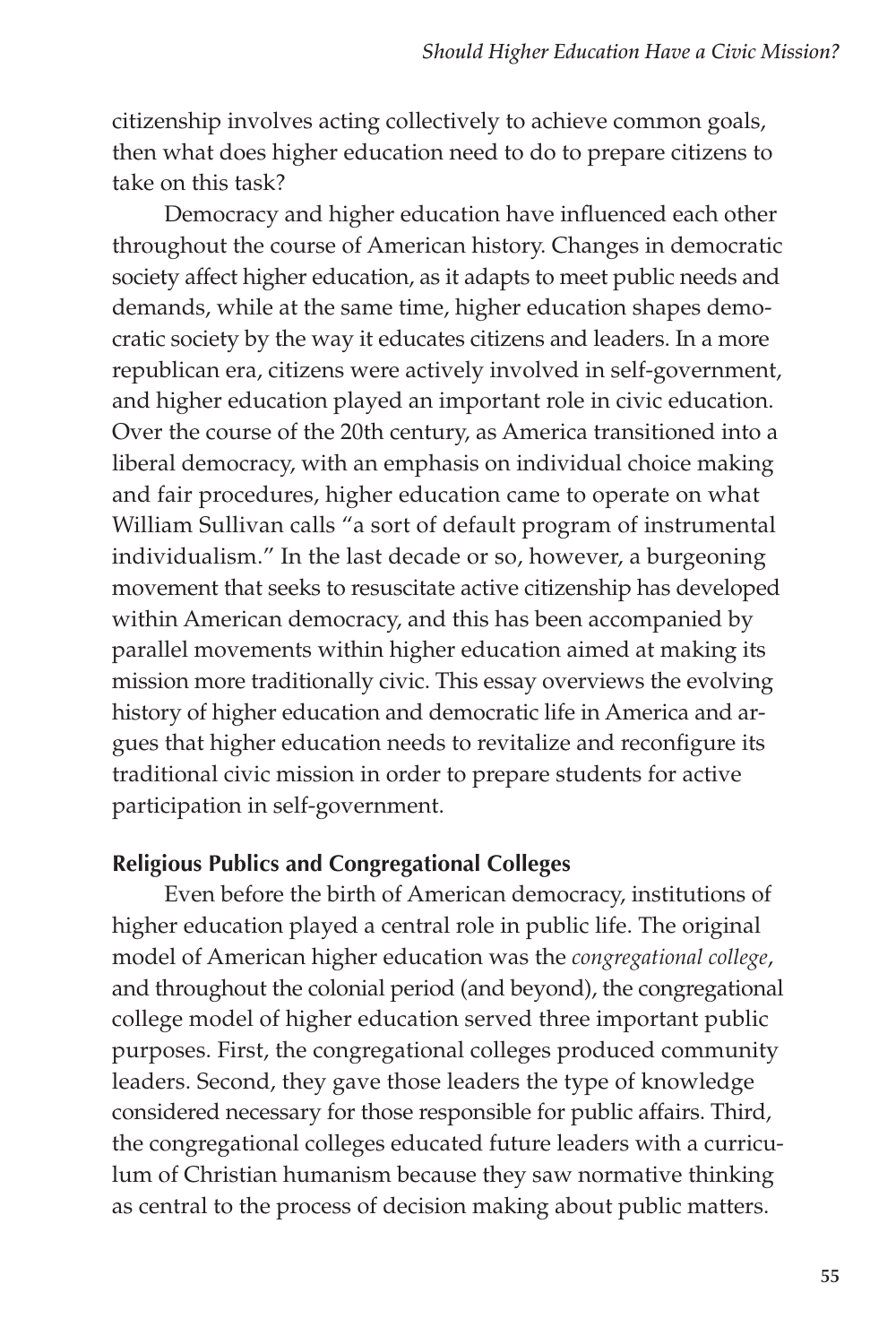The Puritan community of the Massachusetts Bay Colony founded Harvard College in 1636 in order to train leaders, those who would govern its Christian commonwealth. The nature of Puritan society directly affected both who its governors would be and what they would study in college. Because the early Puritans wanted a perfectly united community and a public life devoted to serving God, their religious and political spheres were naturally interconnected. Nevertheless, because of Protestant theology and a desire not to replicate the traditional Anglican fusion of church and state, they simultaneously made a conceptual distinction between the two spheres. Thus, while citizenship in the Puritan community required membership in the Congregationalist church, and church leaders took a lead role in political life by sermonizing on Election Day and consulting with civil magistrates, ministers were barred from holding political office and the courts were nonecclesiastical.

Due to the nature of their community, the Puritans needed the leadership of both ministers and lawyers, and so they founded Harvard College to train these men to tend to public affairs. The first institution of Puritan civil society, Harvard developed as a distinct entity, separate from both church and state, yet subject to the authority of both. Although Harvard College trained both sacred and civil leaders, all its students were educated with the same curriculum, a classical (liberal arts) curriculum, which included the great works of moral philosophy, theology, history, and literature. Interestingly, although the study of Scripture took a central place in Puritan education, so did the great pagan works of Plato, Aristotle, and Cicero, among others.

The Puritans considered a classical curriculum that foregrounded normative issues both appropriate and necessary for those who would tend to public affairs—for three reasons. First, the humanistic tradition transmitted to community leaders knowledge of accepted truths as revealed through the great classical and religious texts. Second, studying the liberal arts nurtured in students the inherent political capacity for reflection, a capacity essential to good government. And finally, the classical curriculum was designed to instill in students an excellent moral character.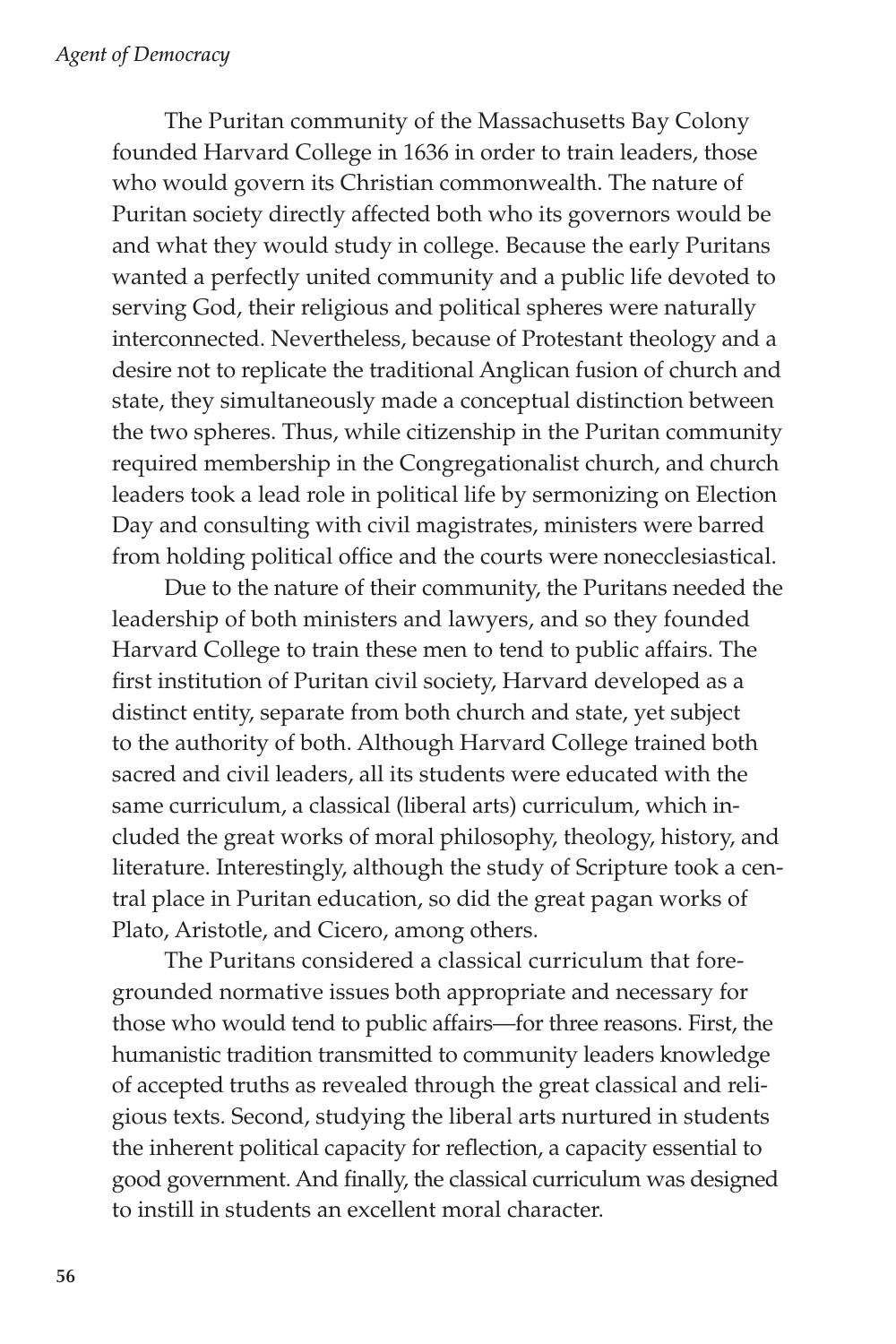Like Massachusetts Bay Colony, other homogeneous religious communities also founded colleges to train those who would govern. During the colonial years, a multiplicity of Protestant sects led in turn to a proliferation of church-dominated colleges. The Anglicans founded William and Mary in 1693. The Connecticut Congregationalists founded Yale College in 1701. This pattern of congregationally based colleges accelerated during the first Great Awakening which produced the College of New Jersey (Princeton) founded by the Presbyterians in 1746, Brown founded by the Baptists in 1764, Queen's College (Rutgers) founded by the Dutch Reformed Church in 1766, and Dartmouth founded by the Congregationalists in 1769. In addition, an Old Light coalition with Anglican leadership and Presbyterian support founded King's College (Columbia) in 1754 and the College of Philadelphia (the University of Pennsylvania) in 1755. Despite denominational sponsorship and control, however, these institutions were liberal arts colleges not divinity schools *per se*; they served their particular communities by producing public leaders.

During the 18th century, the character of public life in the colonies began to change. Population growth and colonial sprawl, increased immigration of new European ethnic groups, intermarriage between different sects, and the expansion of commerce, all worked together to create a larger and more heterogeneous public realm—a public realm populated by not only "Yankees," but also the Scotch-Irish, Scots, Germans, and Dutch, not only Congregationalists but also Presbyterians, Quakers, Baptists, Lutherans, Mennonites, Anglicans, members of the Dutch Reformed Church, some Catholics, and a small number of Jews. This burgeoning heterogeneity combined with the flowering of the Enlightenment, as well as monarchical demands for religious freedom and suffrage for Anglicans, created an increasingly tolerant atmosphere in 18th-century America. Moreover, even Puritanism itself began to relax as a second generation, raised under more prosperous conditions and without the hardships of religious persecution, came of age.

Princeton was the first college conceived within the newly formed heterogeneous public. It was the first college chartered in a province with no established church, was the first to receive no state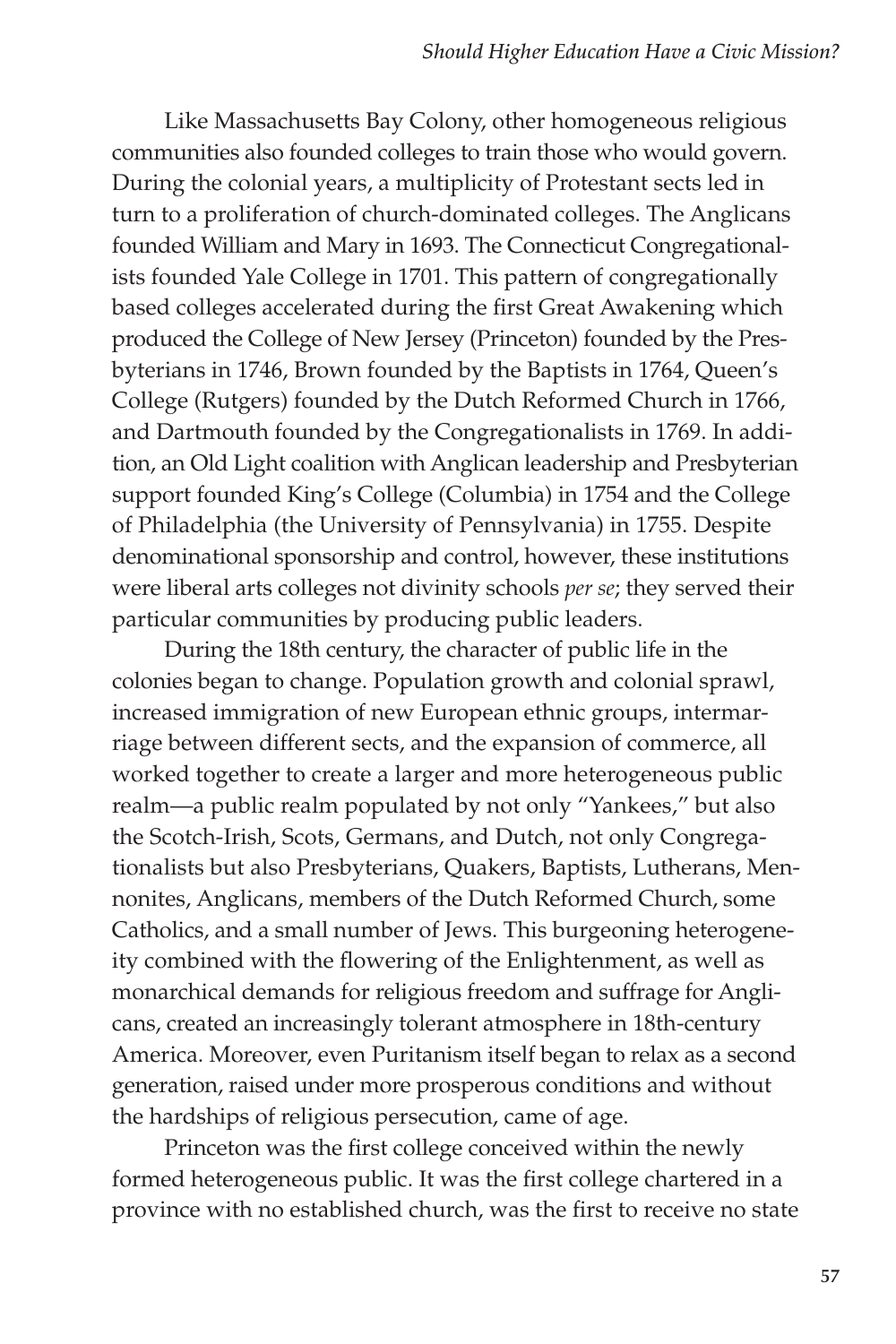aid and to remain free of state control, and was the first to have intercolonial rather than exclusively local influences. Although deeply influenced by its Presbyterian founders, Princeton was hospitable to students from a variety of sects. As American public life was becoming more diverse, institutions like Princeton emerged to accommodate these changes.

## **The American Republic and the Emergence of the People's Colleges**

As the American Revolution approached, the colonial colleges continued to offer a classical liberal arts curriculum foregrounding normative issues—but with some important modifications. First, higher education began placing a greater emphasis on teaching students to exercise their own personal judgment rather than just absorbing the great truths—a pedagogical method more appropriate for a self-governing republic. Second, as the American public became more concerned about questions of political legitimacy, the colonial colleges followed suit by beginning to allow discussions of overtly political topics. Third, colleges continued to train community leaders for civil society, but these leaders less often filled the pulpits and more often did the practical work of planning the revolution. And finally, the trend toward greater attention to politics accelerated with the addition of political philosophy to the standard curriculum. One might say that the liberal arts were becoming the civic arts.

American political ideals during the 18th century were becoming less religious and more republican, and many colleges followed this trend. The Enlightenment's emphasis on universal reason undergirded international struggles for popular sovereignty and republican self-government rather than clerical or monarchical rule. Out of this Enlightenment context came the American Revolution and the constitutional establishment of a civic republic, instead of a Christian commonwealth. This revolutionary approach to government raised the question of how morality would be upheld without an official church. Thomas Jefferson, following the democratic republican theorist Jean-Jacques Rousseau, believed that a civic republic must provide citizens with a common set of moral values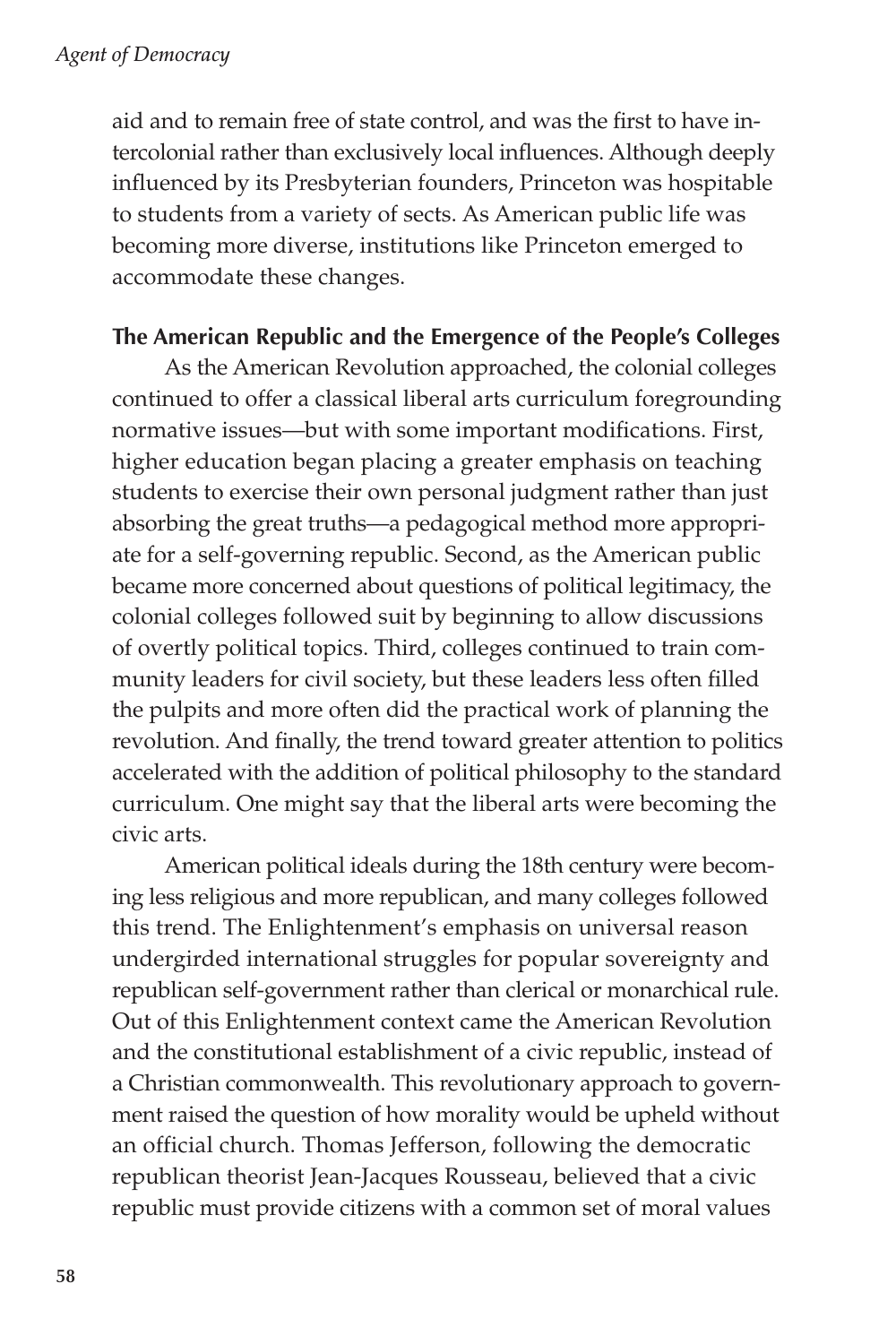to replace traditional religion and that colleges and universities should play a key role in disseminating this new civil religion. Jefferson wanted the secular government to organize a common educational system, including public universities. Republican government as the instrument of the public should support nonreligious institutions of higher education with the civic mission of educating both citizens and public leaders, all of whom would play a role in the self-governing republic.

The changes inaugurated by the American Revolution led to the creation of a new model of higher education more appropriate for the new democratic republic: the *people's college*. Examples include Thomas Jefferson's secular University of Virginia, women's colleges, land-grant universities, and historically black colleges. Because the people's colleges prepared students for participation in selfgovernment, their public purposes constitute a civic mission, in the full sense. The civic mission of the people's colleges continued to include the three public purposes traditionally embraced by the congregational colleges—the production of public leaders, the dissemination of important knowledge, and the development of the type of normative, reflective thinking considered necessary for good public decision making—however, they also added to the traditional list. First, the people's colleges increased public access to higher education beyond an elite group of men, thus beginning to democratize it. Second, rather than simply nurturing the reflective capacities of students, the people's colleges pioneered the idea of applying knowledge to practical public problems, connecting higher education to the collective work necessary to produce a commonwealth or republic, which Harry Boyte has termed *public work*.

In 1819, Jefferson succeeded in founding the University of Virginia, a state-sponsored university that did not have an official religious affiliation. To fend off accusations of godlessness, Jefferson invited particular denominations to set up divinity schools nearby, so that students could get whichever sectarian viewpoint they chose, while also receiving the benefits of a heterogeneous, civic university. (The denominations did not take him up on his offer.) Nevertheless, while the University of Virginia represents a new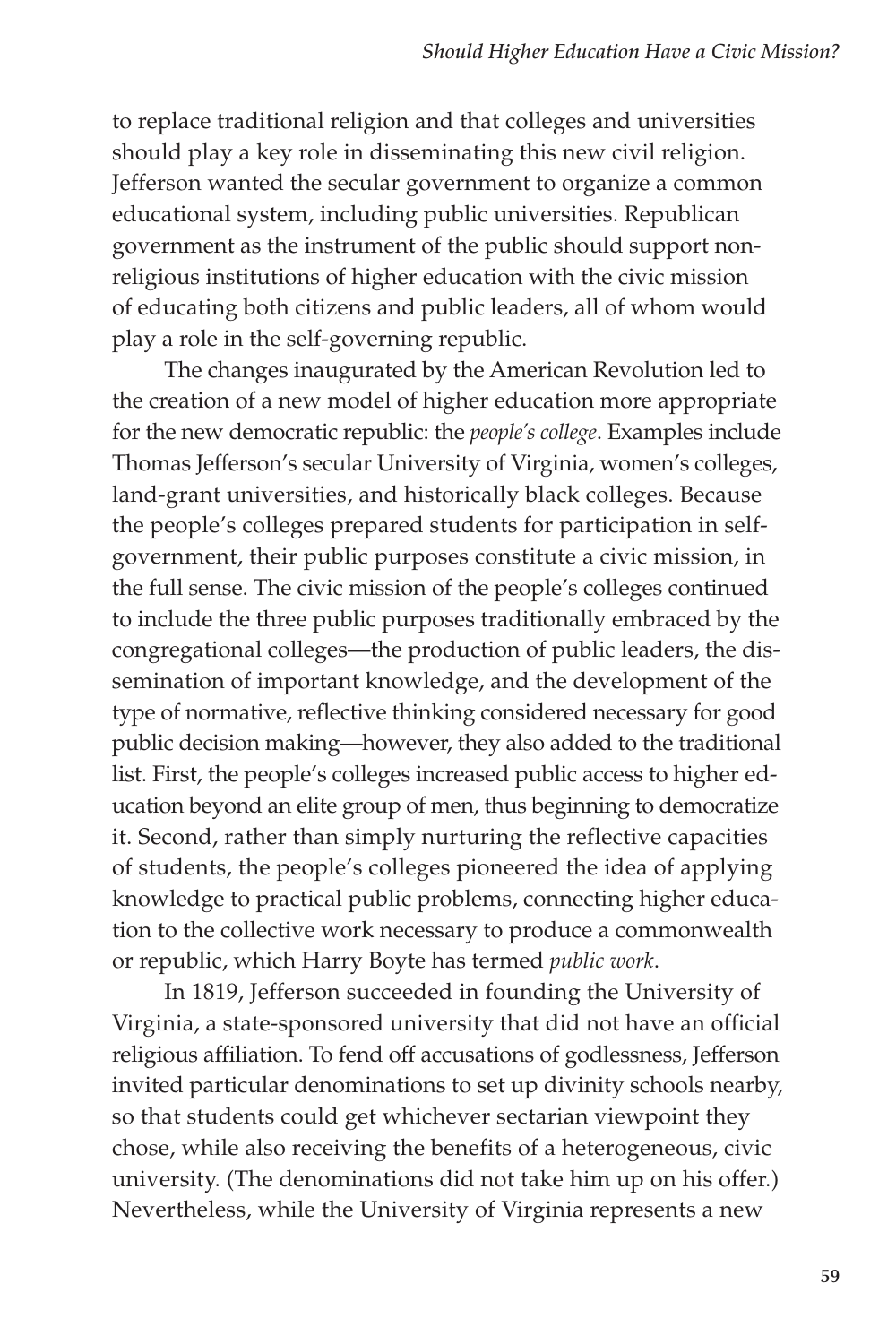model of higher education, it was also an anomaly; the vast majority of colleges continued to be denominationally founded and controlled.

*"Ironically, women's exclusion from electoral politics helped transform them into active citizens."*

> **("Women, Social Science, and Public Work During the Progressive Era,"** *HEX***, 2005.)**

With the exception of U.Va., during the early 19th century, congregational colleges that were very closely linked to particular communities rapidly proliferated. Between 1800 and 1861, the number of colleges increased tenfold—and that is only counting those that actually survived. Communities wanted their sons to be educated locally, and having a local college became a key component of civic pride. On the whole, however,

because particular communities tended to be religiously homogeneous, the rapid expansion of locally rooted colleges also reinforced their denominational character. Although many of these "colleges" were actually more like glorified high schools, the point remains that in the early 19th century, communities saw institutions of higher education as central to civic life.

During the early republican period of American history, women's education gained importance. The ideal of "republican motherhood" —that women have a special civic role to play in educating future citizens—bolstered the cause of women's education. In 1792, Sarah Pierce founded the first women's college, the Litchfield Female Academy in Connecticut, which existed until 1833. That same year, Oberlin College was founded by liberal Congregationalists as the first coeducational institution in the country, and by 1835 it was racially inclusive as well. A number of women's colleges were founded during the 19th century, including George Female College (Wesleyan) in 1839, Saint Mary-of-the-Woods College in 1840, Mills College in 1852, Vassar in 1861, Hunter College in 1870, Smith in 1871, Wellesley in 1875, Spelman, the first college for African American women, in 1881, Bryn Mawr and Mount Holyoke in 1888, and Barnard in 1889.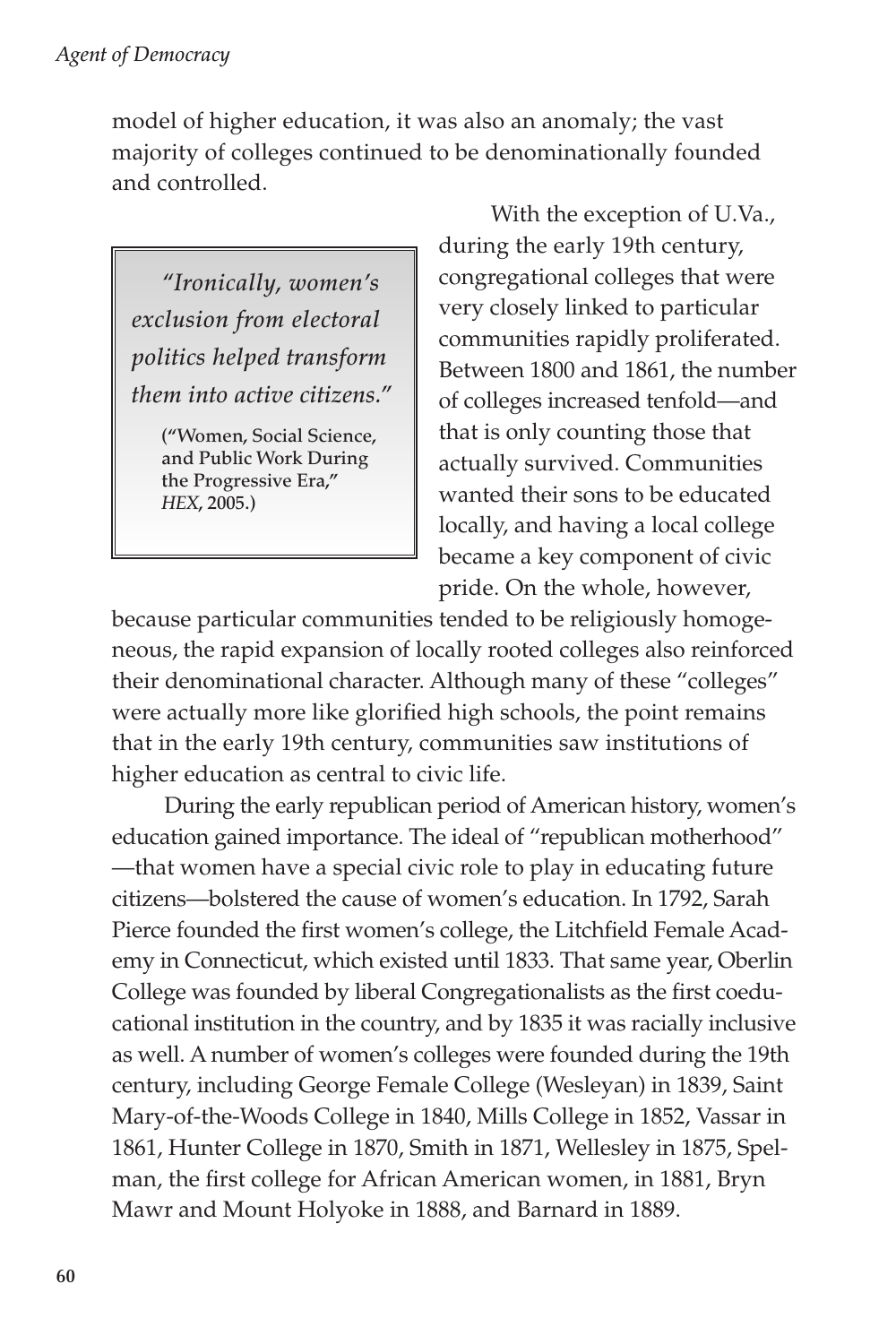The Morrill Act of 1862 and the resulting land-grant movement broadened the civic purposes of higher education in three major ways. First, the land-grant colleges were founded to serve the "agricultural and industrial masses"—90 percent of the American population at that time—and so greatly democratized access to higher education. Second, these institutions combined the liberal arts curriculum with an agricultural and mechanical education, which would enable students to return to their local communities and engage in the "public work" of community problem solving. Third, as Scott Peters has argued, the land-grant colleges pioneered the idea of the "socially-engaged university," a direct contrast with the German-inspired model of detached universities that would come to dominate during the 20th century. These colleges continued the tradition of training those who would govern public affairs, but who those people were, what they studied, and how they applied that knowledge, expanded in accordance with public needs.

During this same time period also came the first historically black colleges which sought to bring the traditional benefits of higher education to black communities. While the first black college was founded by a Quaker in 1837, most were established after the Civil War. Founded by white philanthropists in conjunction with black churches, these new private colleges, like the land-grant institutions, combined a traditional liberal arts curriculum aimed at nurturing the capacity for reflection and creating a strong moral character with the practical skills and knowledge necessary for black community problem solving. These colleges strove to train the leadership necessary for black community autonomy, in this case primarily teachers. Of course, given the circumstances most of these "colleges" were actually more like secondary schools—as was the case with many white religious schools, as noted above. Nevertheless, the important point here is that black communities saw these colleges as central to citizenship.

#### **Liberal Democracy and the Modernist Research University**

The third model of American higher education, which William Talcott calls the *modernist research university*, departs markedly from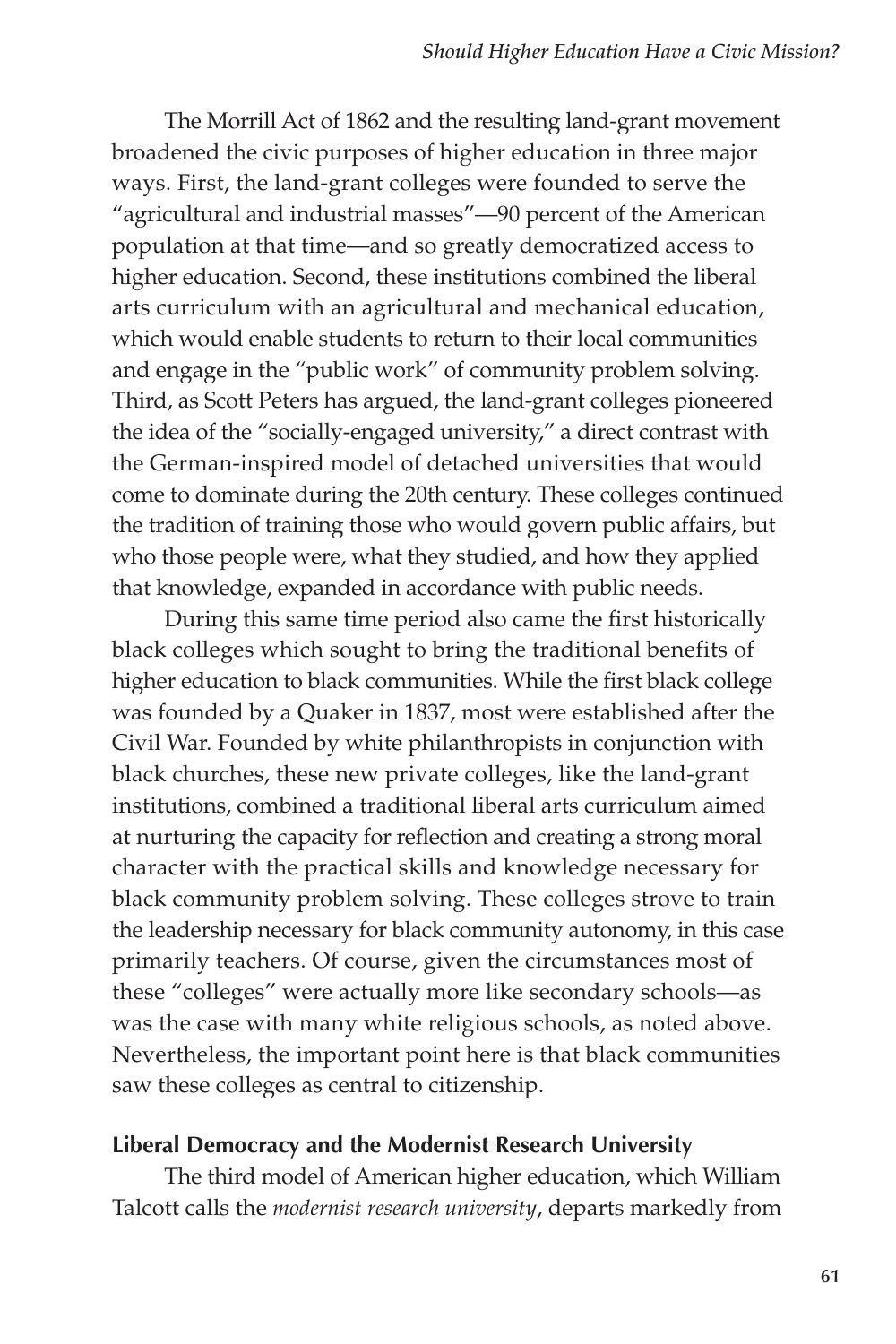both the congregational college and the people's college. Directly influenced by the German ideal of the detached university, this new model developed in the context of many watershed changes in the nature of American public life and significantly altered the face of higher education in America. While these modernist research universities continued to produce public leaders, these leaders would come to be understood primarily as experts and professionals, rather than moral leaders or active citizens. While the modernist research universities continued to provide future leaders with important knowledge, the curriculum began to foreground the ostensibly impartial natural and social sciences, rather than the explicitly normative approaches of religion and the humanities. And finally, while the modernist research universities continued to teach the type of thinking necessary for public decision making, an emphasis on scientific objectivity and professional expertise began to eclipse the traditional focus on philosophical reflection and deliberation. The modernist research universities were part of the modernist response to modernization.

The emergence of the modernist research university relates directly to changes in American public life. In the latter part of the 19th century, the abolition of slavery, the emergence of modern economic classes, an increasingly diverse new immigrant population, and the growth of cities, all resulted in a much more heterogeneous and conflictual American public, and fear of this increasing diversity led to a variety of attacks on popular sovereignty, including the Progressive emphasis on professional governance through the use of social science as a way of transcending politics. At the same time, the unfolding of industrialization and the expansion of the American market created the need for a modern state to regulate industry and commerce and for professionals to staff the new bureaucracies. In the end, the great Progressive dream of harnessing the new professions and social sciences for the common good ultimately ushered in the "professional politics paradigm"—the idea that the public must be governed by experts and professionals.

The idea of professional politics fits much better with a liberal model of democracy than it does with the more participatory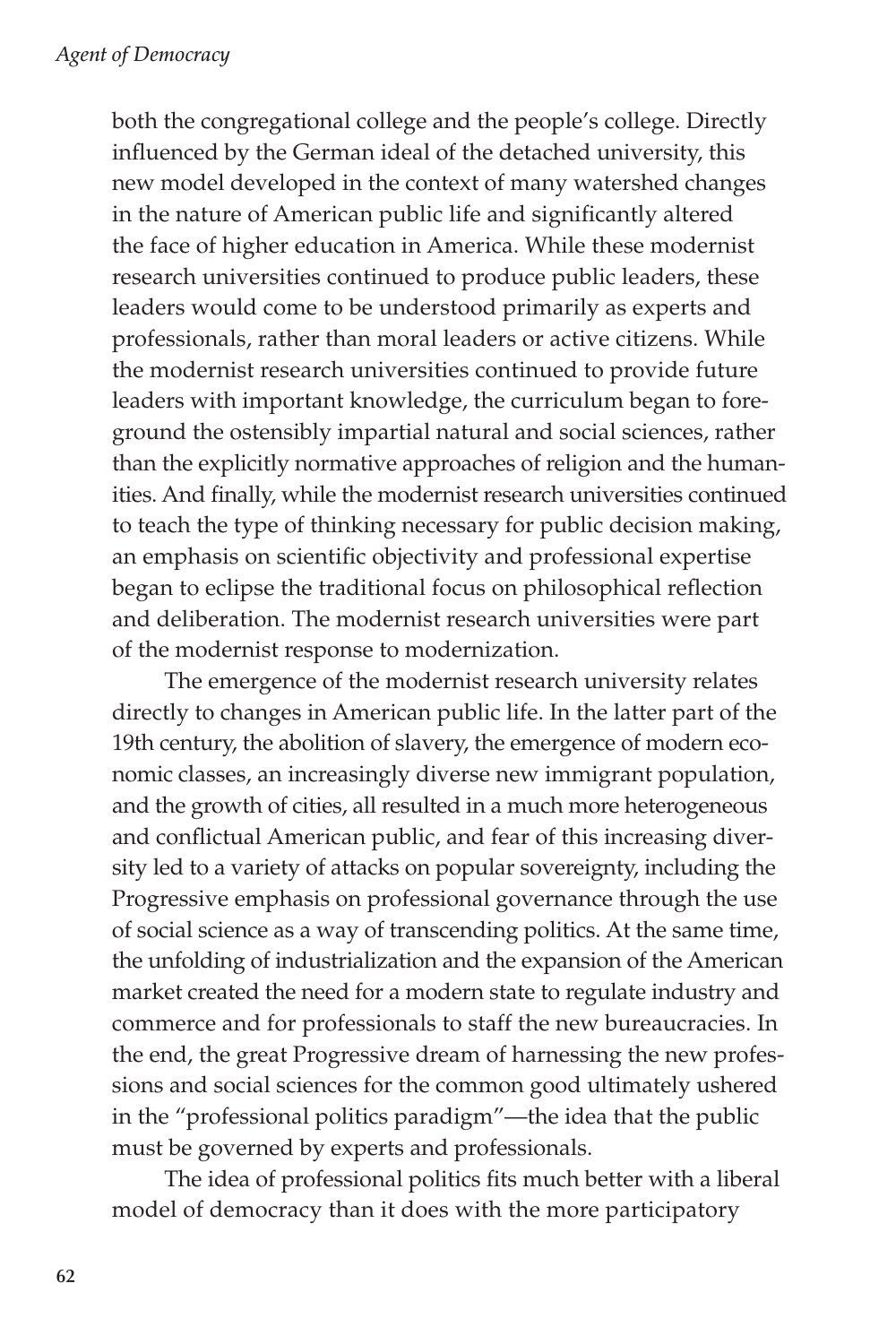tradition of civic republicanism. Indeed, the republican tradition includes a deep suspicion of professional elites. For example, during the American founding, the republican antifederalists insisted that many people should take turns serving as representatives because they feared the creation of an aristocracy, which could undermine the fragile new republic. And like their republican forebears, they vehemently opposed the creation of a professional military, preferring militias comprised of citizen-soldiers. A republic requires an active citizenry.

In contrast to this, the liberal model of democracy emphasizes individual interests rather than active citizenship. While some individuals may choose to pursue an active political life, many prefer to spend their time on other things, like business matters, for example. Indeed, specialization and the division of labor are hallmarks of economic liberalism, which developed alongside political liberalism. Liberal democracy does not emphasize an engaged citizenry and has no problem delegating governmental duties to professional politicians, as long as they are ultimately accountable to the people. In fact, Talcott emphasizes the connection of the modernist research universities to the procedural model of liberal democracy, which came to dominate American politics during the early 20th century.

The modernist research university emerged concurrently with the professional politics paradigm. As we have seen, prior to the creation of the modernist university, higher education focused on conveying a finite body of knowledge that came out of the classical humanistic tradition. The goal was to nurture the reflective capacities of students and to instill in them an excellence of character. However, with the development of science came the idea that professors could actually produce new knowledge, an approach undergirded by the German university model that was developing around the same time. Consequently, professors began specializing in particular areas in which they would generate original scholarship and eventually become experts.

Many, like the members of the American Social Science Association, hoped that the new field of social science could be used for social reform, that it could provide objective solutions to the myriad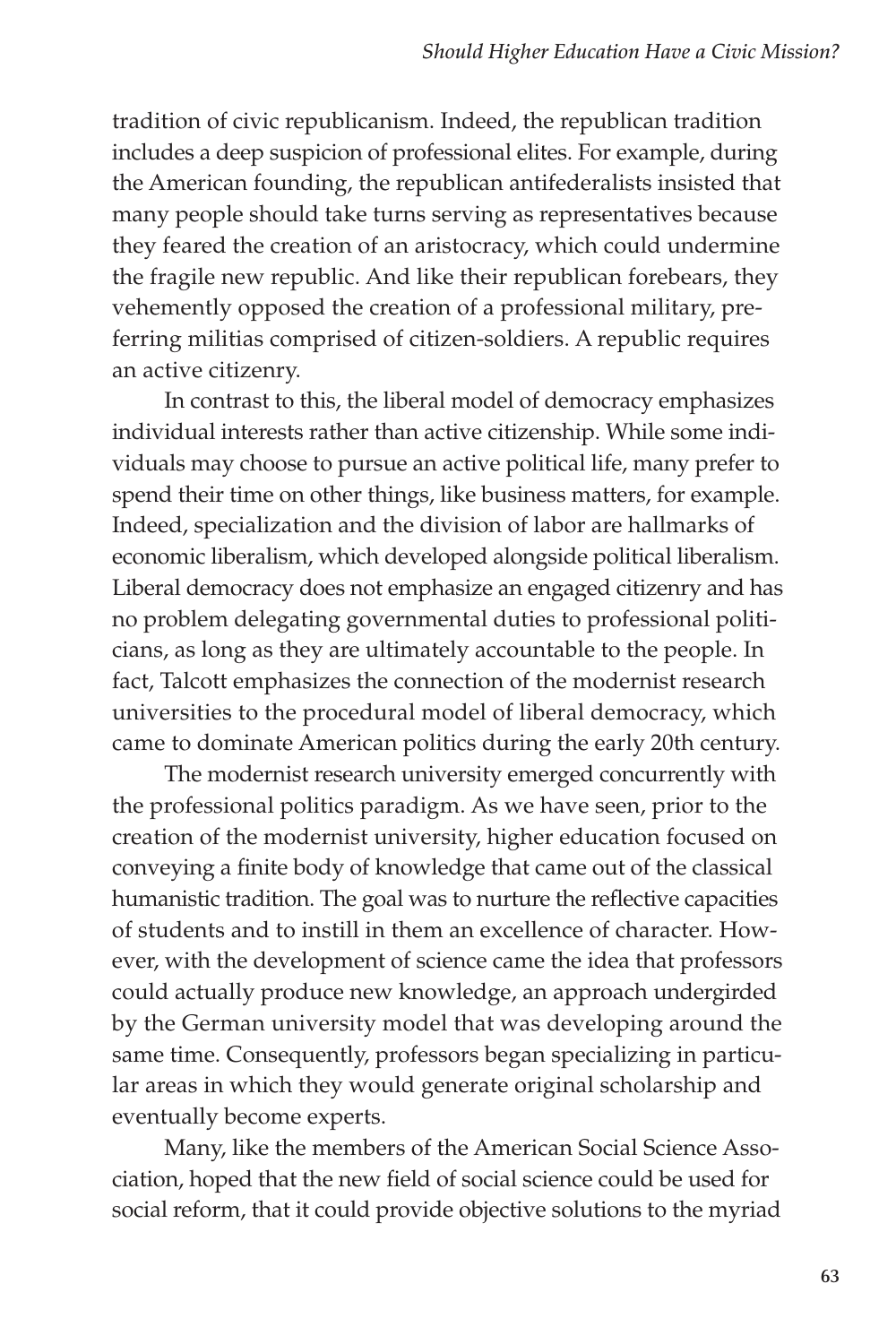of new social problems and political conflicts plaguing American society. However, the early concern with using knowledge for social reform soon came to conflict with the ideal of objectivity, and the originally unified approach to social science fragmented into specialized academic disciplines (e.g., economics, sociology, political science), each of which claimed authority over a particular segment of reality.

By 1915, the increasingly influential modernist universities had, for the most part, broken with the traditional normative concerns of higher education. This break marks a shift from a philosophical and values-based approach to public life to a scientific and professional one, and it must be understood as a part of a general epistemological shift from religion to science that was going on in America during these same years. It also illustrates a transition from the republican ideals of an engaged citizenry, the common good, and collective action to the liberal vision of individualism, private interests, and specialization.

With the ascendancy of the modernist research university, the civic mission of American higher education began to change. The invention of public opinion polls, the psychoanalytic discovery of the unconscious, mass support for communism and fascism, and the increasing relativism within the academy, all led professional elites to question the valorization of popular participation in politics. Some even proclaimed the public "irrational." What's more, an emerging suspicion of "indoctrination"—a reaction to totalitarianism —made universities reluctant to teach any values in any substantive way, even civic ones, and reinforced the need for scientific objectivity.

## **The Paradox of the Community Colleges**

Ironically, the community college movement arose out of the desire of elite universities to protect themselves from "the masses." In the words of James Russell, dean of the Columbia Teachers' College, "If the chief objective of government be to promote civil order and social stability, how can we justify our practice in schooling the masses in precisely the same manner as we do those who are to be our leaders?" In order to protect university research and professional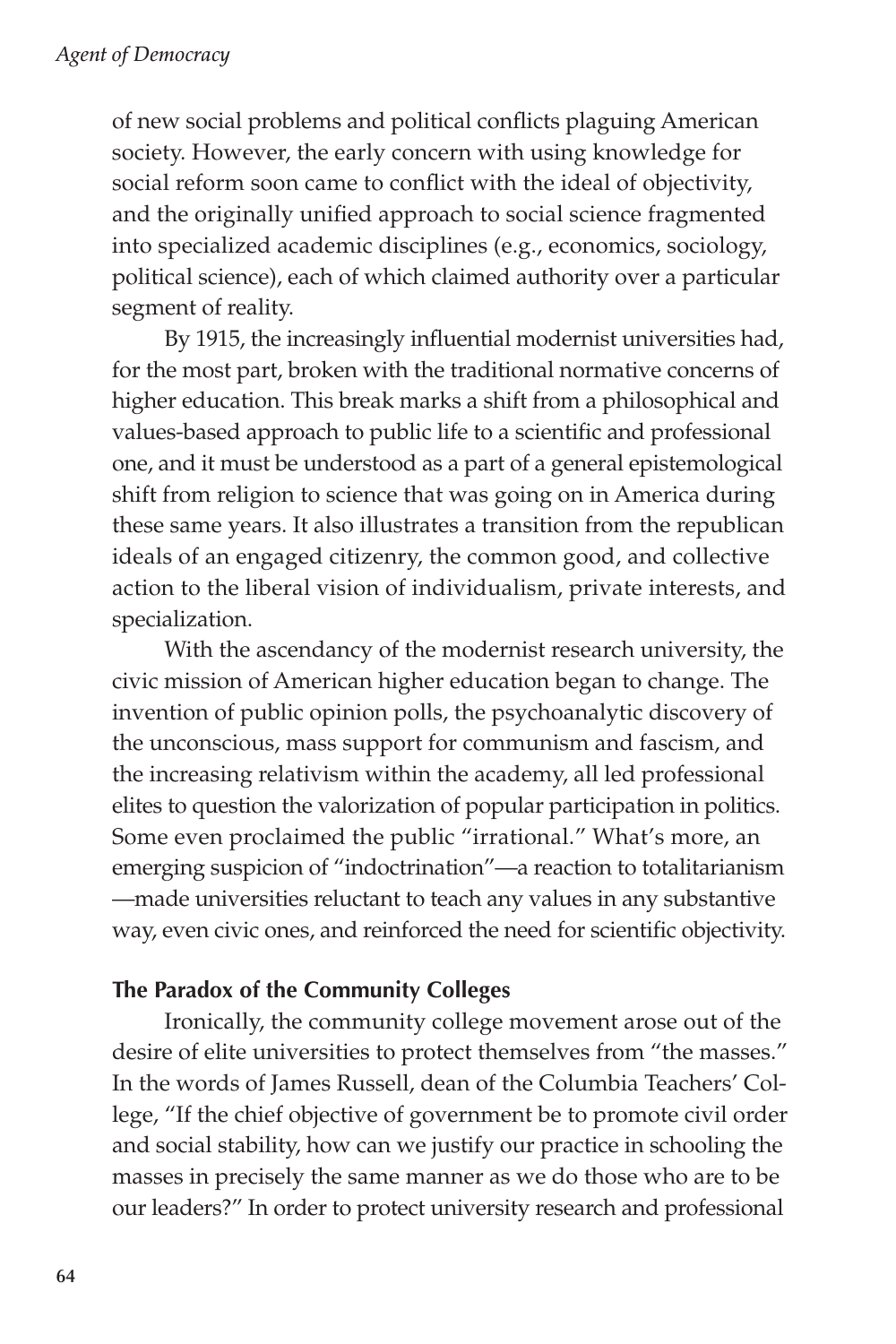training programs from the onslaught of the supposedly ignorant public and to prevent the creation of an overly educated workforce, administrators at elite institutions like Columbia and the University of Chicago proposed the creation of two-year colleges offering the public vocational training. While these "junior" colleges would offer

a college-prep option, two-thirds to three-quarters of junior college students were expected to track into terminal vocational programs.

Interestingly, citizens did not want vocational education; they wanted a traditional liberal arts education, and so people refused to enroll in the vocational tract. In fact, until the 1970s, only 25 to 30 percent of students ever opted for vocational training. Junior colleges appealed to the public only as stepping stones toward traditional fouryear institutions. Consequently, out of an elitist attempt to insulate higher education from the public came the proliferation of two-year liberal arts colleges—the birth of the community college move-

*"The ideal of objectivity increasingly eclipsed the civic value of public engagement on which the American Social Science movement was built. In short, academic social science scholarship lost sight of its original civic purposes."*

> **("The Civic Roots of Academic Social Science Scholarship in America,"** *HEX***, 2000.)**

ment, a version of the people's college. And in the tradition of the land-grant institutions, these new community colleges sought to expand access to higher education, nurture the capacity for reflection through a traditional liberal arts curriculum, and prepare students to engage in public work—this time in cities as well as in small communities.

# **Democratization during the Cold War**

Changes in American politics and public life that occurred after World War II directly affected the evolution of the modernist research university. It was during this period that liberal individualism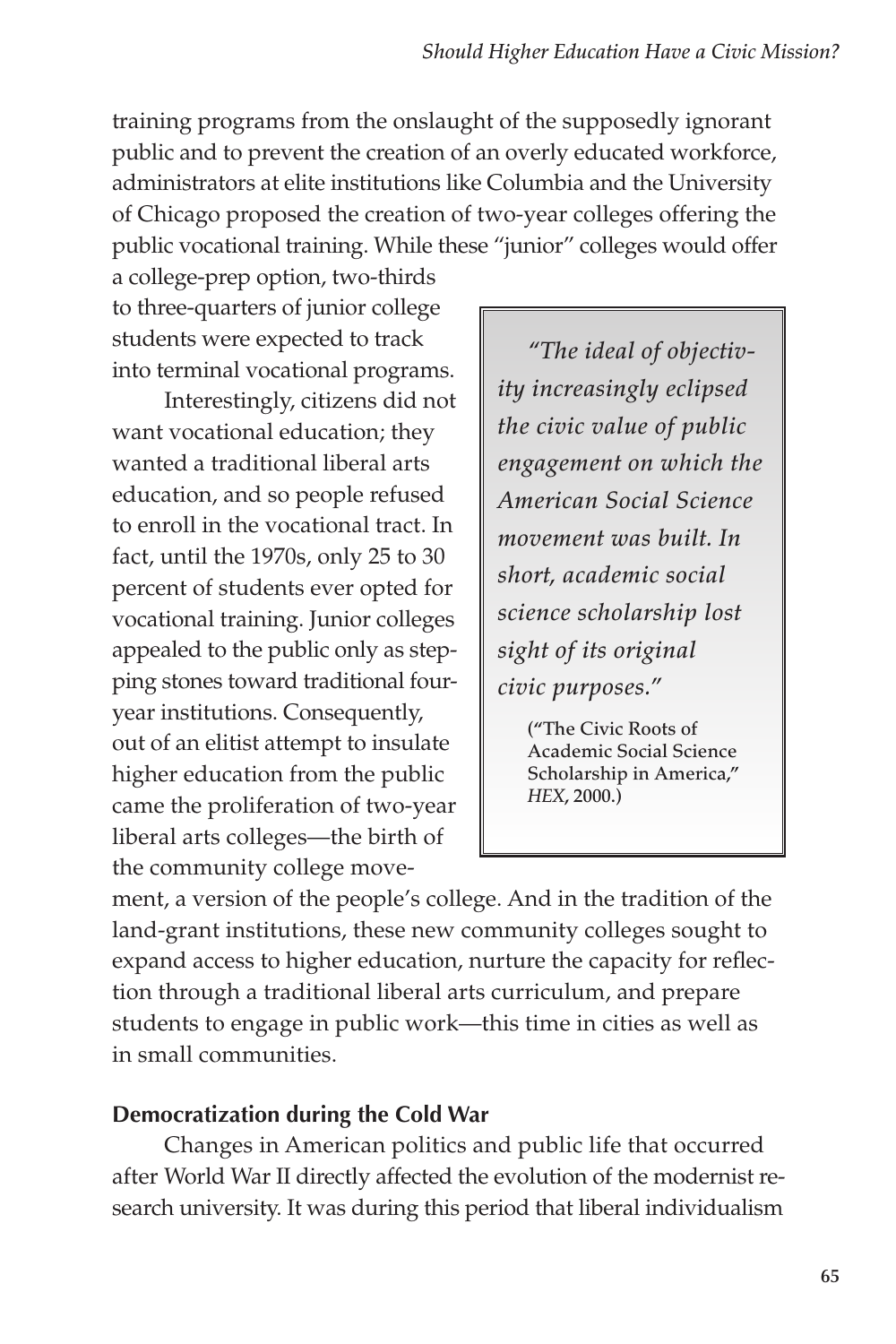became the dominant principle of American democracy, as the country engaged in the cold war against Communist collectivism. Higher education began a period of major democratization, in the sense of becoming accessible to more and more citizens, beginning with the Truman Report (1947) and the subsequent GI Bill. In 1958, the National Defense Education Act proclaimed that "the security of the Nation requires the fullest development of mental resources and technical skills of its young men and women." This act further expanded federal programs of institutional and individual financial aid. With massive federal assistance, the number of two- and four-year institutions of higher education multiplied. In addition, racial and religious barriers to admission were officially ended.

While the academy's massive postwar expansion did in fact lead to the largest democratization of higher education in the history of the world, this expansion was justified by the cold war idea that we could undermine potential support for communism among working people by providing individuals with the opportunity to achieve personal prosperity. Consequently, cold war universities began to pioneer the idea that higher education should serve the public by advancing the career goals of individual students, rather than by preparing them for civic participation *per se*. This change corresponded with the accelerating shift towards liberal individualism and what Michael Sandel calls the "procedural republic," which simply leaves individuals free to pursue their own interests.

Second, cold war universities continued to focus on the practical application of higher learning, but the focus tipped towards serving economic and military needs, rather than preparing citizens to engage in "public work." In any event, American higher education continued preparing experts and professionals for leadership positions, but, as William Sullivan notes, they increasingly educated them using a "default curriculum" that stressed instrumental individualism, positivism, and the fact/value distinction, rather than maintaining the traditional emphasis on citizenship, civic values, and philosophical reflection.

Thus, despite the greatest democratization of higher education ever realized, American higher education became further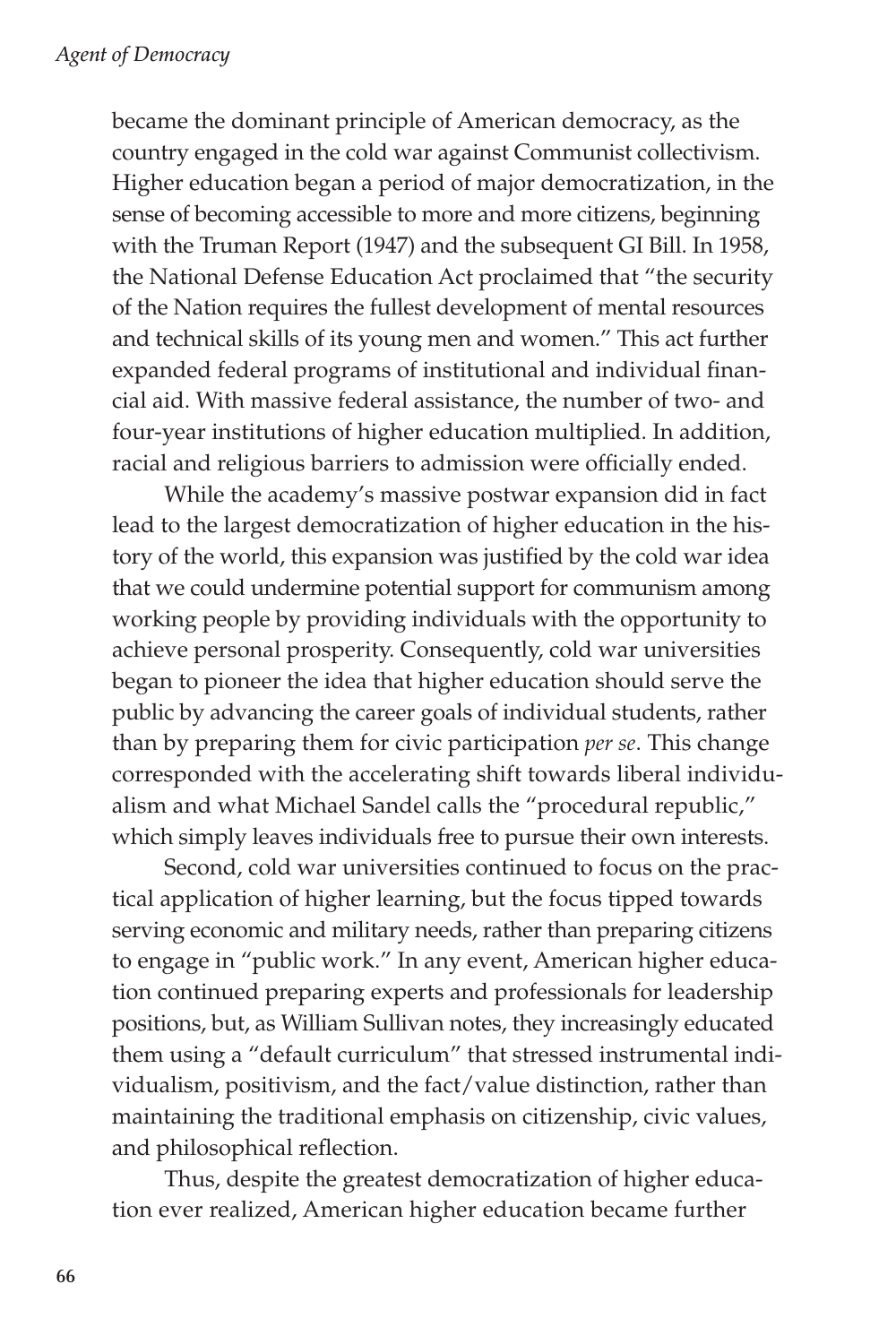disconnected from its traditional civic mission. While a college education was becoming widely available to members of the American public, the content of that education had shifted. The curriculum began to focus less and less on nurturing civic capacities and more and more on serving the professional and vocational interests of individual students. So while colleges and universities increasingly focused on producing experts and professionals, they deemphasized the historical goal of educating citizens to participate in democratic self-government.

The reductionist push to turn colleges and universities into credentialing services for individual students moved higher education away from its traditional civic mission, yet the dominant "economic model" did not end higher education's long civic history. Instead, a movement has developed within higher education that seeks to revitalize and reconfigure its traditional civic mission. This new trend began to develop during the 1960s. For example, the (white) student movement focused much of its attention on democratizing higher education in terms of access, content, and control. That is, in 1961 Students for a Democratic Society (SDS), an organization that wanted American democracy to become more participatory, criticized universities for their lack of civic mission and their service to the military-industrial complex. Bemoaning the apathy of most college students, SDS argued that the mind-set of their peers was produced in part by the type of education they received at college: "Apathy is not simply an attitude; it is a product of social institutions, and of the structure and organization of higher education itself." They specifically criticized the academy's overemphasis on objectivity and specialization and pointed out the ways the university reflects the norms of the larger society, even as it helps shape them.

In addition, the civil rights movement, including the black student movement, also sought the democratization of higher education. In 1962, James Meredith became the first African American student to enroll in the University of Mississippi, protected by federal marshals. In 1963, despite the efforts of George Wallace, Vivian Malone and James Hood registered for classes at the University of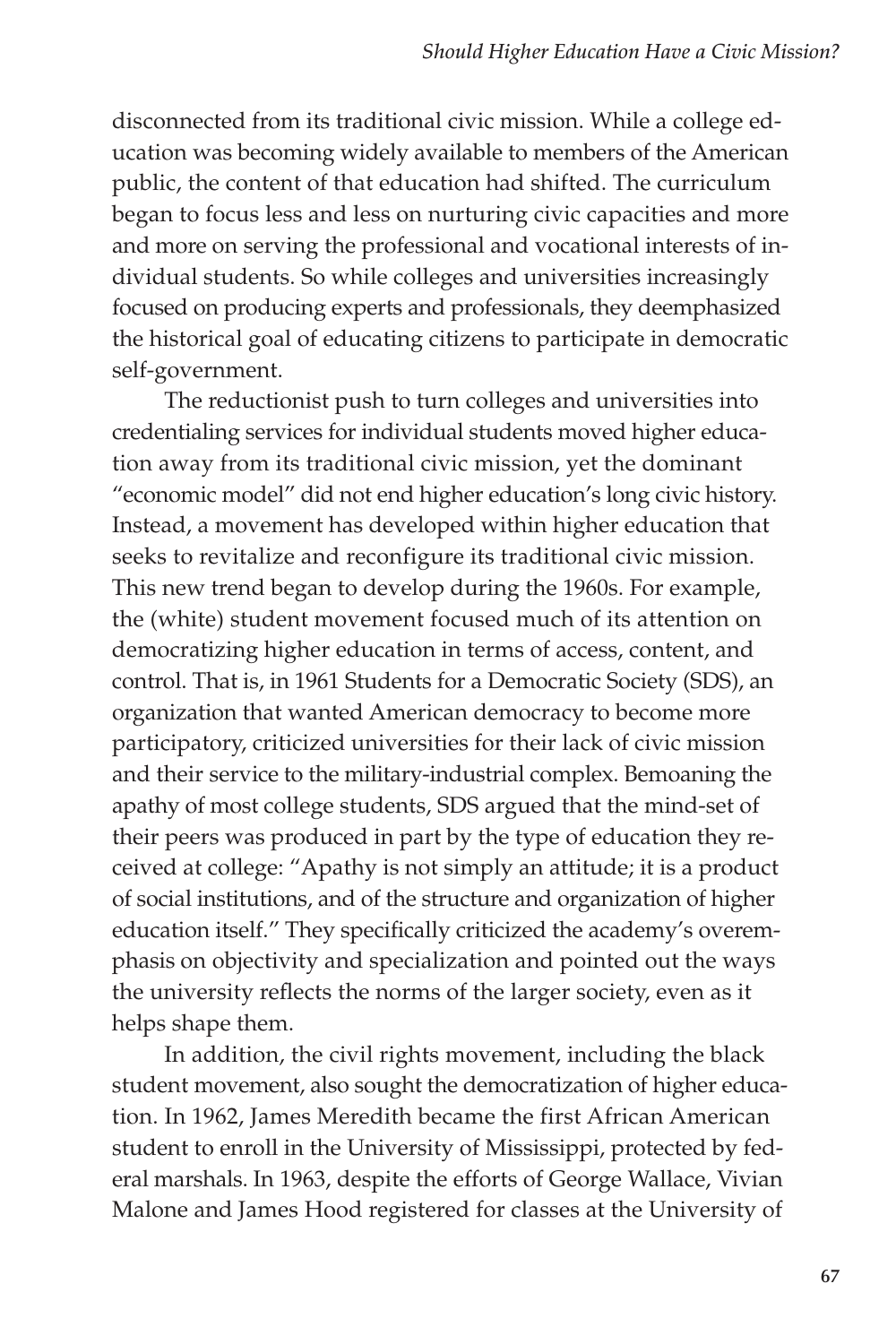Alabama. The Civil Rights Act of 1964 prohibited state colleges and universities from discriminating on the basis of race. The creation of black studies programs in the late 1960s (and women's studies in the 1970s) extended the academy's commitment to democratizing higher education.

Yet while allowing all citizens access to higher education and including their concerns in college and university curricula should have a central place in any truly civic vision of higher education, democratizing admissions does not necessarily move higher education beyond liberal individualist notions of citizenship and reconnect it to a civic (republican) mission. Consequently, many of the concerns expressed during the 1960s continued to fester and fed into the creation of service-learning programs 20 years later. During the mid-1980s, many educators were becoming increasingly concerned about the media portrayal of college students as materialistic, selfabsorbed, and uninterested in helping their neighbors. In response, the presidents of Georgetown, Brown, and Stanford founded Campus Compact in 1985. They believed, however, that public perceptions of college students were false. Many students at their institutions were involved in community service, and the presidents believed many more would follow suit if given the proper encouragement and supportive structures.

#### **After the Cold War: Toward a New Civic University?**

With the end of the cold war, American higher education faced a new opportunity to reconfigure its role in public life. As Bill Richardson put it in 1996:

> Higher education played a major role—albeit a discreet one—in winning the Cold War.… Well, we've won the war.… [Therefore,] one of the critical challenges for higher education is to redirect our knowledge and our resources in the service of rural communities and urban neighborhoods. In fact, it may be these investments that prove the true test and value of our research and outreach programs. Can we, for example, make a difference in the lives of people where they live? Can we build the capacity of people to play a central role in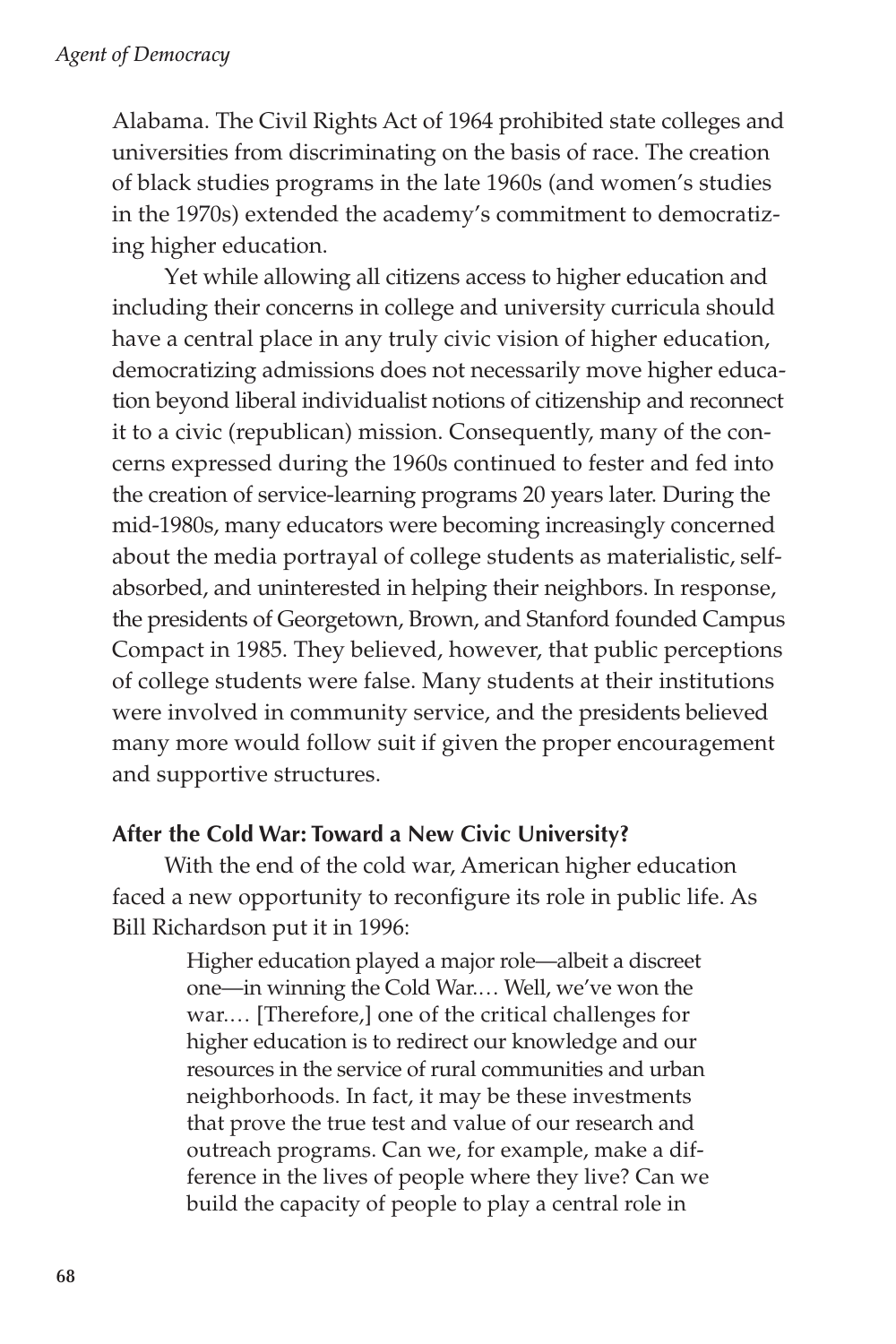finding their own solutions? And, can we impact public policy that creates both economic and social opportunities for people to improve the quality of life?

Responding to this challenge, a colloquium of university and college presidents issued a "Declaration on the Civic Responsibility of Higher Education" (1999). This document calls for the creation of a "national movement to reinvigorate the public purposes and civic mission of higher education," so that our colleges and universities will once again become "vital agents and architects of a flourishing democracy." This declaration built directly on the very similar "Wingspread Declaration on the Civic Responsibilities of Research Universities," which was issued the previous month by Campus Compact, the American Council on Education, and a wide variety of other organizations and individuals.

Since its founding, Campus Compact has developed into a "national coalition of more than 950 college and university presidents representing some 5 million students—dedicated to promoting community service, civic engagement, and service-learning in higher education." Subsequently, in 2004 the American Association of State Colleges and Universities started the "American Democracy Project," focusing on institutions not affiliated with Campus Compact. This project is "a multi-campus initiative that seeks to create an intellectual and experiential understanding of civic engagement for undergraduates" at member institutions and "produce graduates who understand and are committed to engaging in meaningful actions as citizens in a democracy."

The burgeoning movement towards resuscitating and reconfiguring the civic mission of higher education relates to a number of changes in public life. First, during the last decades of the 20th century, politics became a battlefield. The so-called "consensus" of the 1950s broke apart during the 1960s, as the nation found itself torn over questions of race and gender, war and peace, sexual liberation and traditional morality. The politics of divisiveness gained steam during the 1970s, when evangelical Christians entered politics en masse in opposition to many of the changes spearheaded by new social movements of the 1960s, including the Equal Rights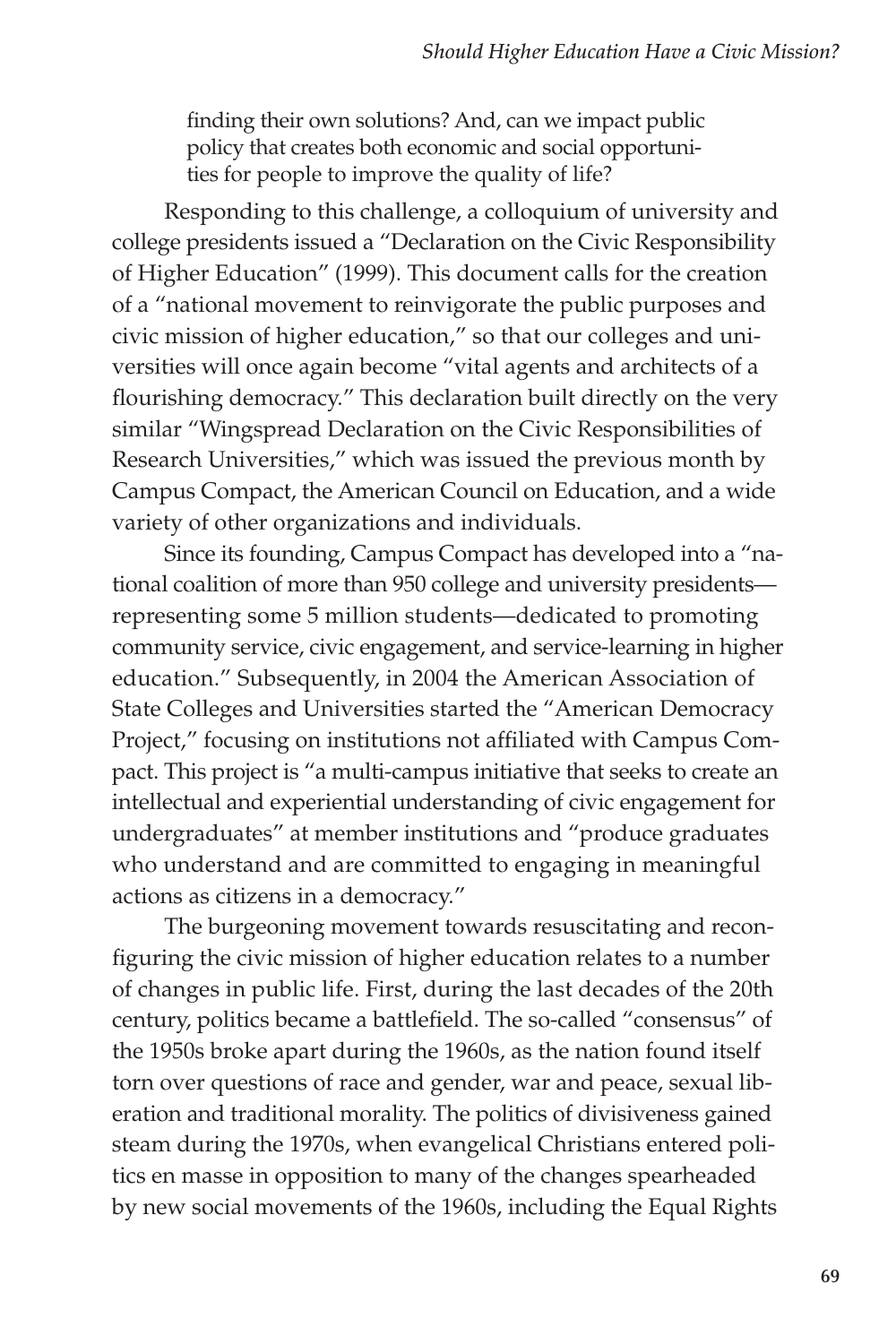Amendment, lesbian/gay rights, abortion, and religious issues, among other things.

*"My hope is that through historically informed public reflection on the proper relationship between the public and its colleges, we might be able to hasten a reconnection of higher education to public life. Then perhaps colleges and universities can once again meet public needs, this time through facilitating the hard work of public-building and by fostering the practices of deliberative democracy."*

> **("The Public and Its Colleges: Reflections on the History of American Higher Education,"** *HEX***, 1998.)**

The resulting "culture wars" accelerated with the end of the cold war, when conservatives and others gained greater political space to turn their attention more fully toward perceived problems inherent in American culture. In 1992, Pat Buchanan declared, "There is a religious war going on in our country for the soul of America. It is a cultural war, as critical to the kind of nation we will one day be as was the Cold War itself." Media coverage of the culture wars portrayed the public as hopelessly divided into two warring camps, and this highlighted the need for people to come together and find common ground.

Second, partially in response to the culture wars that threatened to pull America apart, many citizens began calling for a more deliberative approach to political and social conflict. For example, in 1981 National Issues Forums (NIF)—first called the Domestic

Policy Association—was founded to foster deliberation and give citizens a larger role in setting the normative direction for public policy. Over the past 25 years, NIF, "a network of civic, educational, and other organizations, and individuals, whose common interest is to promote public deliberation in America,… has grown to include thousands of civic clubs, religious organizations, libraries, schools, and many other groups that meet to discuss critical public issues."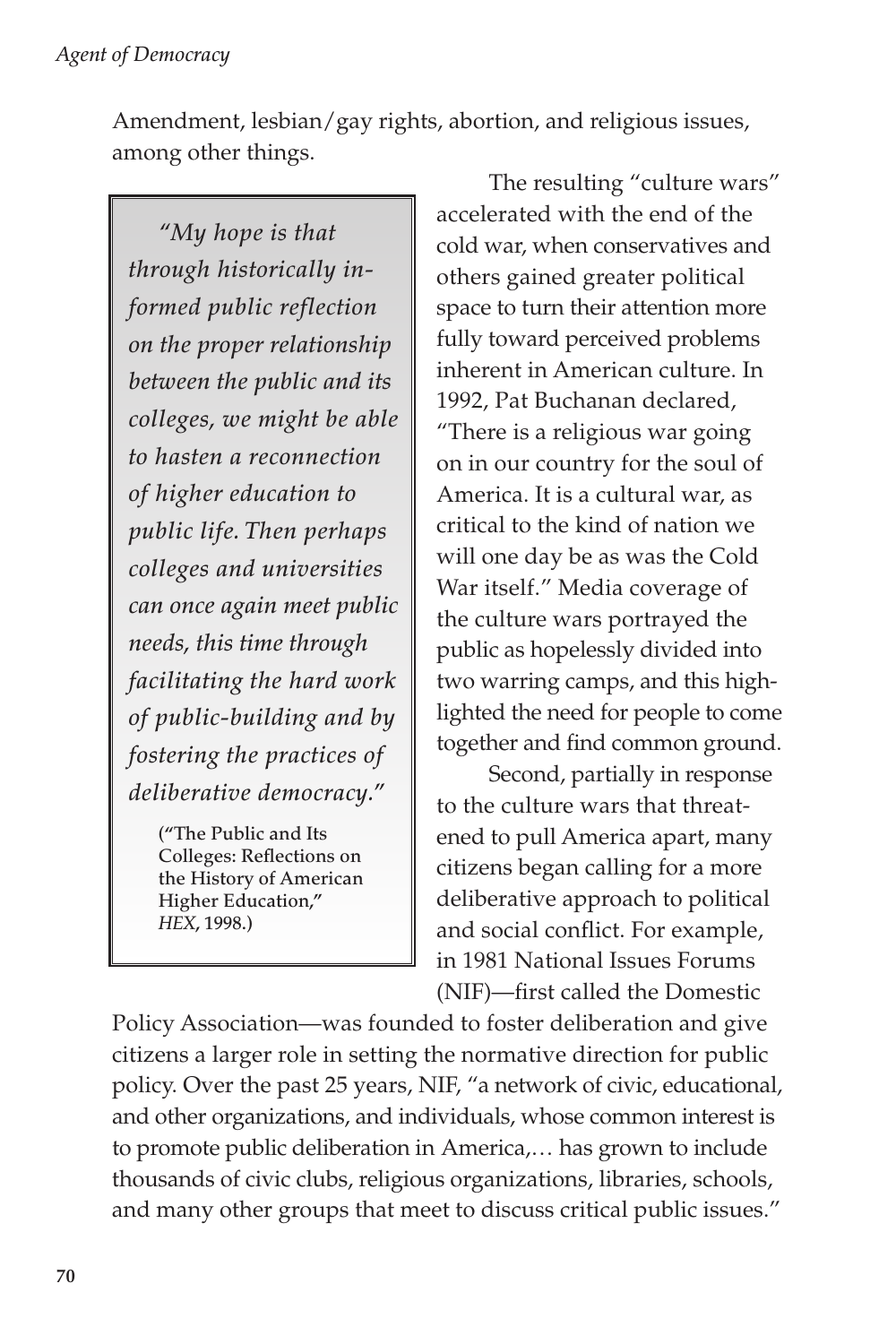Finally, the already burgeoning civic movement gained momentum, as studies revealing low levels of political and civic engagement began to concern a lot of people, particularly educators. For example, in the 1996 presidential election, less than half of voting-age Americans went to the polls (49 percent), reportedly the lowest turnout since 1924. Congressional races fared even worse; the self-proclaimed "Republican revolution" of 1994 was authorized by only 38 percent of eligible voters. Worst of all, vitally important presidential primaries have attracted as few as 5 percent of voting-age Americans.

In addition, political participation beyond voting has declined. Robert Putnam argued in "Bowling Alone" (1995):

> Since 1973 the number of Americans who report that "in the past year" they have "attended a public meeting on town or school affairs" has fallen by more than a third (from 22 percent in 1973 to 13 percent in 1993). Similar (or even greater) relative declines are evident in responses to questions about attending a political rally or speech, serving on a committee of some local organization, and working for a political party. By almost every measure, Americans' direct engagement in politics and government has fallen steadily and sharply over the last generation, despite the fact that average levels of education—the best individual-level predictor of political participation—have risen sharply throughout this period. Every year over the last decade or two, millions more have withdrawn from the affairs of their communities.

In addition, while relatively stable for the last 50 years, "political knowledge levels are, in many instances, depressingly low," particularly among "women, African Americans, the poor and the young," as Michael Delli Carpini and Scott Keeter explain in *What Americans Know About Politics and Why It Matters* (1996). Moreover, "as the amount of detail requested increases and as less visible institutions or processes are asked about, the percentage of the public able to correctly answer questions declines." Newspaper reading has declined markedly, especially among the young. Stephen and Linda Bennett find that while in 1966 sixty percent of first-year college students thought "keeping up to date with political affairs" was "essential"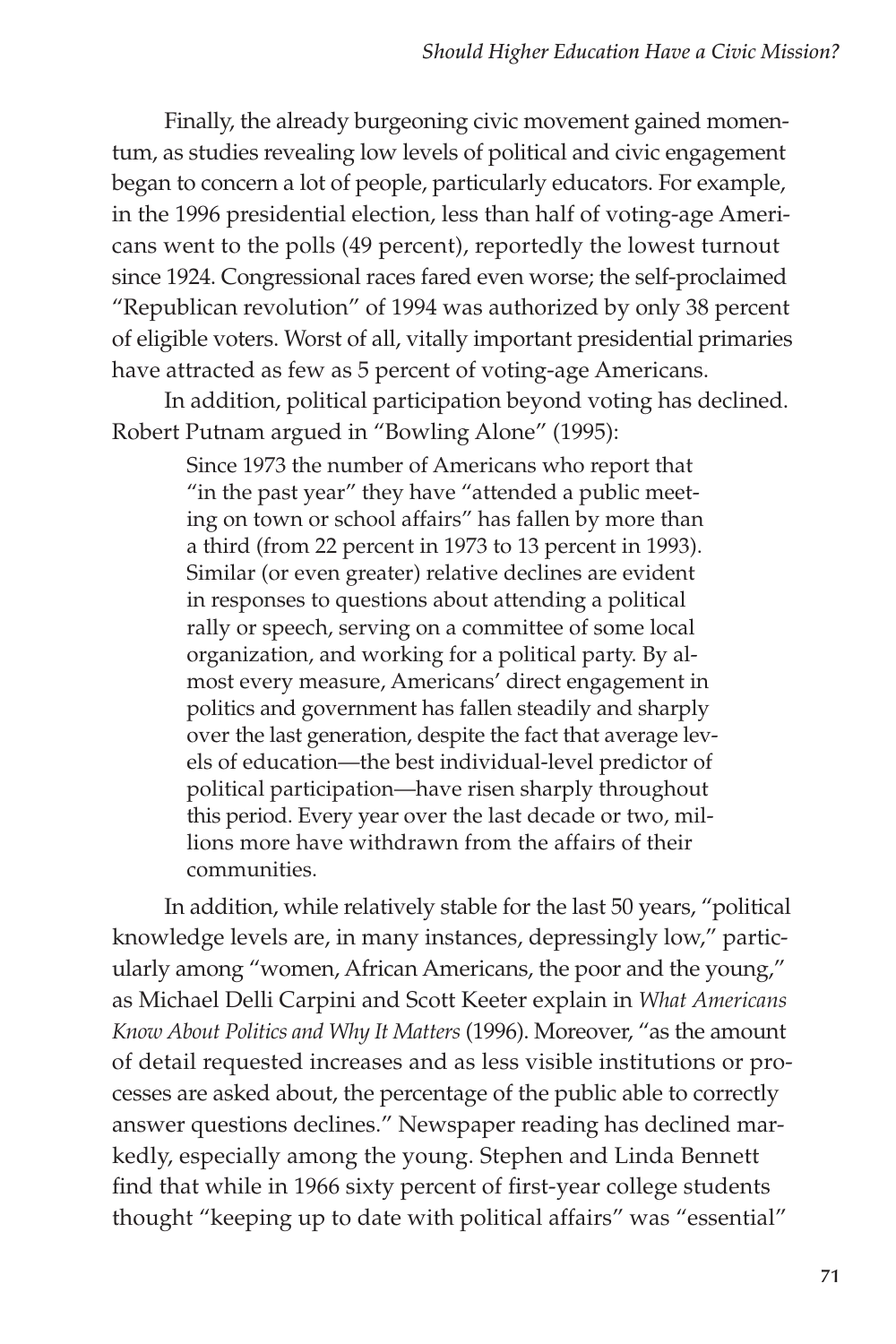or "very important," in 2000 only twenty-eight percent thought so —"the lowest percentage" since the freshman-year survey began and particularly striking in a presidential election year.

In response to these changes in public life, "democratic theory" developed as an academic field within higher education that explicitly seeks to strengthen American democracy. While Benjamin R. Barber's *Strong Democracy* (1984), Robert Bellah's *Habits of the Heart: Individualism and Commitment in American Life* (1985), and Jürgen Habermas' *The Transformation of the Public Sphere* (trans. 1989) constitute foundational works in the field, it wasn't until the 1990s that democratic theory really took off. During that decade, Amatai Etzioni was pivotal in developing and popularizing communitarianism, which seeks to empower communities and revitalize public life. Michael Sandel popularized the communitarian critique of liberalism with his book *Democracy's Discontent* (1996). That same year, Amy Gutmann and Dennis Thompson published *Democracy and Disagreement*, making the case for public deliberation. Many other authors also played an important role in developing the academic field of democratic theory. These academic ideas both shaped and mirrored changes in the public sphere and gave intellectual support to efforts to revitalize higher education's civic mission.

## **A Fork in the Road**

Today we are in a period of tremendous flux, and we face the proverbial fork in the road. Will American democracy continue down the path of liberal individualism and partisan conflict, even if that means important public problems that require collective action will remain unaddressed? Or will we move in a more participatory and deliberative direction? While higher education in many ways mirrors the larger society, it also plays a role in shaping society as well. If people want a more civically engaged democracy that does a better job of addressing public problems, higher education should once again explicitly embrace a strong civic mission and play its historic role in helping democracy work as it should.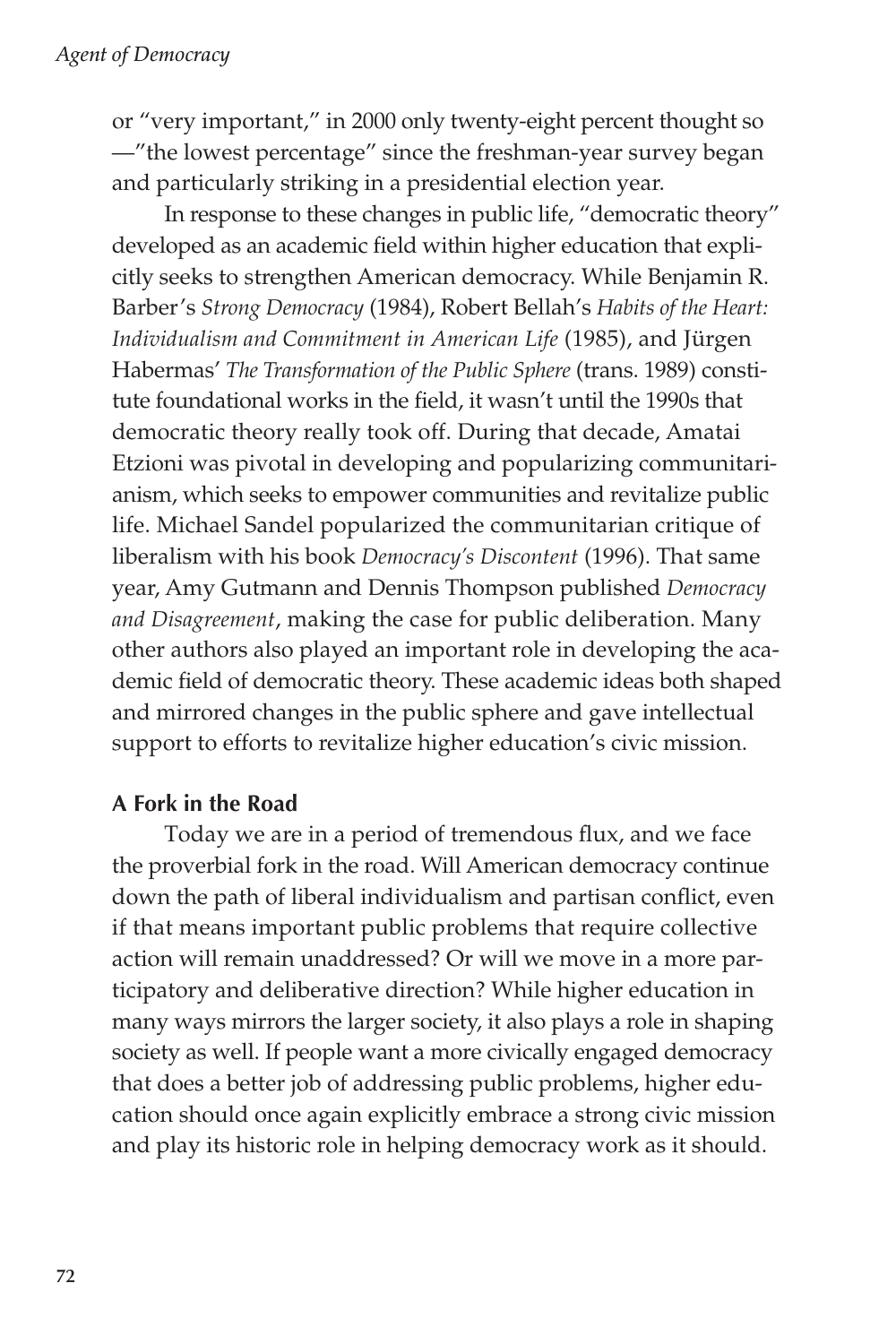#### *References*

- Banks, William M. *Black Intellectuals: Race and Responsibility in American Life*. New York: W.W. Norton, 1996.
- Bennett, Stephen Earl and Linda M. Bennett. "What Political Scientists Should Know about the Survey of First-Year Students in 2000." *PS: Political Science and Politics* 34 (2001): 295-299.
- Boyte, Harry and Elizabeth Hollander (on behalf of participants at Wingspread conference). "Wingspread Declaration on the Civic Responsibilities of Research Universities." http://www.compact.org/ initiatives/research\_universities-wingspread\_declaration (accessed August 8, 2007).
- Boyte, Harry C. and Nancy N. Kari. "Renewing the Democratic Spirit in American Colleges and Universities: Higher Education as Public Work." In *Higher Education and Civic Responsibility*, edited by Tom Ehrlich. New York: National Council on Education/Oryx Press series, 2000.
- Brint, Steven and Jerome Karabel. *The Diverted Dream: Community Colleges and the Promise of Educational Opportunity in America, 1900-1985*. New York: Oxford University Press, 1989.
- Carnegie Foundation for the Advancement of Teaching and the Center for Information and Research on Civic Learning and Engagement. "Higher Education: Civic Mission and Civic Effects." http://www.civicyouth.org/PopUps/higher\_ed\_civic\_mission\_and\_ civic\_effects.pdf (accessed May 19, 2006).
- Delli Carpini, Michael X. and Scott Keeter. *What Americans Know About Politics and Why It Matters*. New Haven, CT: Yale University Press, 1996.
- Diamond, Sara. *Roads to Dominion: Right-Wing Movements and Political Power in the United States*. New York: Guilford Publications, 1995.
- Ehrlich, Thomas and Elizabeth Hollander (for the Presidents' Leadership Colloquium.) "Presidents Fourth of July Declaration on the Civic Responsibility of Higher Education." http://www.compact.org/resources/ declaration.assessment (accessed August 8, 2007).
- Evans, Sara M. *Born for Liberty: A History of Women in America*. New York: Free Press Paperbacks, 1997.
- Gutmann, Amy and Dennis Thompson. *Democracy and Disagreement*. Cambridge, MA: The Belknap Press of Harvard University Press, 1996.
- Hill, Susan T. "The Traditionally Black Institutions of Higher Education: 1860-1982." Washington, DC: The Superintendent of Documents, US Government Printing Office, 1985.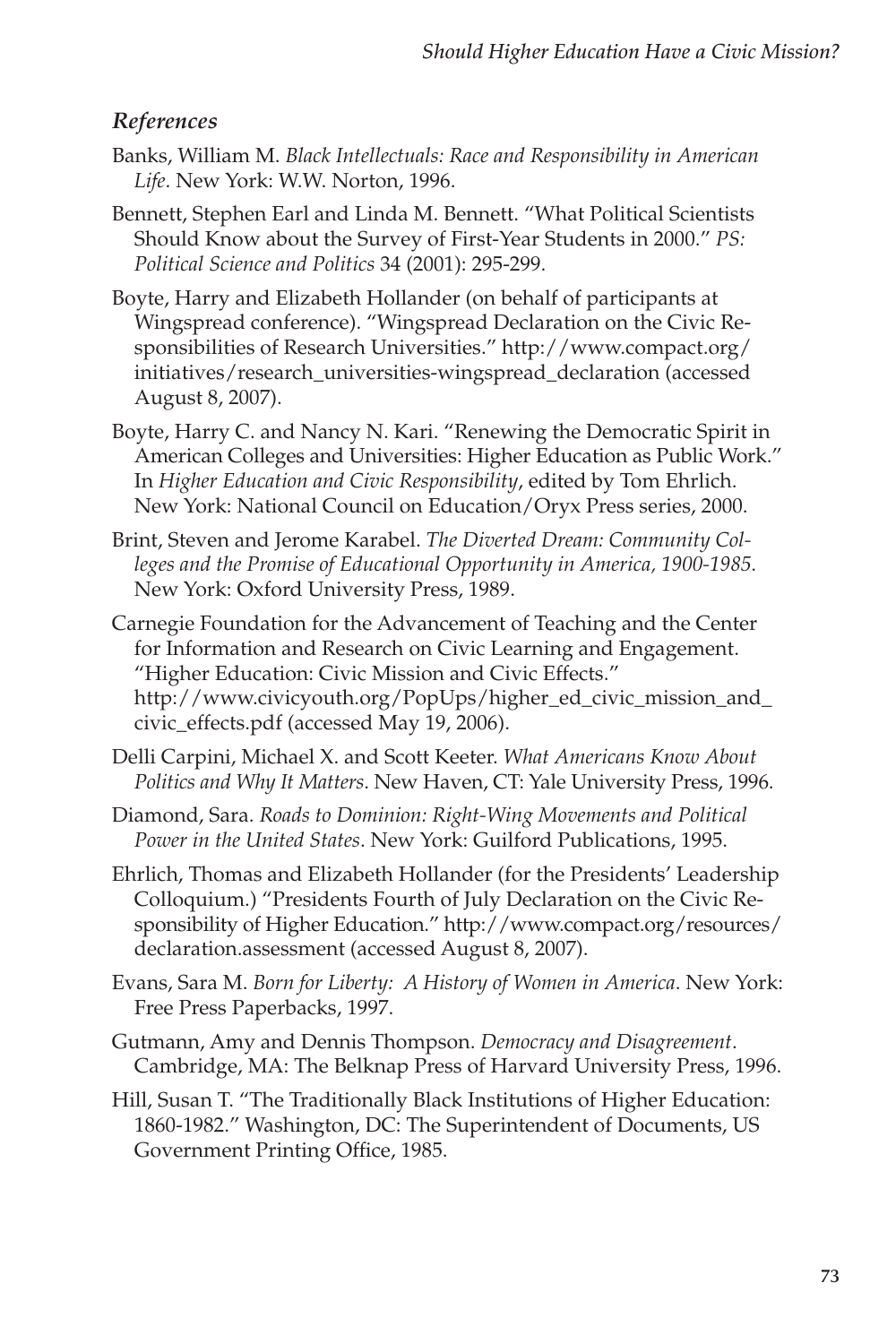- Hofstadter, Richard and Walter P. Metzger. *The Development of Academic Freedom in the United States*. New York and London: Columbia University Press, 1955.
- Marsden, George M. *The Soul of the American University: From Protestant Establishment to Established Non-Belief*. New York: Oxford University Press, 1994.
- Peters, Scott. "Extension Work as Public Work: Reconsidering Cooperative Extension's Civic Mission." PhD diss. The University of Minnesota, 1997.
- Putnam, Robert. "Bowling Alone: America's Declining Social Capital. *Journal of Democracy*. http://xroads.virginia.edu/~hyper/DETOC/ assoc/bowling.html (accessed December 18, 2006).
- Ricci, David. *The Tragedy of Political Science: Politics, Scholarship, and Democracy*. New Haven and London: Yale University Press, 1984.
- Richardson, William C. "Coming in from the Cold War: A Peacetime Mission for Higher Education." Address given to the National Association of State Universities and Land-Grant Colleges, Kellogg Commission News Conference, Washington, DC, January 30, 1996.
- Sandel, Michael. *Democracy's Discontent: America in Search of a Public Philosophy*. Cambridge, MA: The Belknap Press of Harvard University Press, 1996.
- Snyder, R. Claire. "Should Political Science Have a Civic Mission? An Overview of the Historical Evidence," *PS: Political Science and Politics* XXXIV, no. 2 (2001): 301-305.
- Snyder, R. Claire. "The Civic Roots of Academic Social Science Scholarship in America," *Higher Education Exchange* (2000): 5-16.
- Snyder, R. Claire. "Shutting the Public Out of Politics: Civic Republicanism, Professional Politics, and the Eclipse of Civil Society." Occasional paper. Dayton, OH: The Kettering Foundation, 1999.
- Students for a Democratic Society. "Port Huron Statement." http://coursesa.matrix.msu.edu/~hst306/documents/huron.html (accessed October 27, 2006).
- Sullivan, William M. "The University as Citizen: Institutional Identity and Social Responsibility." Washington, DC: The Council on Public Policy Education, 1999.
- Talcott, William. "Modern Universities, Absent Citizenship? Historical Perspectives." CIRCLE Working Paper 39. http://www.civicyouth.org/ PopUps/Working Papers/WP39Talcott.pdf (accessed December 18, 2006).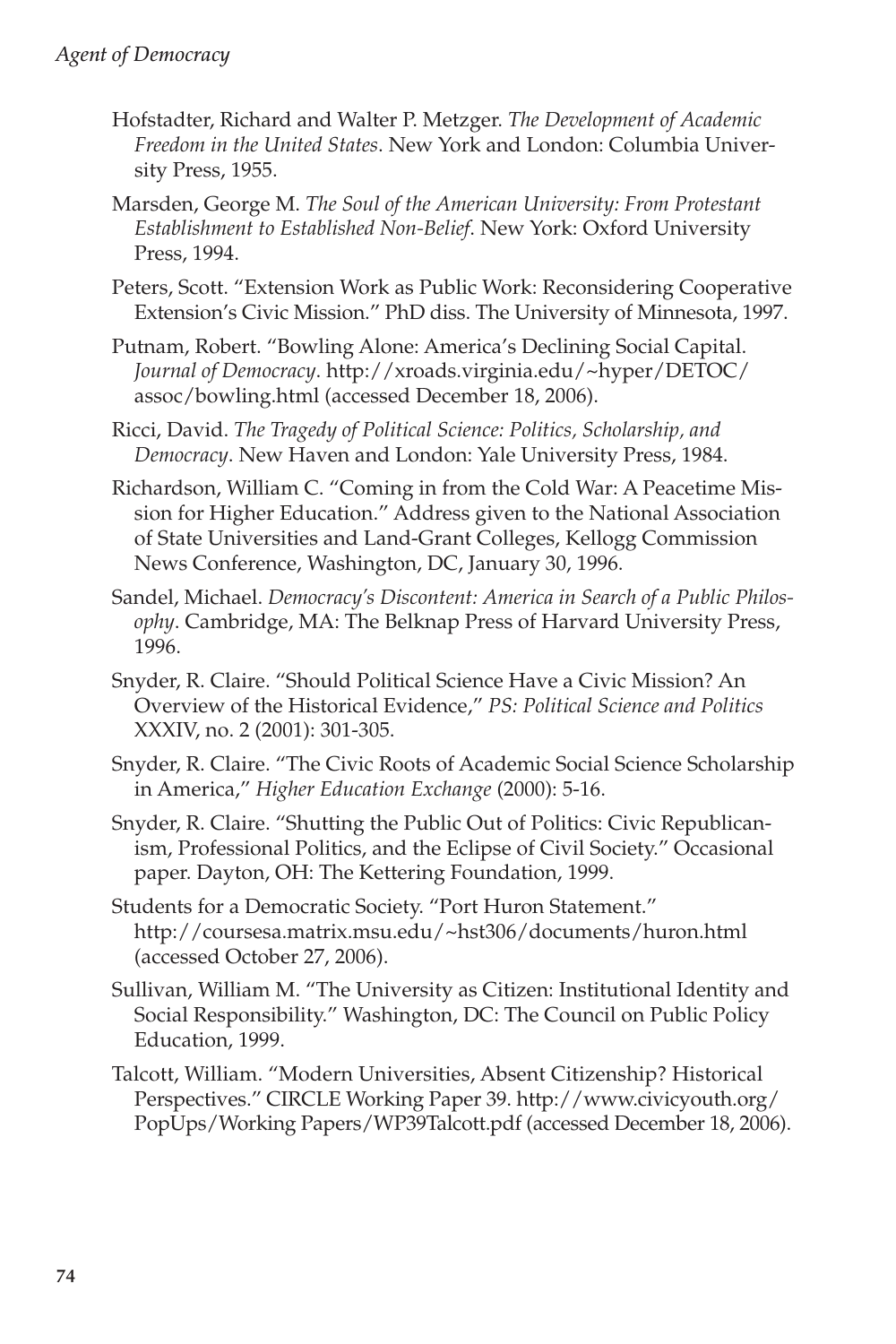- Titlebaum, Peter, Gabrielle Williamson, Corinne Daprano, Janine Baer, and Jayne Brahler. "Annotated History of Service-Learning: 1862- 2002." http:// servicelearning.org/welcome\_to\_service-learning/ history/index. php?search\_term=history (accessed August 8, 2007).
- Tolchin, Susan. *The Angry American: How Voter Rage Is Changing the Nation*. 2nd edition. Boulder, CO and Oxford: Westview Press, 1999.